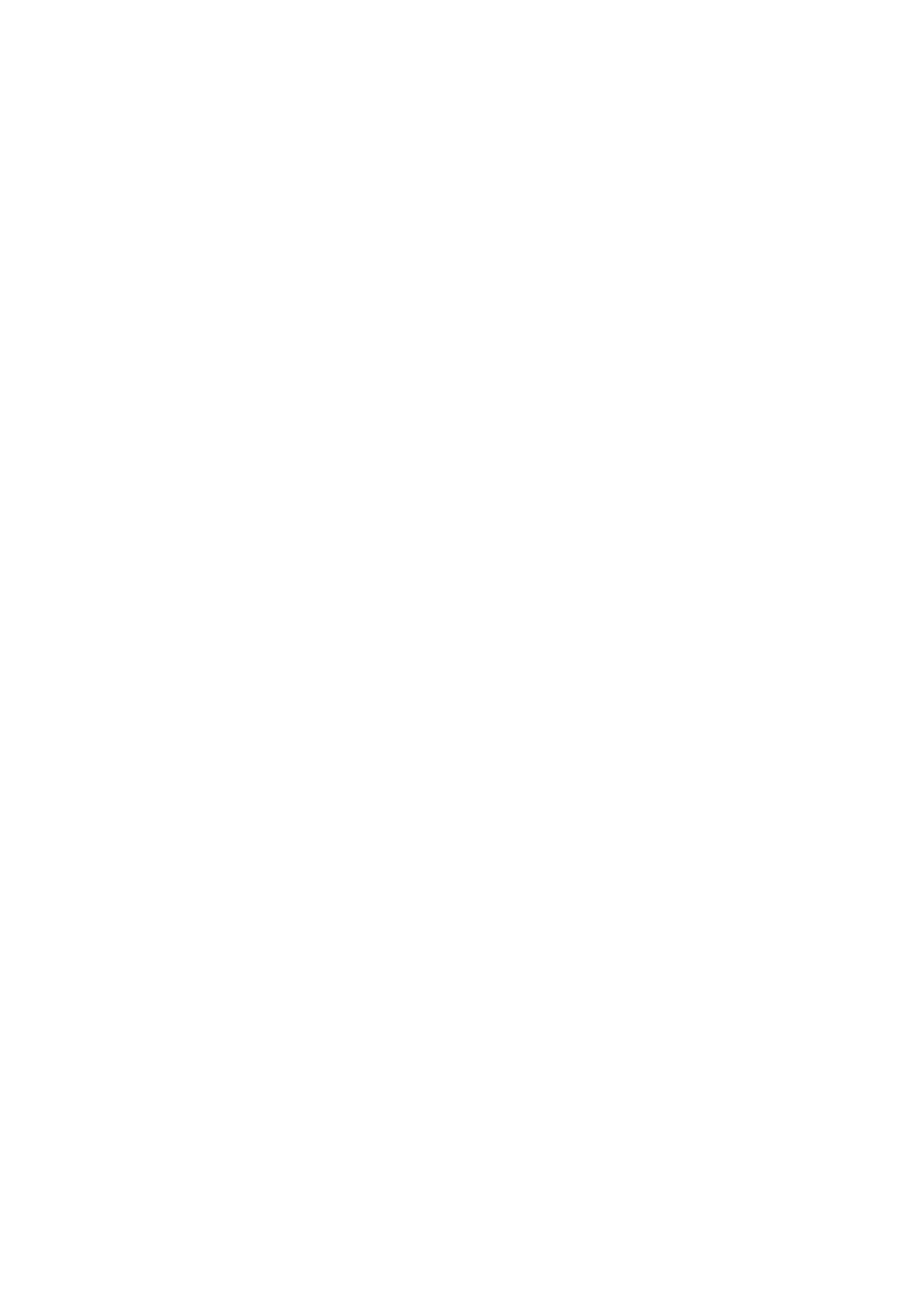

L-avviż li ġej qed jiġi ppubblikat skont Regolamenti 6(1),11(1),11(2)(a) u 11(3) tar-Regolamenti dwar l-Ippjanar tal-Iżvilupp, 2016 (Proċedura ta' Applikazzjonijiet u d-Deċiżjoni Relattiva) (A.L.162 tal-2016).

Din hija lista ta' applikazzjonijiet kompluti li waslu għand l-Awtorità tal-Ippjanar mill-aħħar publikazzjoni, li ser jiġu kkunsidrati taħt il-proċess sħiħ. L-applikazzjonijiet huma mqassmin bil-lokalità. Sottomissjonijiet bil-miktub jintlaqgħu **biss** sat-**22 ta' Lulju, 2022**, kif ġej:

- eApplications: https://eapps.pa.org.mt;

- website: https://www.pa.org.mt
- (billi tuża il-Case Search facility);
- email: representations@pa.org.mt;
- Ittra: Awtorità tal-Ippjanar, St Francis Ravelin, Il-Furjana FRN 1230.

Tista' tara l-applikazzjonijiet u l-pjanti fl-:

- eApplications (https://eapps.pa.org.mt/) (billi tuża l-eID);

- Awtorità tal-Ippjanar, St Francis Ravelin, Il-Furjana

- Awtorità tal-Ippjanar, Triq Santa Martha, Victoria, Għawdex.

Rappreżentazzjonijiet jistgħu jkunu sottomessi anonimament. Huwa importanti li tikkwota n-numru tal-applikazzjoni korrett u li tinkludi imejl. L-Awtorità tikkorrispondi biss bl-imejl. Żomm f'moħħok li l-kummenti li jintbgħatu lill-Awtorità jkunu visibbli ghall-pubbliku. Għalhekk l-imejl u kull korrispondenza fiżika (inkluż data personali li dawn ikunu jinkludu) tkun miftuħa ghal kullhadd.

\*Kitba b'tipa **grassa**/*korsiva* tindika r-raġuni għala l-applikazzjoni qed terġa' tiġi ppublikata.

\*Text shown in **bold**/*italics* indicates the reason for republication.

| <b>ATTARD</b> | PA/03974/22 | To subdivide pre-1967 dwelling into two residential units. To propose<br>internal alterations, additions to existing and restoration of facade.<br>Diane Busuttil, 14, Triq il-Kbira & 6,7, Triq Santa Marija, Attard                                                                                   |
|---------------|-------------|---------------------------------------------------------------------------------------------------------------------------------------------------------------------------------------------------------------------------------------------------------------------------------------------------------|
| <b>ATTARD</b> | PA/04052/22 | Restoration and alteration to villa to include replacement of damaged<br>roof, insertion of damp proofing in specific areas, opening of some walls,<br>insertion of pools and re arrangement of garden/field to a landscape garden.<br>Marcus Scicluna Marshall, Navillus, 59, Triq Sant' Anton, Attard |
| <b>ATTARD</b> | PA/04087/22 | To sanction differences from that approved in PB3841/88. Differences<br>consist of minor changes in internal layout, shifting of stairs leading to<br>roof and construction of small box room at roof level.<br>Glenn Micallef, Il-Palma, Triq Dun Alwig Galea c/w, Triq il-Harrub, Attard              |



## PLANNING AUTHORITY **Planning Applications Full Process**

The following notice is being published in accordance with Regulations  $6(1)$ ,  $11(1)$ ,  $11(2)(a)$ , and  $11(3)$  of the Development Planning (Procedure for Applications and their Determination) Regulations 2016 (L.N. 162 of 2016).

This is a list of complete applications received by the Planning Authority since the last publication which will be considered through the full process. The applications are set out by locality. Written submissions will **only** be accepted until **22nd July, 2022**, as follows:

- eApplications: https://eapps.pa.org.mt;

- website: https://www.pa.org.mt
- (using the Case Search facility)

- email: representations@pa.org.mt;

- Letter: Planning Authority, St Francis Ravelin, Floriana FRN 1230.

You can view the applications and plans at:

- eApplications (https://eapps.pa.org.mt/) (through e-ID);
- Planning Authority, St Francis Ravelin, Floriana
- Planning Authority, Triq Santa Marta, Victoria, Gozo.

Representations may be submitted anonymously. It is important that you quote the application number correctly and that you include an email address. The Planning Authority will ONLY correspond via email. Please note that comments sent to the Authority will be available to the public. Thus emails and any physical correspondence (including any personal data contained therein) will be available publicly.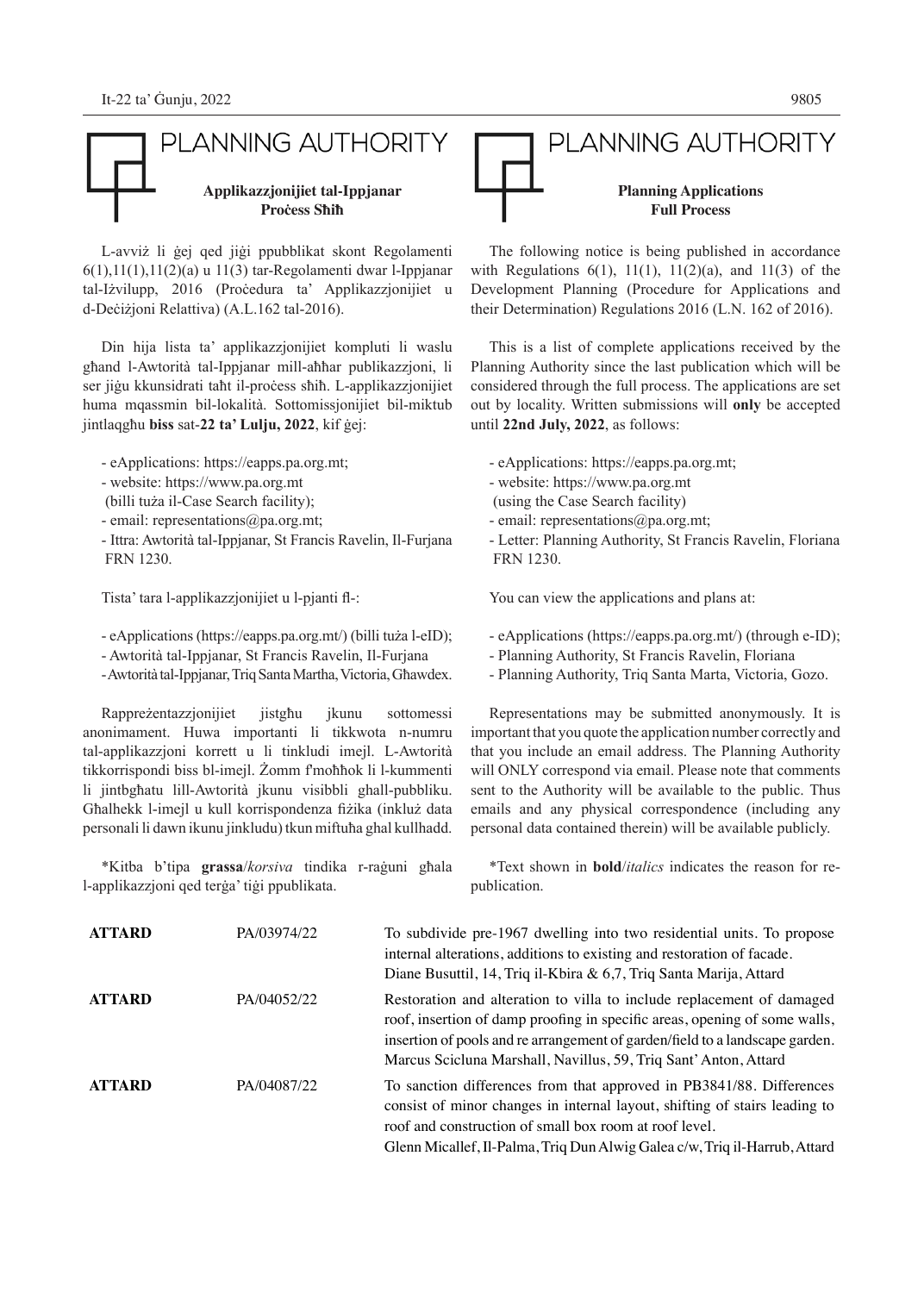| <b>BELT VALLETTA</b> | PA/04245/21 | Proposed regeneration of the Grand Master's Palace; works including<br>restoration of internal facades, internal alterations, replacement of beams<br>and ceilings where necessary, demolition of existing contemporary<br>accretions, construction of light-weight extension in the courtyard, shifting<br>of ceilings, introduction of lifts to allow for unobstructed access for all.<br>Noel Zammit CEO, Grand Masters Palace, Misrah San Gorg, Triq it-Teatru,<br>Triq il-Merkanti, Triq l-Arcisqof, Belt Valletta            |
|----------------------|-------------|------------------------------------------------------------------------------------------------------------------------------------------------------------------------------------------------------------------------------------------------------------------------------------------------------------------------------------------------------------------------------------------------------------------------------------------------------------------------------------------------------------------------------------|
| <b>BELT VALLETTA</b> | PA/04012/22 | Change of use from souvenir shop to Class 4D, proposed new front door<br>and sign.<br>Veronica Mifsud, Shop 213, Triq il-Merkanti, Belt Valletta                                                                                                                                                                                                                                                                                                                                                                                   |
| <b>BIRKIRKARA</b>    | PA/02625/22 | Sanctioning of façade windows and balconies, internal walls and openings,<br>room use, back yard and domestic stores, pv panels at roof level and site<br>configuration on permits PB1771/91 and PA2874/95. Proposed minor<br>internal alterations and formation of windows.<br>Joseph Brincat, 246, De-Naudi, Triq Fleur-De-Lys c/w, Triq il-Passju,<br>Birkirkara                                                                                                                                                                |
| <b>BIRKIRKARA</b>    | PA/04006/22 | To include Class 4D use at ground floor Class 3A guest house approved<br>by PA/2035/20 as further amenity to the guesthouse, and minor internal<br>and external alterations including shifting of goods' lift and formation of<br>staircase from proposed Class 4D to kitchen at basement level.<br>Edward Cassar, 16, 18, 20 & 22, Misrah Frar 28 c/w, Triq Hal Qormi,<br>Birkirkara                                                                                                                                              |
| <b>BIRKIRKARA</b>    | PA/04029/22 | Change of use from a residential unit to a mixed use of offices and Class 4B.<br>Mark Theuma, 4, Charmen, Triq Indri Calleja, Birkirkara                                                                                                                                                                                                                                                                                                                                                                                           |
| <b>BIRKIRKARA</b>    | PA/04063/22 | Proposed change of use from Class 4B to Class 2B (bible study).<br>Kenneth Mercieca, Star, Triq Emmanuel Schembri c/w, Triq Spiru Mizzi,<br><b>Birkirkara</b>                                                                                                                                                                                                                                                                                                                                                                      |
| <b>BIRKIRKARA</b>    | PA/04085/22 | To demolish existing dwelling and erect in same style residential block<br>consisting in a basement garage, a Class 4B shop at ground level, three<br>overlying apartments and another at receeded floor level.<br>AMIR Limited Attn: Mamdouh Altllas, 402, Triq Fleur De Lys, Birkirkara                                                                                                                                                                                                                                          |
| <b>BIRKIRKARA</b>    | PA/04112/22 | Alterations to dwelling including formation of an external door from an<br>existing window, internal alterations and extension.<br>Alistair Cuschieri, 325, Triq il-Bwieraq, Birkirkara                                                                                                                                                                                                                                                                                                                                            |
| <b>BIRKIRKARA</b>    | PA/04128/22 | To carry out internal and external alterations to existing dwelling in order<br>to convert into two Class 4B shops including shop signs.<br>Josette Grech, 38, Triq in-Naxxar, Triq Anglu Mallia, Birkirkara                                                                                                                                                                                                                                                                                                                       |
| <b>BIRŻEBBUĠA</b>    | PA/04010/22 | Proposed i. change of use of part of premises from Class 4C to Class 4D, ii.<br>placing of umbrellas on outside tables and chairs area, iii. placing of plastic<br>enclosure around tables and chairs area during winter months, iv. cladding<br>of remaining part of facades with travertine - as already shown on approved<br>drawings PA02118/16 and PA07107/17 and v. other minor changes.<br>Alexander Caruana, Gawhra ta' San Pietru, 12 (formerly 11 & 12), 13, 14,<br>Triq Birzebbuga and 29, Misrah il-Knisja, Birzebbuga |
| <b>BIRŻEBBUĠA</b>    | PA/04123/22 | To propose minor internal and external alterations including construction<br>of lift, demolition and replacement of existing slab over first floor level<br>and proposed extension at second floor level.<br>Elizabeth Attard, 63, il-Bajja s-Sabiha, Birzebbuga                                                                                                                                                                                                                                                                   |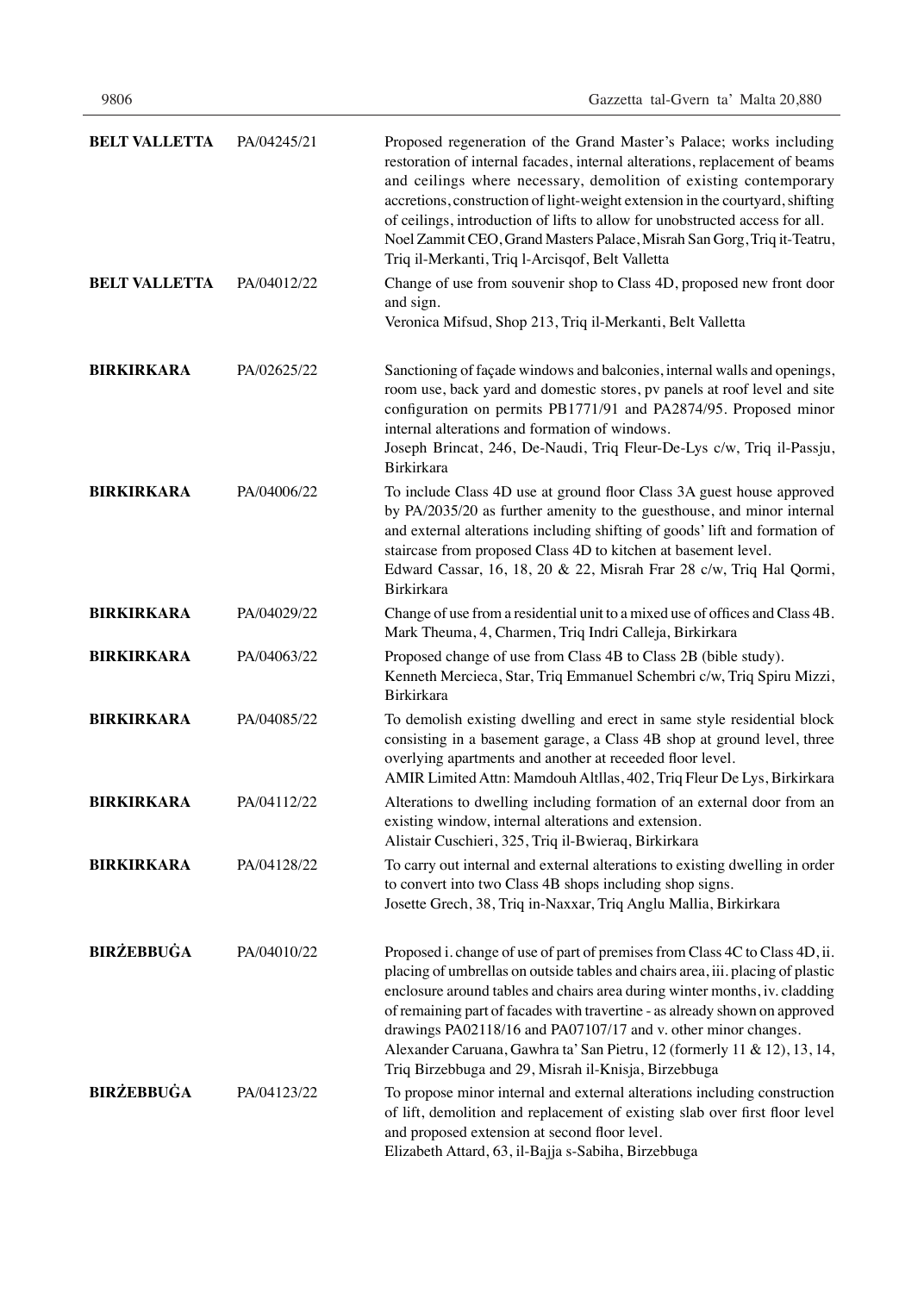| <b>COSPICUA</b><br>(BORMLA) | PA/04068/22 | Subdivision of unit to create two units; sanctioning from approved permit<br>PA04764/16; internal alterations and extension on roof.<br>Bernice Galea, 73, Triq Abram Gatt, Cospicua (Bormla)                                                                                                                                                                                                                                                                              |
|-----------------------------|-------------|----------------------------------------------------------------------------------------------------------------------------------------------------------------------------------------------------------------------------------------------------------------------------------------------------------------------------------------------------------------------------------------------------------------------------------------------------------------------------|
| <b>DINGLI</b>               | PA/01923/22 | To demolish existing terraced house, and to construct 2 duplex apartments at<br>ground, first and second floor, an apartment at third floor and an apartment<br>at receeded floor level. To construct an underlying basement for private<br>car park spaces and construction of lift.<br>Anthony Zarb, 87, Reality, Triq il-Gvernatur William Reid, Dingli<br>Deskrizzjoni tal-proposta mibdula mis-sottomissjoni originali / Proposal<br>changed from original submission |
| <b>DINGLI</b>               | PA/04126/22 | Proposed construction of disabled toilet interlinked with project approved<br>in PA04205/18.<br>Shawn Tanti, Site at open area in front of Dingli Swallows FC Ground,<br>Triq Guze Ellul Mercer, Triq il-Mediterran, Triq Carmelo Bugeja and, Triq<br>Pawlu Ebejer, Dingli                                                                                                                                                                                                 |
| <b>FGURA</b>                | PA/00465/22 | Installation of sign on facade and sanctioning of a/c unit.<br>Josef Ciantar, 77, Triq Tal-Klerku c/w, Triq Sant' Elija, Fgura                                                                                                                                                                                                                                                                                                                                             |
| <b>FLORIANA</b>             | PA/03976/22 | Proposed structures at roof level.<br>La Mode co. Ltd Attn: Jeffrey Wismayer, 46, Pjazza Robert Samut c/w,<br>Triq il-Kapuccini, Floriana                                                                                                                                                                                                                                                                                                                                  |
| <b>FLORIANA</b>             | PA/04057/22 | Demolition of parts of existing office building and construction of boundary<br>wall.<br>Social Innovative Projects Management Ltd Attn: Anthony Muscat,<br>Building & Construction Authority, Horn Works Ditch, Triq Emvin<br>Cremona c/w, Triq il-Kav. Giovanni Galdiano, Floriana                                                                                                                                                                                       |
| <b>GHAJNSIELEM</b>          | PA/02744/22 | To carry out alterations to apartments approved in PA09755/19. Alterations<br>include changes to internal layout, site outline and facade. To also construct<br>a pool. To also sanction the already carried out excavation and to sanction<br>existing pile foundations.<br>Francesco Grima, Vacant Plot, Triq Guzeppi Cauchi, Ghajnsielem                                                                                                                                |
| <b>GHAJNSIELEM</b>          | PA/02816/22 | To construct closet and ensuite bathroom annexed to existing bedroom,<br>over existing garage access ramp.<br>Joseph Azzopardi, Snow Goose Court, Maisonette 1, Triq Fuq il-Ghajn,<br>Ghajnsielem                                                                                                                                                                                                                                                                          |
| <b>GHAJNSIELEM</b>          | PA/03909/22 | To construct a pump room with an underlying reservoir.<br>Joseph Mark Mercieca, Site at, Triq iz-Zewwieqa, Qala                                                                                                                                                                                                                                                                                                                                                            |
| <b>GHAJNSIELEM</b>          | PA/04045/22 | Proposed restoration of existing dilapidated rubble wall and two timber<br>gates.<br>John Debono, Gnien Taz-Zebbug, Dahla tal-Aghma, Ghajnsielem                                                                                                                                                                                                                                                                                                                           |
| <b>GHAJNSIELEM</b>          | PA/04117/22 | To sanction changes to sizes of two stables to comply with minimum<br>standards requirements.<br>Rodney Farrugia, Shangai Stables, Lands known as, Tal-Barumbara,<br>Ghajnsielem                                                                                                                                                                                                                                                                                           |
| <b>GHAJNSIELEM</b>          | PA/04133/22 | Proposed Class 4D to existing bakery, and proposed outdoor area with<br>tables and chairs.<br>Tarek Belhadj, Debono Bakery, Pjazza Madonna ta' Loreto, Ghajnsielem                                                                                                                                                                                                                                                                                                         |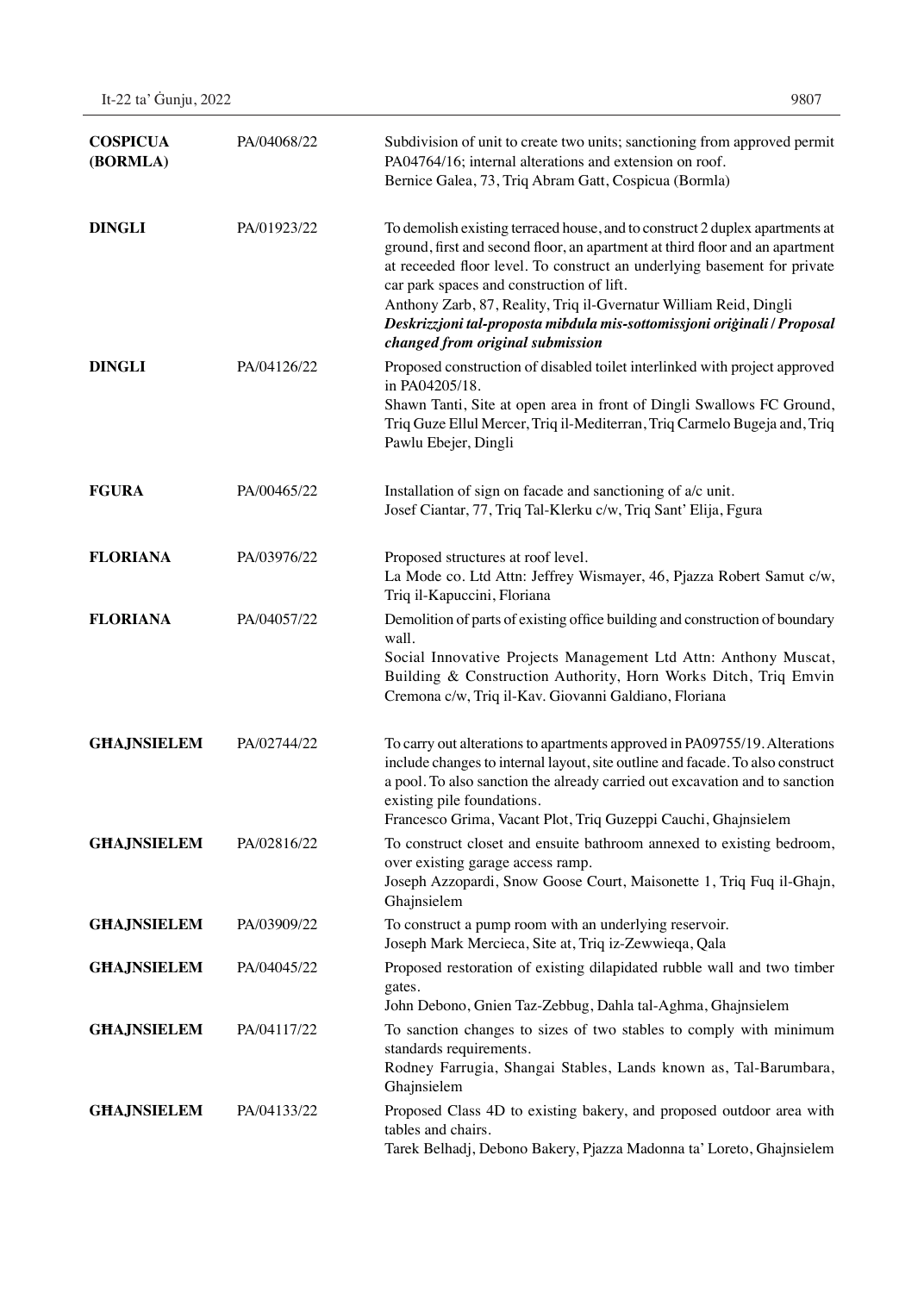| 9808           |             | Gazzetta tal-Gvern ta' Malta 20,880                                                                                                                                                                                                                                                                                                                                                                                                                                    |
|----------------|-------------|------------------------------------------------------------------------------------------------------------------------------------------------------------------------------------------------------------------------------------------------------------------------------------------------------------------------------------------------------------------------------------------------------------------------------------------------------------------------|
| <b>GHASRI</b>  | PA/03999/22 | Proposed reconstruction of collapsed walls and proposed roofing of<br>underground water reservoir approved in PA6858/03.<br>Chris Zammit, Site at, Lands known as, Wied Is-Seqer, Ghasri                                                                                                                                                                                                                                                                               |
| <b>GHASRI</b>  | PA/04099/22 | To construct 2 underground reservoirs and to carry out alterations to<br>greenhouses. To also relocate site access.<br>Ronald Mintoff, Site at, Il-Wilga, Ghasri                                                                                                                                                                                                                                                                                                       |
| <b>GUDJA</b>   | PA/01438/22 | Demolition of existing terraced house and construction of semi-basement<br>garage, ground floor maisonette, apartments at 1st, 2nd and 3rd floor and<br>overlying penthouse.<br>Mary Grace Marmara', 17, Triq il-Palazz, Gudja                                                                                                                                                                                                                                         |
| GŻIRA          | PA/04116/22 | Proposed change of use from Class 4B shop as approved in PA4097/15 to<br>Class 4C shop including proposed outdoor signed.<br>Robert Debono, 174, Triq ix-Xatt, Gzira                                                                                                                                                                                                                                                                                                   |
| <b>GŻIRA</b>   | PA/04118/22 | Demolition of existing penthouse at receded floor to accommodate a one<br>bedroom and a two bedroom apartment. Construction of overlying one<br>bedroom apartment and duplex two bedroom penthouse.<br>Varsity Properties Limited Attn: Marcel Bonnici, Calm Waters, Block B,<br>Triq Dun Anton Debono, Gzira                                                                                                                                                          |
| <b>HAMRUN</b>  | PA/04077/22 | To sanction alterations to existing pre-1967 bakery and pre-1967 Class 4B<br>including some changes to internal walls and shop sign.<br>Fabio Camilleri, 7/9, Premium Bakery, Triq il-Fatati, Hamrun                                                                                                                                                                                                                                                                   |
| <b>KALKARA</b> | PA/01410/22 | Excavate and construct 34 no garages at lower and upper basement<br>levels which are to be interconnected to the basement levels approved in<br>PA4635/19, 4 no maisonettes at ground floor level and 16 no apartments<br>at first, second, third and receded floor levels.<br>Paula Gatt Baldacchino, Plots 3 & 4, Triq Patri Mattew Sultana, Kalkara<br>Deskrizzjoni tal-proposta mibdula mis-sottomissjoni oriģinali / Proposal<br>changed from original submission |
| <b>KALKARA</b> | PA/04049/22 | To install steel and glass structure to cover part of Esplora's botanical<br>gardens cot lift location.<br>Dr Jeffrey Pullicino Orlando, Esplora, Triq ir-Regatta 1969, Kalkara                                                                                                                                                                                                                                                                                        |
| <b>KALKARA</b> | PA/04110/22 | To carry out minor external alterations and internal alterations, including<br>the construction of a lift. 2. To install pv panels.<br>Joseph Camilleri, 40, Triq Santu Rokku c/w, Triq il-Konvoj ta' Santa<br>Marija, Kalkara                                                                                                                                                                                                                                         |
| <b>LUQA</b>    | PA/03754/22 | Proposed alterations to approved Class 5B workshop and construction of<br>first floor Class 4A offices.<br>JDG Holdings Ltd. Attn: Joe Cassar, Calypso Grounds, Sqaq il-Fdal tal-<br>Hadid c/w, Triq Valletta, Luqa                                                                                                                                                                                                                                                    |
| <b>LUQA</b>    | PA/03888/22 | To sanction changes from PA4575/98. Changes include minor internal<br>alterations and change of use of part of storage to offices and shifting of<br>stairwell at roof level.<br>Saviour Magro, SML Blu Building, Triq Hal Qormi c/w Triq l-Astun Iswed,                                                                                                                                                                                                               |

Triq id-Daqquqa Kahla, Luqa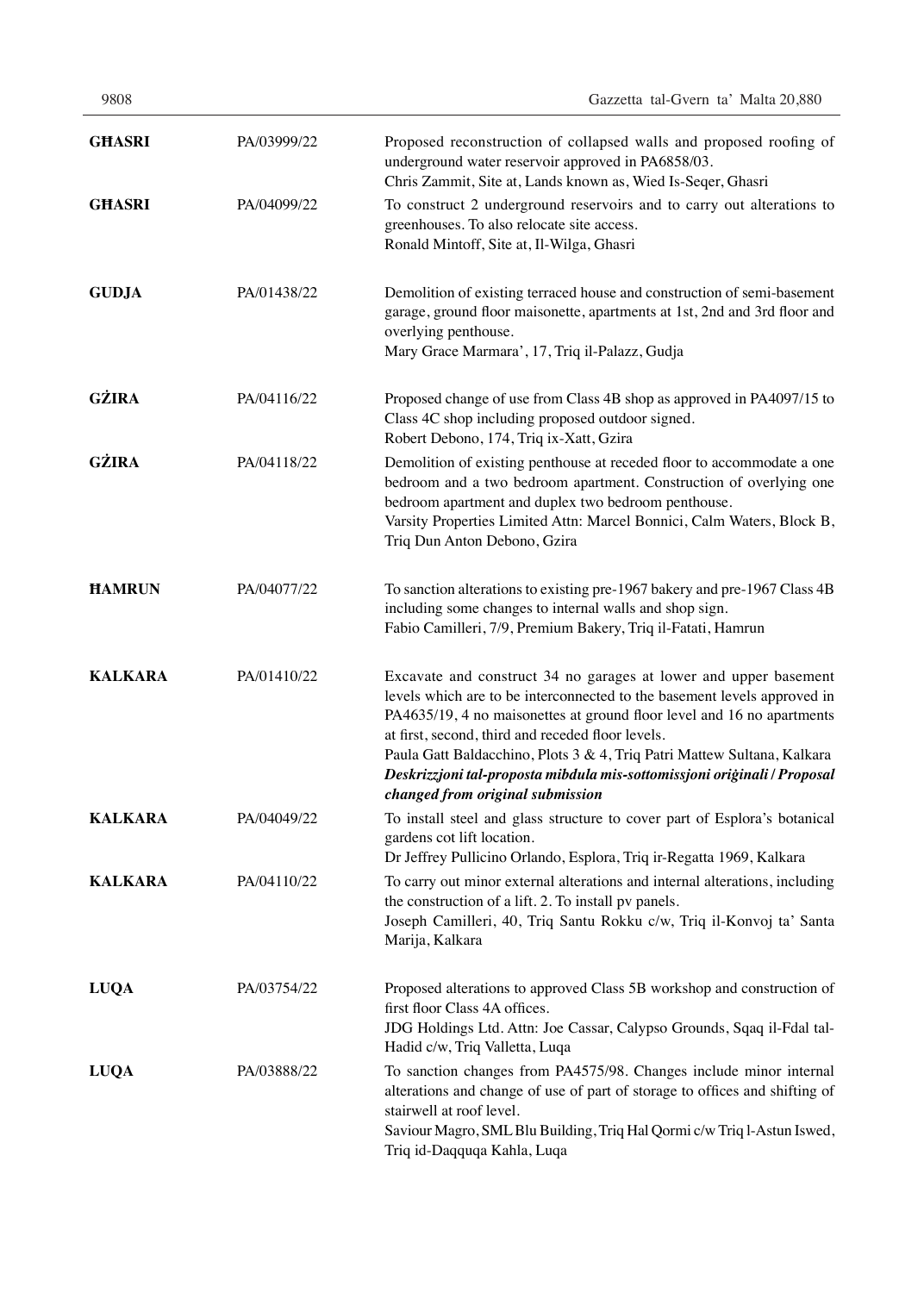| <b>LUQA</b>     | PA/04062/22 | Proposed internal alterations and extension to existing pre-1967 building<br>including restoration of existing facade, change of apertures and formation<br>of two balconies at first floor level.<br>Daniel Scicluna, 193, Triq Salvu Zammit, Luqa                                                                                                                        |
|-----------------|-------------|----------------------------------------------------------------------------------------------------------------------------------------------------------------------------------------------------------------------------------------------------------------------------------------------------------------------------------------------------------------------------|
| <b>MELLIEHA</b> | PA/08994/21 | To sanction existing garage as built approved by PB4389/90.<br>Josette Baldacchino, Rizza, Triq it-Tunnagg, Mellieha                                                                                                                                                                                                                                                       |
| <b>MELLIEHA</b> | PA/00863/22 | To extend 3 existing dwellings.<br>Dione Bartolo, Marina Court, Dawret it-Tunnara, Mellieha                                                                                                                                                                                                                                                                                |
| <b>MELLIEHA</b> | PA/04021/22 | To sanction additional excavation from PA7858/17, to form an additional<br>garage at upper basement level.<br>Colinrose Ltd Attn: Nicholas Formosa, Village Way's Garage, Triq ta'<br>Masrija, Mellieha                                                                                                                                                                    |
| <b>MELLIEHA</b> | PA/04044/22 | Sanctioning of an apartment (Flat 12) 'as built' and proposed opening in<br>wall to inter-connect the same apartment to the one adjacent (Flat 11) to<br>form one larger unit. Access to the combined unit to be solely from door<br>to Apartment No.11.<br>Andrea Frascogna, Carvedut Court, No. 35, Flats 11 & 12, Triq ir-Rattan                                        |
| <b>MELLIEHA</b> | PA/04056/22 | c/w, Triq ta' Masrija, Mellieha<br>Proposed demolition of existing dwellings and construction of 2 car garage<br>at street level, 1 duplex maisonette at ground floor and basement level,<br>apartments at first second and third floor and penthouse at recessed floor<br>with pool at roof level.<br>Noel Vassallo, Peter, 31, Triq Dun Manwel Grima, Manikata, Mellieha |
| <b>MELLIEHA</b> | PA/04061/22 | Proposed change of use of existing interconnecting garage and dwelling to<br>Class 4D restaurant, including internal alterations and proposed outdoor sign.<br>Robert Debono, 12 & 13, Misrah iz-Zjara tal-Papa c/w Triq il-Kappillan<br>Magri c/w, Triq il-Madonna tal-Ghar, Mellieha                                                                                     |
| <b>MELLIEHA</b> | PA/04082/22 | Demolition of existing structure, excavation and construction of basement<br>garage, ground floor apartment, duplex apartment and duplex penthouse<br>with pool with a different layout to that approved in PA00922/21.<br>Terence Farrugia, 28, Selmun View, Triq Pietru Pawl Caruana, Mellieha                                                                           |
| <b>MELLIEHA</b> | PA/04083/22 | Internal alterations including construction of a pool and a washroom at<br>roof level.<br>Joanna Bonanno, No. 21, Triq ta' Fuq il-Widien c/w Triq ix-Xaghra ta'<br>Barra, Santa Marija Estate, Mellieha                                                                                                                                                                    |
| <b>MELLIEHA</b> | PA/04088/22 | Alterations to existing third floor and construction of receded floor to create<br>duplex penthouse.<br>Maria Calleja, Pawles View, 23, Penthouse 5, Triq Dun Manwel Grima,<br>Manikata, Mellieha                                                                                                                                                                          |
| <b>MELLIEHA</b> | PA/04120/22 | Reinstatement of existing kiosk for independent use as ice cream vendor<br>with no cooking or food preparation.<br>Fabio Ciappara, Kiosk, Misrah iz-Zjara tal-Papa, Mellieha                                                                                                                                                                                               |
| <b>MĠARR</b>    | PA/03955/22 | Construction of an agricultural store, pump chamber and underground reservoir.<br>Josephine Austad, Agricultural Field, Passage off, Triq Bingemma, Mgarr                                                                                                                                                                                                                  |
| <b>MGARR</b>    | PA/04007/22 | Proposed agritourism accommodation, winery and facilities for olive<br>oil production (following outline permit PA949/17) proposal to include<br>transplanting of olive trees and alterations to rubble wall.<br>Glorianne Camilleri, Land, Trejqa tal-Qanfud c/w Triq Hzejjen &, Triq<br>l-Imgarr, Zebbiegh, Mgarr                                                        |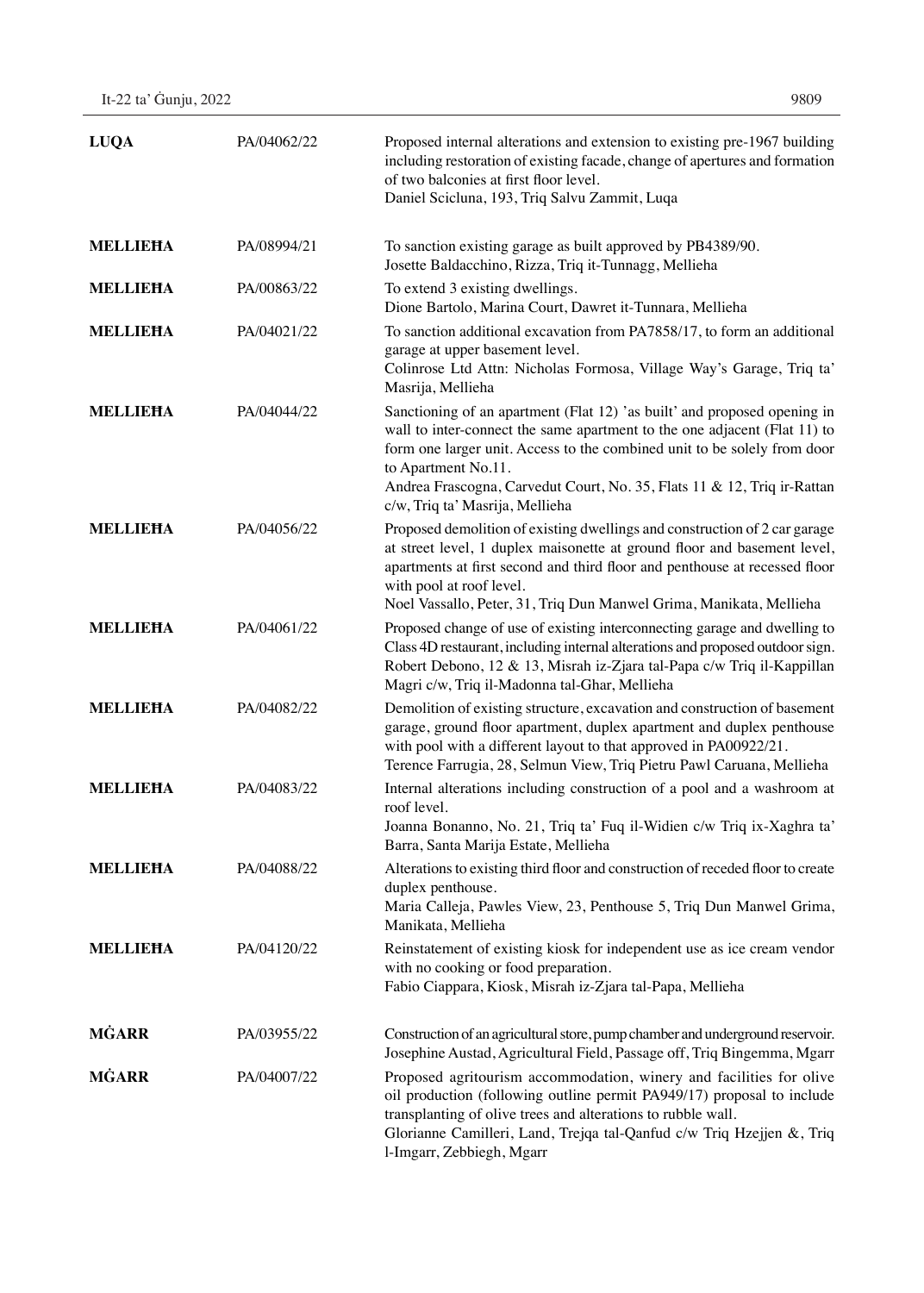| 9810          |             | Gazzetta tal-Gvern ta' Malta 20,880                                                                                                                                                                                                                                                                                                                                                                                                                                         |
|---------------|-------------|-----------------------------------------------------------------------------------------------------------------------------------------------------------------------------------------------------------------------------------------------------------------------------------------------------------------------------------------------------------------------------------------------------------------------------------------------------------------------------|
| <b>MĠARR</b>  | PA/04025/22 | Construction of an agricultural store and pump room with underlying reservoir.<br>Daniel Galea, ta' djamant, Triq il-Palma, Mgarr                                                                                                                                                                                                                                                                                                                                           |
| <b>MGARR</b>  | PA/04079/22 | Installation of billboard.<br>Access Point Ltd Attn: Ian Debattista, Field off, Triq l-Imgarr, Mgarr                                                                                                                                                                                                                                                                                                                                                                        |
| <b>MOSTA</b>  | PA/02407/22 | Alterations to Class 2A residential home and proposed sanctioning of<br>variations from previously approved permits PB04963/81 and PA01389/00.<br>Changes relate to façade alterations, addition of a new entrance, relocation<br>of signage and minor internal amendments to existing layout.<br>AM Balzan Co Ltd. Attn: Fleur Balzan, Central Home, Vjal l-Indipendenza<br>c/w Triq Santa Marija c/w, Triq Anglu Gatt, Mosta                                              |
| <b>MOSTA</b>  | PA/03985/22 | Proposed reinstatement of rubble wall, opening of gate and reservoir with<br>pump room.<br>Charlo Grech, Site at, Triq l-Isperanza, Mosta                                                                                                                                                                                                                                                                                                                                   |
| <b>MOSTA</b>  | PA/04065/22 | Excavation of vacant plot, and construction of basement level garage and<br>ground floor, interlinked with car lift, and dwelling at first floor level in<br>line with PC0088/07.<br>Charlon Coleiro, Vacant Plot, Triq il-Kahwiela, Mosta                                                                                                                                                                                                                                  |
| <b>MOSTA</b>  | PA/04074/22 | Proposed extension and additions to existing residences. Proposed pool and<br>landscaping. To sanction front room to be used as store/pump room and<br>shower room, ancillary to the proposed pool. Proposed basement level as<br>garage for private cars. Proposed reservoir. Proposed landscaping.<br>Kelly Calleja, Farmhouse, Targa Gap, Triq Burmarrad, Mosta                                                                                                          |
| <b>MQABBA</b> | PA/04023/22 | To construct warehouse for agricultural purposes as shown on attached<br>drawings.<br>Sapienz Ellul, Sapienz, Triq, Ix-Xaghri L-Imqalleb, Mqabba                                                                                                                                                                                                                                                                                                                            |
| <b>MSIDA</b>  | PA/03792/22 | To construct fourth, fifth and penthouse level with minor alterations from<br>that approved in development permission PA1663/17. Differences consist of<br>internal and external alterations at fourth and fifth floor levels, extension to<br>approved domestic store at roof level including conversion into a residential<br>unit plus other additions and alterations.<br>Jean Claude Gerada, Gateway Apartments, Triq G. Schranz c/w, Triq ta'<br>Bieb it-Torri, Msida |
| <b>MSIDA</b>  | PA/04015/22 | To sanction differences from PA5379/03 including extents of property, internal<br>minor differences and roofing over of part of corridor space leading to terrace.<br>Teresa Buttigieg, 31, Little Gozo Court, Flat 64 (penthouse), Triq Giuseppe<br>Calleja, Triq is-Swatar, Is-Swatar, Msida                                                                                                                                                                              |
| <b>MSIDA</b>  | PA/04017/22 | To change use from Class 4B mini-market to motor vehicles parts store<br>including minor internal alterations.<br>Kevin George Baldacchino, 133, Triq il-Wied tal-Imsida, Triq il-<br>Kuncizzjoni, Msida                                                                                                                                                                                                                                                                    |
| <b>MSIDA</b>  | PA/04134/22 | Demolition of existing site and construction of 1 garage and 19 residential<br>units from ground floor to receded floor levels.<br>Michael Bonello, Jupiter House, Triq il-Frangiskani, Msida                                                                                                                                                                                                                                                                               |
| <b>MTARFA</b> | PA/04115/22 | To divide a private garage approved in PA5064/16 into two Class 4B<br>which includes change of use, where one of the commercial outlet will be<br>a petshop. Application also includes minor sanctioning of building as built<br>from that approved in PA5064/16 and proposed signs.<br>Johan Porteli, Noah, Triq ta' Slampa, Mtarfa                                                                                                                                        |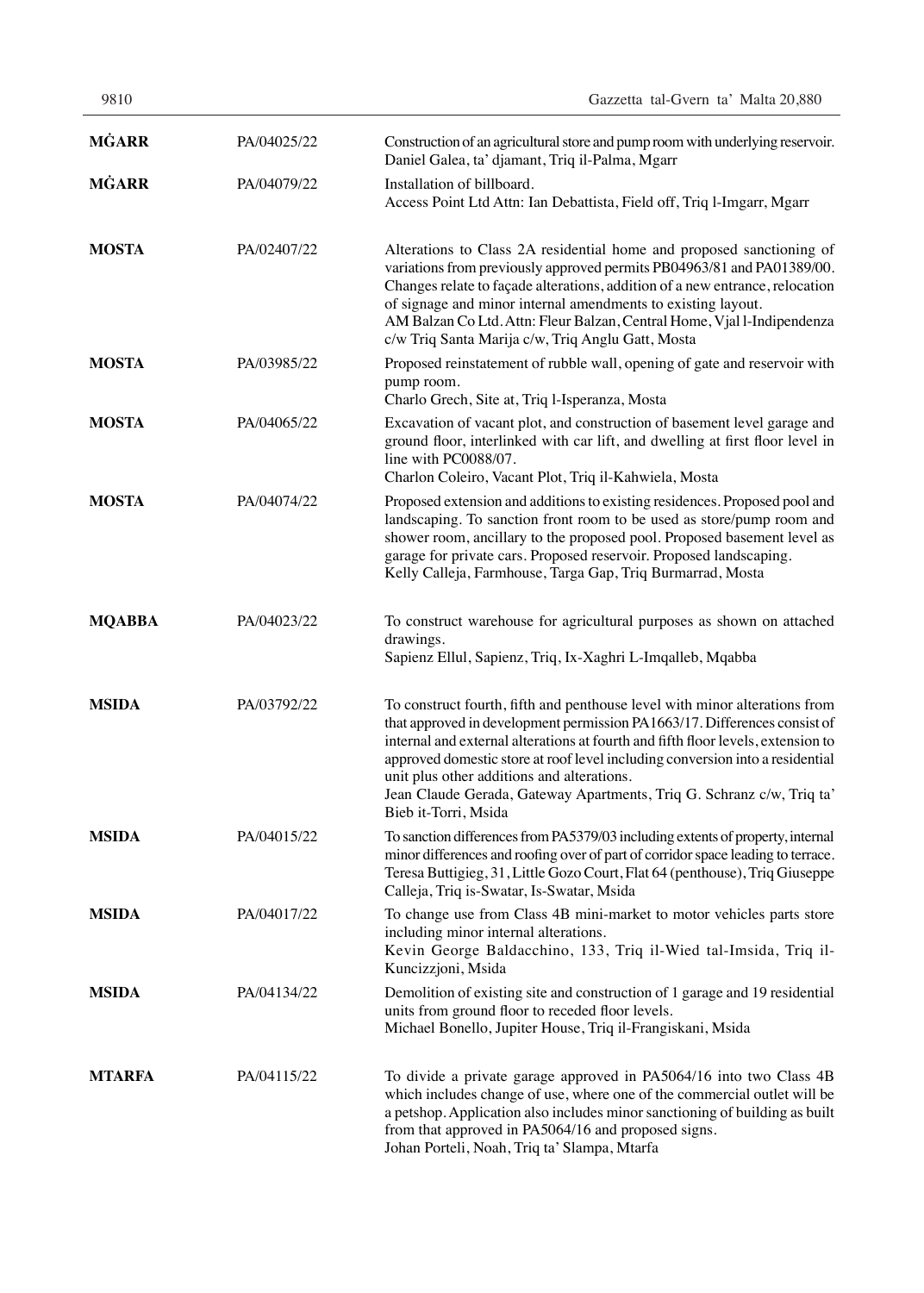| It-22 ta' Guniu, 2022 | 9811 |
|-----------------------|------|
|-----------------------|------|

| <b>MUNXAR</b> | PA/04103/22 | To construct two storey house with basement domestic stores and pool at<br>roof level.<br>Gordy Mercieca, Site at, 'Vacant Plot', Alley in, Triq San Pawl, Munxar                                                                                                                                                                                             |
|---------------|-------------|---------------------------------------------------------------------------------------------------------------------------------------------------------------------------------------------------------------------------------------------------------------------------------------------------------------------------------------------------------------|
| <b>NADUR</b>  | PA/03959/22 | To carry out alterations to existing dwelling and to construct 2 additional<br>dwellings. To also construct 3 pools.<br>James Zammit, Unnumbered Dwelling and Vacant sites, Alley off, Triq<br>Cimcem, Nadur                                                                                                                                                  |
| <b>NADUR</b>  | PA/04038/22 | To demolish existing structure, to excavate site, to construct reservoir and<br>swimming pool, to construct terraced house at ground, first and washroom<br>at receded floor.<br>Raymond Azzopardi, 90, Triq il-Knisja, Nadur                                                                                                                                 |
| <b>NADUR</b>  | PA/04109/22 | To sanction existing terraced house as built.<br>Frankie Cardona, 75a, Triq San Blas, Nadur                                                                                                                                                                                                                                                                   |
| <b>NADUR</b>  | PA/04111/22 | Correction of site to property as approved by PA5974/21.<br>Raymond Victor Attard, 35, Triq Wied ir-Rihan, Nadur                                                                                                                                                                                                                                              |
| <b>NAXXAR</b> | PA/02620/22 | Minor internal alterations to office block approved in PA11215/18 and<br>construction of lift shaft.<br>Dennis Baldacchino, Tal-Maghtab Construction, Triq ir-Ramla, Maghtab,<br>Naxxar                                                                                                                                                                       |
| <b>NAXXAR</b> | PA/02952/22 | Proposed changes to front garden from layout approved in PA01684/21.<br>These changes consist in the extension of basement under front garden,<br>shifting of water reservoir location, redesign of new entrance and soft<br>landscaping areas and internal alterations.<br>Maria Vella, Hope, Triq is-Sikka c/w, Triq ir-Ridott, Bahar Ic-Caghaq,<br>Naxxar  |
| <b>NAXXAR</b> | PA/03726/22 | Sanctioning of minor internal and external alterations over the existing<br>dwelling covered by PA01832/00. Construction of an extension to the<br>existing garage and flooring over of pool.<br>Margaret Micallef, Dar Sagra Familja, 31, Triq F. W. Ryan, San Pawl tat-<br>Targa, Naxxar                                                                    |
| <b>NAXXAR</b> | PA/03872/22 | Restoration of Qalet Marku Tower.<br>Simone Mizzi o.b.o. Din L-Art Helwa, Torri Qalet Marku, Qalet Marku,<br>Bahar Ic-Caghaq, Naxxar                                                                                                                                                                                                                          |
| <b>NAXXAR</b> | PA/03987/22 | To carry out internal and external alterations to extend existing/approved<br>offices (Class 4A). Application also consist sanctioning of minor variations<br>from approved PA719/17.<br>Silvio Camilleri, Victoria Mansions, No.5, Pjazza Toni Bajjada c/w, Pjazza<br>Vittorja, Sqaq Nru. 5, Naxxar                                                          |
| <b>NAXXAR</b> | PA/04027/22 | Renovation of farmhouse including the creation of a swimming pool.<br>Alex Denaro, 2, Santa Marija, Tal-Qadi, Limiti tan-Naxxar c/w Triq tal-<br>Imdawra, Il-Salini, Naxxar                                                                                                                                                                                   |
| <b>NAXXAR</b> | PA/04124/22 | To construct an additional floor on an existing one storey garage (Class<br>6A), minor internal alterations and an installation of lift.<br>Kevin Mallia, 6, Sundown Yard, Triq Burmarrad, Naxxar                                                                                                                                                             |
| <b>NAXXAR</b> | PA/04130/22 | Proposed development including conversion of two properties into one<br>single dwelling. Development to include the restoration of the existing<br>façade, demolition and re-construction at the back, and the construction of<br>a receded floor level to act as an extension to the existing property.<br>Adrian Camilleri, No.56/58, Triq is-Salib, Naxxar |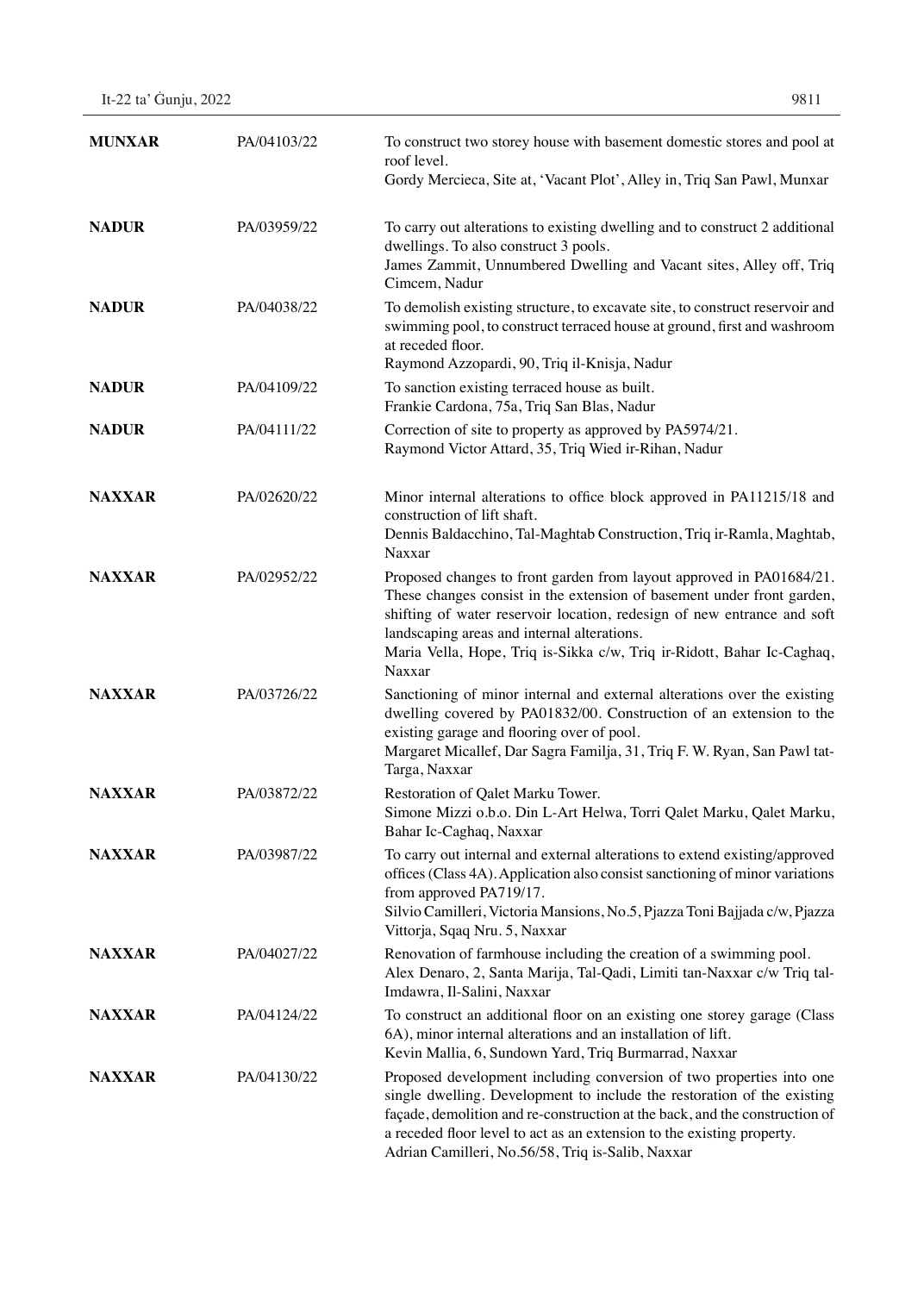| 9812          |             | Gazzetta tal-Gvern ta' Malta 20,880                                                                                                                                                                                                                                                                                                                                                                                         |
|---------------|-------------|-----------------------------------------------------------------------------------------------------------------------------------------------------------------------------------------------------------------------------------------------------------------------------------------------------------------------------------------------------------------------------------------------------------------------------|
| <b>NAXXAR</b> | PA/04135/22 | To sanction the reconstruction of walls of agricultural store which are a<br>variation from PA2154/20.<br>Gerald Fenech, Site in, Alley off, Vjal il-Labour, Naxxar                                                                                                                                                                                                                                                         |
| <b>NAXXAR</b> | PA/04137/22 | Proposed replacement and raising of pre-1968 agricultural store roof.<br>Carmen Zahra, Agricultural Store at site (field) off, Triq is-Salina, Maghtab,<br>Naxxar                                                                                                                                                                                                                                                           |
| <b>PAOLA</b>  | PA/03389/22 | To propose the change of use from a private residence to Class 4A<br>government offices. The proposal includes installation of an internal lift and<br>internal alterations to the layout. We are kindly requesting the correction<br>of site from the approved permit PA00820/95.<br>Massimo Vella obo Servizz.gov, 122, Triq Hal Tarxien, Paola                                                                           |
| <b>PAOLA</b>  | PA/04008/22 | This development requests: a) The sanctioning use of the premises from<br>the existing non-licenced pain clinic to a licenced pain clinic, with the<br>addition of a health shop Class 4B, and a physiotherapy clinic Class 4A,<br>the professionals working at alternate times. b) The complete restoration<br>of the façade into its original state as requested by the SCH.<br>Dr Andrew Agius, 21, Triq tal-Borg, Paola |
| <b>PAOLA</b>  | PA/04091/22 | To sanction installation of solar panels and supporting structure.<br>Ilenia D'Ambrogio Mifsud, 3, Doris, Triq Carmelo Robinich, Paola                                                                                                                                                                                                                                                                                      |
| <b>PAOLA</b>  | PA/04092/22 | Change of use from Class 4B as approved in PA06685/20 to Class 4D and<br>pastizzeria and including minor amendments.<br>Rebecca Schembri, 165, Triq Bormla, Paola                                                                                                                                                                                                                                                           |
| <b>PAOLA</b>  | PA/04093/22 | Proposed internal and external changes to existing Class 4B commercial<br>outlet and part usage as Class 4A office.<br>Matthew Keith, Kconcepts, 103 (ex 96), Triq il-Gdida, Paola                                                                                                                                                                                                                                          |
| PIETÀ         | PA/04004/22 | Proposed internal and external alteration. Proposed restoration and retention<br>of facade and demolition of back part of property. Proposed construction<br>of back part of property and receded floor to obtain 4 residential units.<br>Paul Vella, 168, Triq ix-Xatt, Pieta                                                                                                                                              |
| PIETÀ         | PA/04032/22 | Subdivision of existing commercial premises [Class 4B] including internal<br>alterations, formation of access for an escape route and provision of access<br>for all sanitary facilities.<br>Joseph Cutajar, No. 40, Triq ix-Xatt, Sqaq ix-Xatt Nru. 1, Pieta                                                                                                                                                               |
| <b>QALA</b>   | PA/03909/22 | To construct a pump room with an underlying reservoir.<br>Joseph Mark Mercieca, Site at, Triq iz-Zewwieqa, Qala                                                                                                                                                                                                                                                                                                             |
| <b>QALA</b>   | PA/03990/22 | To construct basement garage for private cars, maisonette at ground floor,<br>three flats at first, second and third floor and penthouse at fourth floor. To<br>construct pool at roof level.<br>Matthew Buttigieg Owen Muscat, 77 Suites, Triq ta' Kassja, Qala                                                                                                                                                            |
| <b>QALA</b>   | PA/03995/22 | Proposed development with different layout from what approved in<br>PA01345/20 and to carry out an extension to be in line with PC00005/21.<br>To also form a penthouse at roof level. Other changes include internal<br>alterations and extensions, formation of domestic store. Development shall<br>be on 4 floors and basement, with 6 residential units in total.<br>Louis Grech, Tax-Xaghri Court, Triq il-Klin, Qala |
| <b>QALA</b>   | PA/04002/22 | Additions and alterations to the existing property with a different layout<br>from that approved in PA1916/19.<br>Ismael Sammut, Ta l-Ghazzieq, 167, Alley off, Triq il-Wardija, Qala                                                                                                                                                                                                                                       |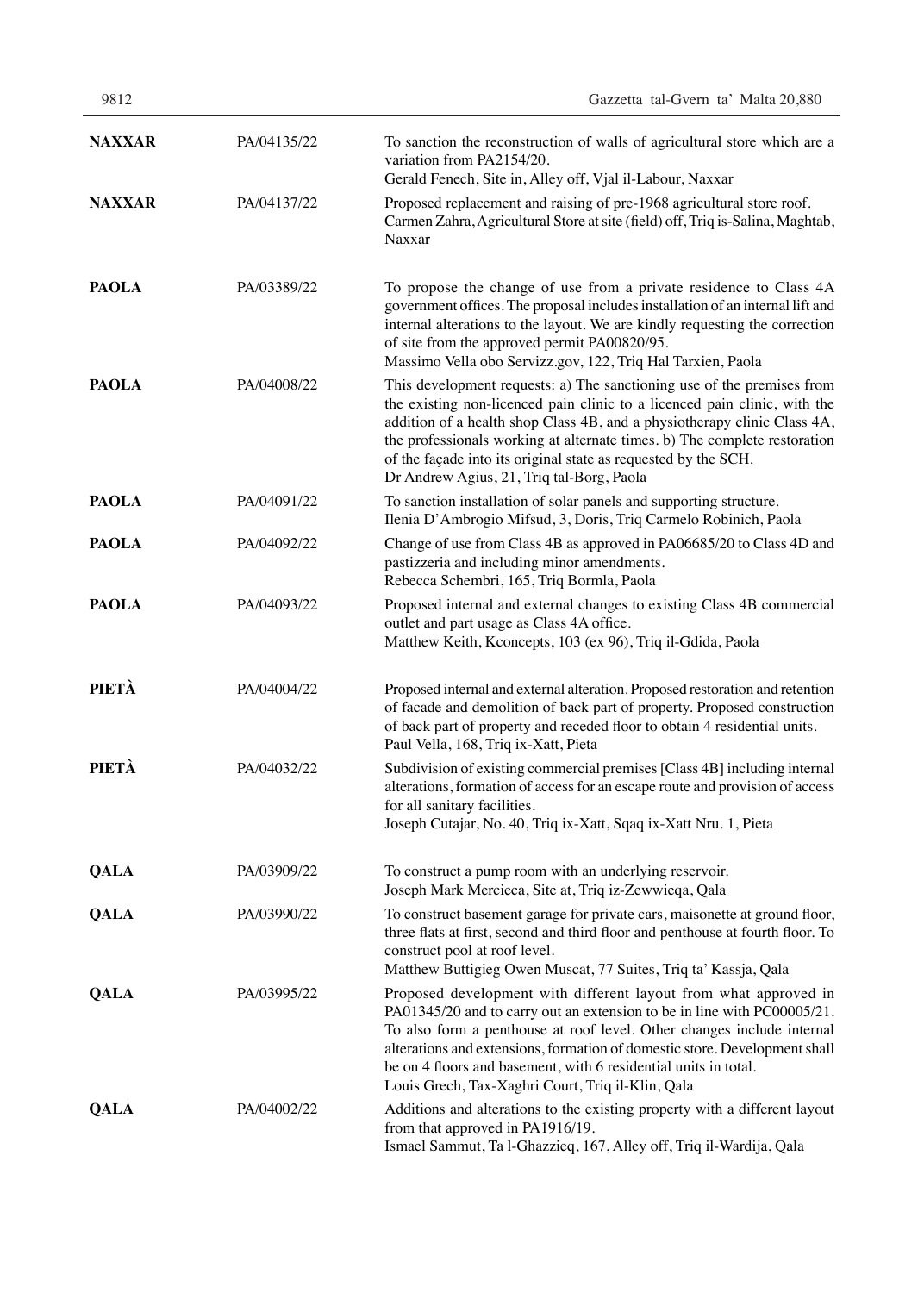| It-22 ta' Gunju, 2022 | 9813 |
|-----------------------|------|
|                       |      |

| <b>QORMI</b>        | PA/02988/22 | To propose minor internal alterations, extension of washroom and building<br>of party wall.<br>Charles Testa, 3, Alley 4, Triq il-Kbira, Qormi                                                                                                                                                                                                                      |
|---------------------|-------------|---------------------------------------------------------------------------------------------------------------------------------------------------------------------------------------------------------------------------------------------------------------------------------------------------------------------------------------------------------------------|
| <b>QORMI</b>        | PA/03964/22 | Proposed alterations and extension to existing townhouses and construction<br>of a pool; Excavation of two basements including 15 garages and<br>construction of residential block of apartments including 2 maisonettes, 9<br>apartments and 3 penthouses.<br>Neville Bonnici obo Foursite Finance Ltd, Vacant plot on, Triq Stagno,<br>10, 11, Sqaq Stagno, Qormi |
| <b>QORMI</b>        | PA/03971/22 | Proposed splitting up of approved Class 4B shop from the bakery. Proposal<br>to include minor alterations to the internal layout and sanctioning works of<br>the external signage and doors from approved planning permit PA01012/18.<br>Jean Christophe Froissard, 58, Triq il-Kummerc, Qormi                                                                      |
| <b>QORMI</b>        | PA/03973/22 | Minor internal alteration, extension at first floor level and roof level.<br>Mark Agius, 1, Mark Anthony, Sqaq Santa Katarina Nru. 5, Qormi                                                                                                                                                                                                                         |
| <b>QORMI</b>        | PA/04013/22 | To sanction existing garage in Class 6A use (original permit drawings not<br>located).<br>Michael Brincau, Garage 9, Triq ta' Farzina, Qormi                                                                                                                                                                                                                        |
| <b>QORMI</b>        | PA/04036/22 | To demolish existing terraced house retaining façade and hall and construct<br>Class 4B outlet at ground floor, and overlying three apartments and<br>penthouse.<br>Elio Azzopardi, 148/150, Triq San Bastjan, Qormi                                                                                                                                                |
| <b>QORMI</b>        | PA/04113/22 | Change of use: Class 4A to Class 4B.<br>Rita Saliba, 185, Triq San Edwardu c/w, Misrah Hmistax ta' Marzu, Qormi                                                                                                                                                                                                                                                     |
| <b>QRENDI</b>       | PA/04026/22 | Construction of an irrigation reservoir with overlying pump room, and an<br>agricultural store with basement. Proposed sanctioning of retaining wall<br>and gate.<br>Joseph Zerafa, Site at (Field), Unnamed passageway in, Triq Wied iz-<br>Zurrieq, Qrendi                                                                                                        |
| <b>RABAT</b>        | PA/03936/22 | To construct agricultural room, greenhouse, pump room and cistern.<br>Jonathan Saliba, Field Parcel 726100, Tal-Mas, off, Triq il-Karita', Bahrija,<br>Rabat                                                                                                                                                                                                        |
| <b>RABAT</b>        | PA/03957/22 | Additions and alterations to existing farmhouse. Works to include re<br>construction of dilapidated roofs and construction of rooms at first floor level.<br>Jonathan Micallef, Carfusa Farmhouse, Moghdija tal-Faqqiegh, Rabat                                                                                                                                     |
| <b>RABAT</b>        | PA/04022/22 | Proposed demolition of existing dwelling, excavation of site for the<br>construction of a basement garages, reservoir and lift pit, and construction<br>of 10 residential dwellings on ground, first, second, third and receded level.<br>Ta' Dernis Developments Limited Attn: Thomas Mifsud, Pompei 5, Triq<br>San Vincenz Ferreri, Rabat                         |
| <b>RABAT</b>        | PA/04073/22 | Sanctioning of minor internal alterations to minimarket and bakery as built.<br>Carmen Buttigieg, 13A, Triq San Martin c/w, Triq San Martin, Sqaq Nru.<br>1, Rabat                                                                                                                                                                                                  |
| <b>RABAT (GOZO)</b> | PA/03954/22 | Proposed construction of agricultural store.<br>Goerge Sultana, Ta' Benny, Triq Wied Sara, Rabat (Gozo)                                                                                                                                                                                                                                                             |
| <b>RABAT (GOZO)</b> | PA/03991/22 | To demolish existing building and excavate site to erect flats, office Class<br>4A, domestic stores and garages.<br>Francine Micallef, Joeret, Triq Ta' Wara S-Sur and, Triq Gorg Tabone,<br>Rabat (Gozo)                                                                                                                                                           |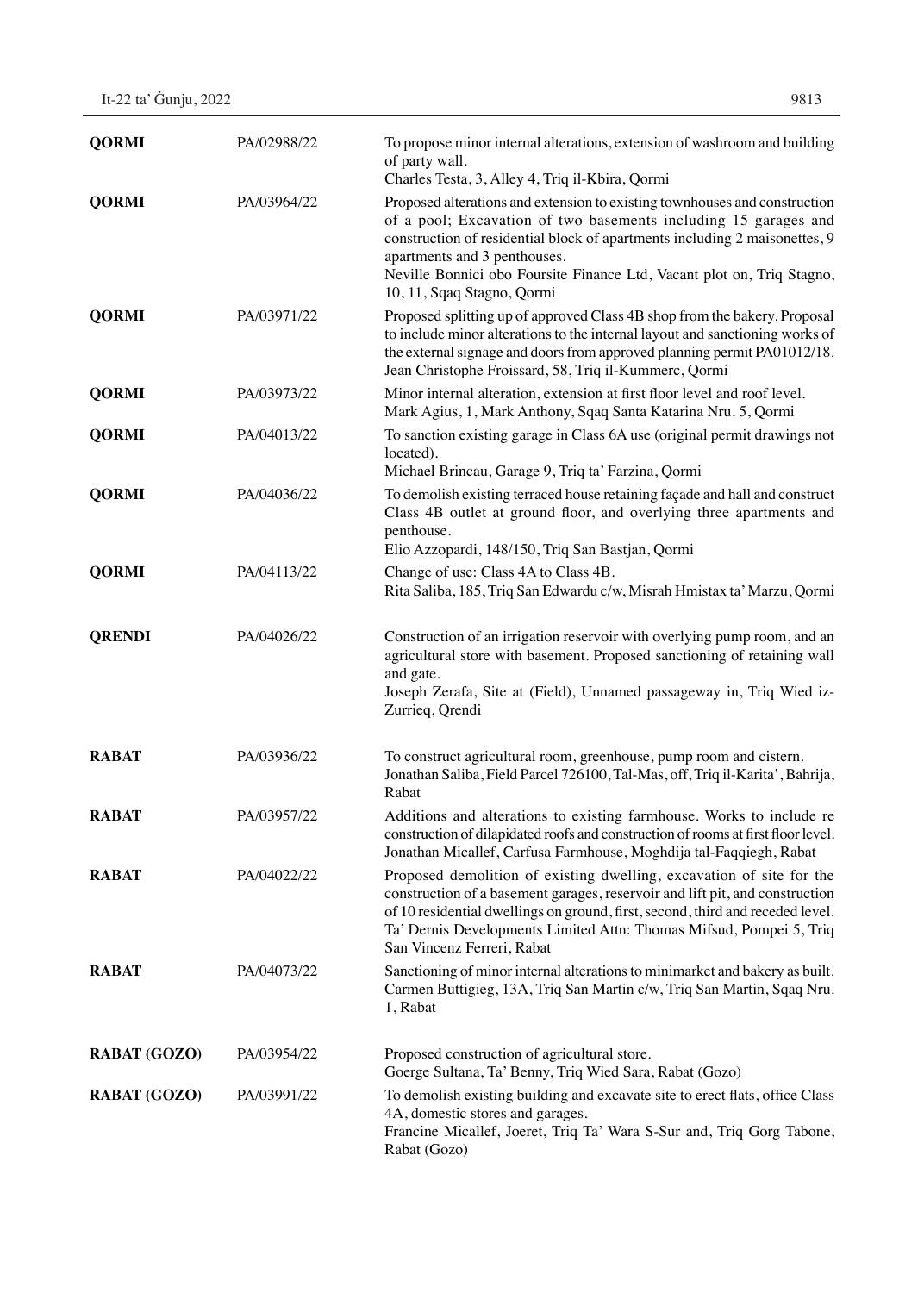| <b>RABAT (GOZO)</b>                | PA/04011/22 | To connect two Class 4B shops into one Class 4B shop by the carrying out<br>of internal and external alterations and sanctioning of sign.<br>Eyad Abuhishmeh, Eyad Phone, Triq it-Tabib Anton Tabone, Rabat (Gozo)                                                                                                                                                                                   |
|------------------------------------|-------------|------------------------------------------------------------------------------------------------------------------------------------------------------------------------------------------------------------------------------------------------------------------------------------------------------------------------------------------------------------------------------------------------------|
| <b>RABAT (GOZO)</b>                | PA/04081/22 | Proposed internal modifications to permit PA4291/20 and re-location of<br>swimming pool.<br>Anthony Attard, Serenita', Triq il-Mithna, Rabat (Gozo)                                                                                                                                                                                                                                                  |
| <b>RABAT (GOZO)</b>                | PA/04125/22 | Proposed removal of existing clock faces and replacement with calendar<br>and baramoter faces.<br>John Xuereb, Cittadella Clock Tower, Pjazza Katidral, Cittadella, Rabat<br>(Gozo)                                                                                                                                                                                                                  |
| <b>SAFI</b>                        | PA/06129/21 | Minor internal alterations at first floor level and construction of two new<br>residential units and that of a penthouse, including the sanctioning of the<br>building as built and the use of the garage for the garaging of trucks.<br>Joseph Attard, 13, Triq Qerd in-Nahal, Safi<br>Deskrizzjoni tal-proposta mibdula mis-sottomissjoni originali / Proposal<br>changed from original submission |
| <b>SAN GILJAN</b>                  | PA/04042/22 | Proposed internal demolition of existing residence retaining the existing<br>facade. Excavation of site, and erection of Class 3B hotel having; 16 guest<br>rooms, a Class 4D restaurant/breakfast area at ground floor level, gym, roof<br>top pool and other ancillary facilities.<br>Charles Mangion, 4, Triq il-Knisja, Paceville, San Giljan                                                    |
| <b>SAN GILJAN</b>                  | PA/04097/22 | To sanction formation of 2 padel courts (Class 3C) in lieu of the existing<br>pre-1968 tennis court (Class 3C) and demountable timber structures, for<br>a temporary period of 2 years. Proposal includes sanctioning of part of<br>concrete flooring. Proposed fixing of signage<br>Frank Cachia, Tennis Court, part of Villa Roza, ix-Xatt ta' San Gorg, San<br>Giljan                             |
| <b>SAN GWANN</b>                   | PA/03346/22 | Alteration to approved permit PA04046/19 To sanction splitting of<br>apartments at third-floor level into no. 2 apartments. no. 1 two bedrooms<br>a no 1. one bedroom.<br>Saviour Vella, Girasol Flats, Triq San Gwann tal-Ghorghar, San Gwann                                                                                                                                                       |
| <b>SAN GWANN</b>                   | PA/04064/22 | Proposed subdivision of property approved in RG/369/20, into two separate<br>dwellings, including internal alterations at both ground and first floor level.<br>Robert Tonna, 22 and 22a, Redentur, Triq il-Gojjin c/w, Triq tas-Sliema,<br>Kappara, San Gwann                                                                                                                                       |
| <b>SAN GWANN</b>                   | PA/04098/22 | To demolish existing and construct 24 basement garages at level 0 and<br>$-1$ , 4 Class 4B shops at level 0, 12 apartments at levels 1,2,3 and 4 plus<br>overlying penthouses including pools at roof level.<br>Johan Montfort, 148, Dar Sciberras, Triq San Giljan, San Gwann                                                                                                                       |
| <b>SAN PAWL</b><br><b>IL-BAHAR</b> | PA/02657/22 | Change of use from Class 4B to a take away outlet (no cooking).<br>Wilfred Cassar, Shop No. 1, Triq il-Korp tal-Pijunieri, San Pawl il-Bahar<br>Deskrizzjoni tal-proposta mibdula mis-sottomissjoni originali / Proposal<br>changed from original submission                                                                                                                                         |
| <b>SAN PAWL</b><br><b>IL-BAHAR</b> | PA/04024/22 | Change of use of an existing ground floor maisonette into a lotto office.<br>Proposal also includes the installation of a sign on facade.<br>Emanuel Chetcuti, Emitage 7, Triq l-Alka, San Pawl il-Bahar                                                                                                                                                                                             |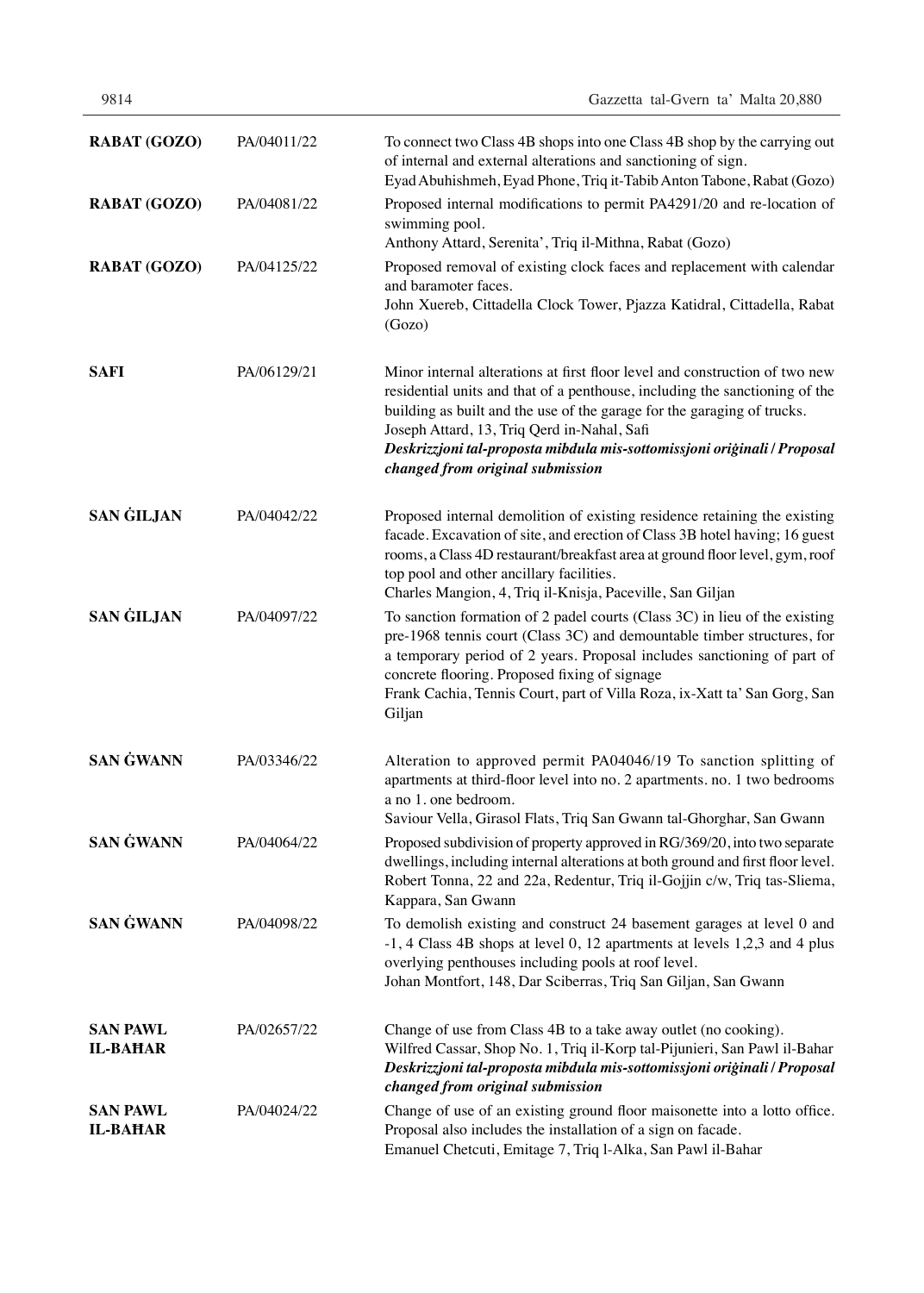| <b>SAN PAWL</b><br><b>IL-BAHAR</b> | PA/04041/22 | Proposed changes to Approved PA06177/19 (Proposed repair and<br>construction of boundary walls, excavation and construction of reservoir,<br>creation of a pedestrian gate and a vehicular gate and planting of trees)<br>- including re configuration of external wall, change in gates layout due<br>to ramp and turning circle issues in view of narrow roads, change in type<br>of trees<br>Charles Dimech, Site at, Tal-Qarbuni, San Pawl il-Bahar |
|------------------------------------|-------------|---------------------------------------------------------------------------------------------------------------------------------------------------------------------------------------------------------------------------------------------------------------------------------------------------------------------------------------------------------------------------------------------------------------------------------------------------------|
| <b>SAN PAWL</b><br><b>IL-BAHAR</b> | PA/04046/22 | Proposed internal alterations of a pre-1967 dwelling. Proposed enlargment<br>of facade doors.<br>Alex Attard, 1, Villa Borg Bonavia, Dawret in-Nawfragju, Xemxija, San<br>Pawl il-Bahar                                                                                                                                                                                                                                                                 |
| <b>SAN PAWL</b><br><b>IL-BAHAR</b> | PA/04104/22 | To sanction differences of garages at lower and semi-basement levels<br>previously approved by PA5063/02.<br>Ramel u Zrar Ltd. Attn: Carmel Abdilla, Saviour Court, Triq il-Lampuki,<br>San Pawl il-Bahar                                                                                                                                                                                                                                               |
| <b>SANNAT</b>                      | PA/03977/22 | To construct an additional 2 receded units on PA1371/08 and extension of<br>penthouse of PA7262/21.<br>Karkanja Limited Attn: Euchar Vella, Ta Salvu & Dahlet ta' Cenc, Triq<br>il-Palazz Palina, Sannat                                                                                                                                                                                                                                                |
| <b>SANNAT</b>                      | PA/03984/22 | Proposed agricultural store and sanctioning of slight shifting of water<br>reservoir, pump room and proposed gate.<br>Daniel Camilleri, Site at, Ta' Saguna, Sannat                                                                                                                                                                                                                                                                                     |
| <b>SENGLEA (ISLA)</b>              | PA/02778/22 | Proposed timber louvers to existing residential dwelling approved in<br>PA01453/16.<br>Raymond Andrew Azzopardi, 4, Triq l-Oratorju &, Triq is-Sur, Senglea (Isla)                                                                                                                                                                                                                                                                                      |
| <b>SENGLEA (ISLA)</b>              | PA/04048/22 | Proposed extension to rooms at roof level, proposed internal alterations,<br>replacement of structurally unstable roofs and replacement of deteriorated<br>closed wooden balcony.<br>Stanley Cortis, 2, Triq San Frangisk & 33, Triq is-Sirena, Senglea (Isla)                                                                                                                                                                                          |
| <b>SIGGIEWI</b>                    | PA/06426/21 | Installation of pv panels and security fence, reconstruction of an existing<br>boundary wall and entrance gate, leveling of the site, construction of<br>substation and planting of new trees.<br>Mark Bajada, Megin, Triq Bur ix-Xewk c/w, Triq tal-Ghaqba, Siggiewi                                                                                                                                                                                   |
| <b>SIGGIEWI</b>                    | PA/03968/22 | Change of use from garage to Class 4B shop, replacement of garage door<br>and proposed sign.<br>Marianna Schembri, 179, Triq it-Tabib Nikol Zammit, Siggiewi                                                                                                                                                                                                                                                                                            |
| <b>SIGGIEWI</b>                    | PA/03996/22 | To propose construction of four stables and their facilities, to construct<br>underground reservoir and pump room and deposition of soil.<br>Alex Camilleri, Site at, Ta' Wied Lapsi, Siggiewi                                                                                                                                                                                                                                                          |
| <b>SIGGIEWI</b>                    | PA/04058/22 | Proposed demolition of existing structures and proposed construction of<br>football stand to include dressing rooms, toilets, seating areas, multipurpose<br>hall including meeting rooms and Class 4D catering facility.<br>Mario Caruana obo Siggiewi FC, Siggiewi Sports Complex, Triq Wied<br>Hesri, Siggiewi                                                                                                                                       |
| <b>SLIEMA</b>                      | PA/03924/22 | Part change of use from guesthouse to laundry, including minor alterations<br>to façade.<br>Mario Bonnici, 2, Triq il-Karmnu, Sliema                                                                                                                                                                                                                                                                                                                    |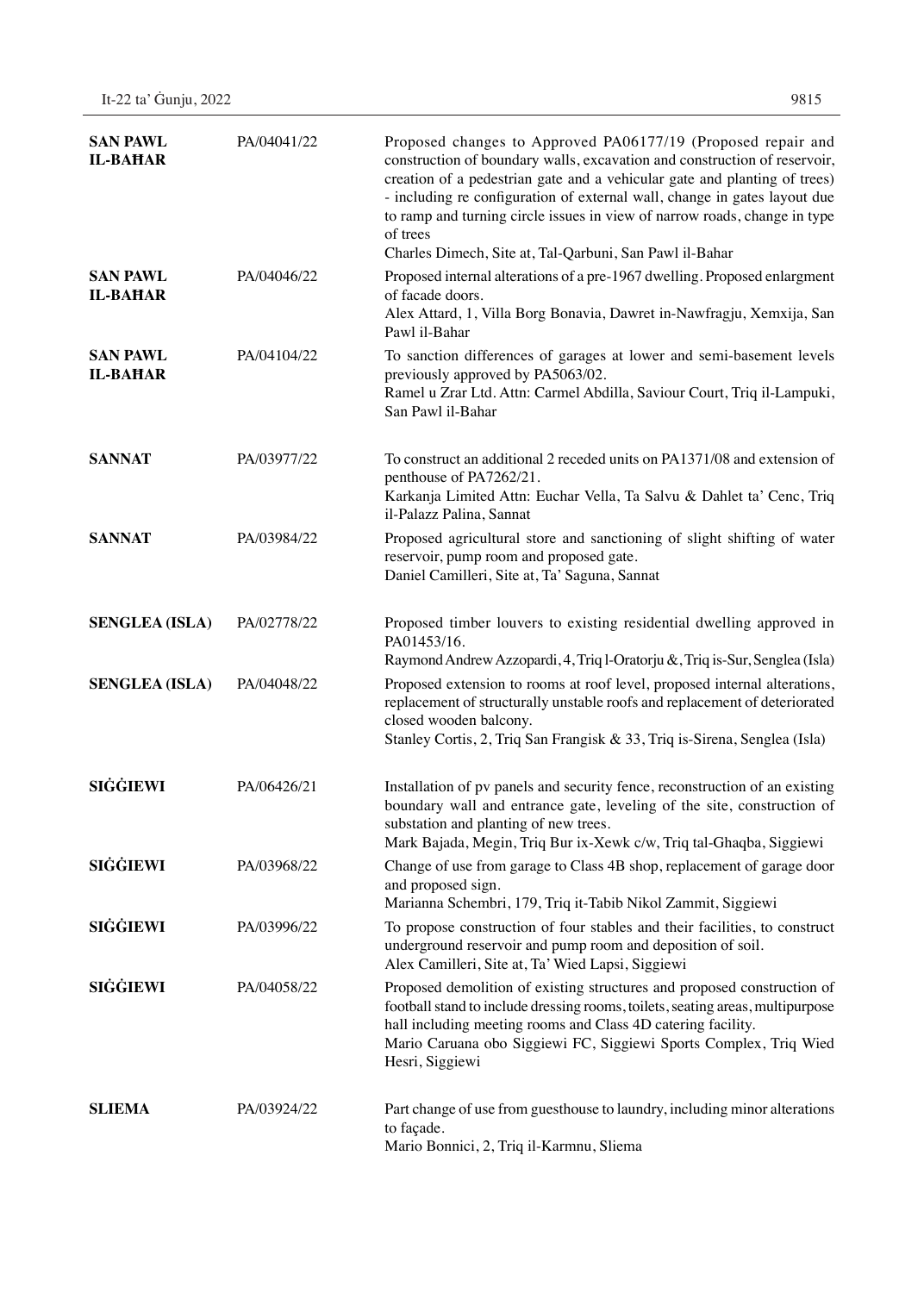| 9816                         |             | Gazzetta tal-Gvern ta' Malta 20,880                                                                                                                                                                                                                                                                                                                                    |
|------------------------------|-------------|------------------------------------------------------------------------------------------------------------------------------------------------------------------------------------------------------------------------------------------------------------------------------------------------------------------------------------------------------------------------|
| <b>SLIEMA</b>                | PA/03972/22 | To develop existing airspace into 2 apartments and to alter some back areas<br>in the existing house to accommodate a further two apartments, adding up<br>to a total of 4 apartments.<br>J&C Holdings Ltd Attn: Michael Galea, 24, Triq Gorg Borg Olivier, Sliema                                                                                                     |
| <b>SLIEMA</b>                | PA/04005/22 | Proposed internal alterations to existing maisonette and extension at<br>recessed floor level.<br>Paul Xuereb, 145, Triq il-Kullegg l-Antik, Sliema                                                                                                                                                                                                                    |
| <b>SWIEQI</b>                | PA/02555/22 | Internal alterations of fully detached villa. Installation of lift from semi-<br>basement level to the roof level. Construction of study/lounge on the<br>roof level. Façade renovation. Installation of pv panels on the roof level.<br>Widening of the gate for the car access.<br>Alan Cuschieri, Dar il-Friefet, 6, Triq ta' Stronka, Madliena, Swieqi             |
| <b>SWIEQI</b>                | PA/03878/22 | Proposed outline application for residential development at Level 0, 1,<br>2, receded floor at Level 3 from street off Triq Sant' Andrija and Level 4<br>receded from both streets. Proposed basement garages accessed from street<br>off Triq Sant' Andrija at Level -1.<br>Joseph Mangion, Vacant Plot at, Street off, Triq Sant'Andrija, Triq Wied<br>Mejxu, Swieqi |
| <b>SWIEQI</b>                | PA/04028/22 | Part change of use from a domestic store to a domestic office (Class 1).<br>Kyle Schembri, 12, Twelve, Triq G. Lebrun, Swieqi                                                                                                                                                                                                                                          |
| <b>SWIEQI</b>                | PA/04034/22 | To construct a bulk tank (LPG) and to extend the external concrete paving.<br>Joseph Mary Aquilina, 135, St. Andrew's Farm, Triq is-Sidra c/w Triq il-<br>Qasam, Triq is-Swieqi, Swieqi                                                                                                                                                                                |
| <b>SWIEQI</b>                | PA/04069/22 | Demolition of existing terraced house, excavation of site and construction<br>of basement garage, maisonette, three overlying uints and a penthouse.<br>Busuttil Estate Ltd Attn: David Busuttil, 38, Triq is-Swieqi, Swieqi                                                                                                                                           |
| <b>TA' XBIEX</b>             | PA/01360/22 | To use building as a residential unit and to sanction a casa bottega (office)<br>to same.<br>Ian Peter Ellis, 42, Triq ix-Xatt ta' Xbiex, Ta' Xbiex<br>Deskrizzjoni tal-proposta mibdula mis-sottomissjoni originali / Proposal<br>changed from original submission                                                                                                    |
| <b>TARXIEN</b>               | PA/00518/22 | Proposed internal alterations to dwelling, demolition of roof and proposed<br>construction of two floors.<br>Omar Kassab, 10A, Trejqa Vincent Battistino, Tarxien                                                                                                                                                                                                      |
| <b>TARXIEN</b>               | PA/03558/22 | To install signage and ATM on facade of Class 4A and 4B building.<br>Edward Pirotta obo Lombard Bank Malta plc, Lombard Bank Malta p.l.c.,<br>Triq il-Kbira c/w, Triq Santa Marija, Tarxien                                                                                                                                                                            |
| <b>TARXIEN</b>               | PA/03962/22 | Sanctioning of a property, including internal alterations; position of kitchen,<br>living area, bedrooms, bathrooms and external alterations, including<br>positioning of windows, doors and balconies.<br>Maria Murphy, 6, Shekinah, Triq iz-Zejtun, 5, Triq il-Knisja, Tarxien                                                                                       |
| <b>VITTORIOSA</b><br>(BIRGU) | PA/03833/22 | Part change of use from cafeteria preparation area as approved in PA3889/15<br>to Class 4A Offices with minor alterations<br>John Farrugia, Vacant Vaults at, Triq l-Assedju l-Kbir 1565, Vittoriosa<br>(Birgu)                                                                                                                                                        |
| <b>VITTORIOSA</b><br>(BIRGU) | PA/03925/22 | Proposed pergolas with retractable roofs.<br>Adrian Mark Hili, Fort St Angelo, Ix-Xatt tal-Birgu, Vittoriosa (Birgu)                                                                                                                                                                                                                                                   |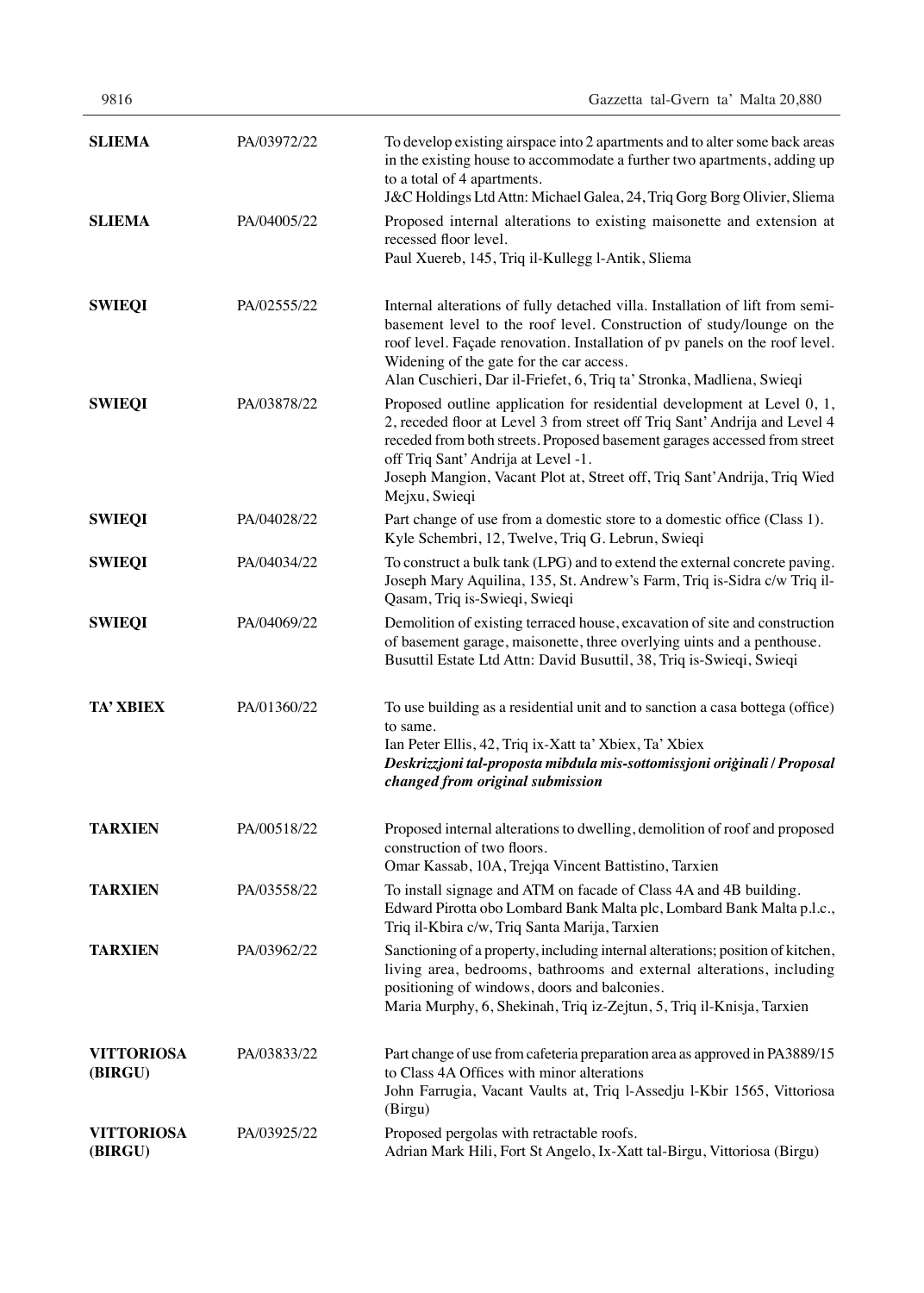| 9817 |
|------|
|      |

| <b>XAGHRA</b>  | PA/00423/22 | To sanction extension at basement level.<br>Shaun Sultana, Peprina, Triq ta' Vestru and, Triq it-Tigrija, Xaghra                                                                                                                                                                                                                          |
|----------------|-------------|-------------------------------------------------------------------------------------------------------------------------------------------------------------------------------------------------------------------------------------------------------------------------------------------------------------------------------------------|
| <b>XAGHRA</b>  | PA/03958/22 | To sanction changes from approved PA1234/19 at basement level -2 to<br>include water reservoirs, pump rooms and stores below the pools.<br>Mark Agius, Oak Ville, Triq Gnien Imrik, Xaghra                                                                                                                                                |
| <b>XAGHRA</b>  | PA/04075/22 | To demolish and re-construct facade at first floor of dwelling with garage<br>for private cars approved in PA 3624/13 and proposed second floor.<br>Lawrence Attard, 30A, Triq Gnien Imrik, Xaghra                                                                                                                                        |
| <b>XAGHRA</b>  | PA/04114/22 | Proposed demolition of existing ruins and proposed reconstruction of a<br>pre-1968 agricultural store with basement and water reservoir.<br>David Attard, Site at, Triq il-Kaccaturi, Xaghra                                                                                                                                              |
| <b>XAGHRA</b>  | PA/04119/22 | Change of use from residence as approved in PA930/17 to Class 3A<br>guesthouse. Proposal includes internal alterations, extension of second<br>floor and facade restoration.<br>Glorianne Camilleri, 103, Triq it-Tigrija, Triq Gnien Xibla, Xaghra                                                                                       |
| <b>XEWKIJA</b> | PA/03801/22 | Outline application - Proposed change of use from disused cow farm<br>(following relocation approved by PA06667/05) and stores to two<br>residential dwellings. Proposal includes internal and external alterations<br>as shown in conventional colours.<br>John Mercieca, Farmhouse, Triq tal-Gruwa, Xewkija                             |
| <b>XEWKIJA</b> | PA/03998/22 | To construct rubble wall.<br>Peter Muscat, Site at, Triq ta' Hamet, Xewkija                                                                                                                                                                                                                                                               |
| <b>XEWKIJA</b> | PA/04089/22 | To construct walls in backyard, addition of a wc at ground floor and to<br>install aperture on façade.<br>Louis Calleja, Ta' Karistu Building, New Street off, Triq l-Imgarr, Xewkija                                                                                                                                                     |
| <b>XGHAJRA</b> | PA/02514/22 | Proposed minor internal alteration to layout approved in PA3221/19, leading<br>to the provision of 1 additional parking space on site.<br>Jason Marston, Anfield, Triq il-Fabbriki, Xghajra                                                                                                                                               |
| <b>ŻABBAR</b>  | PA/00533/22 | To construct glass railing at roof level and internal alterations over<br>PA7055/17.<br>Wilma Zarb, No. 27, Little Flower, Triq il-Vittorja, Zabbar                                                                                                                                                                                       |
| <b>ŻABBAR</b>  | PA/03979/22 | To sanction minor variations at first and second floor level from approved<br>permit PA1506/03. To construct extension at second and third floor levels<br>including staircase, lift and a 1 metre high service screen over proposed<br>third floor washroom.<br>Emanuel Magro, Manrit 1, Triq Villabate c/w, Triq Pawlu Scicluna, Zabbar |
| <b>ŻABBAR</b>  | PA/04003/22 | Demolition of disused farm and construction of dwelling and swimming pool.<br>Disma Attard, Disused Farm, Ta' Maggi, Triq ix-Xghajra, Zabbar                                                                                                                                                                                              |
| <b>ŻABBAR</b>  | PA/04009/22 | Change of use from private garage to Class 5A (Making of Gelato<br>Artigianale).<br>Warren James, 14, Triq tal-Hofra, Zabbar                                                                                                                                                                                                              |
| <b>ŻABBAR</b>  | PA/04070/22 | To sanction site/building extents as-built following survey and alteration<br>to internal/external apertures.<br>Carmel Mugliett, 59, Triq San Guzepp, Zabbar                                                                                                                                                                             |
| <b>ŻEBBUĠ</b>  | PA/00478/22 | Construction of eight apartments, two penthouses and two semi-basement<br>garages including excavation on vacant site.<br>Joseph Caruana, Vacant Plot, Triq Patri Pelagju Mifsud, Zebbug                                                                                                                                                  |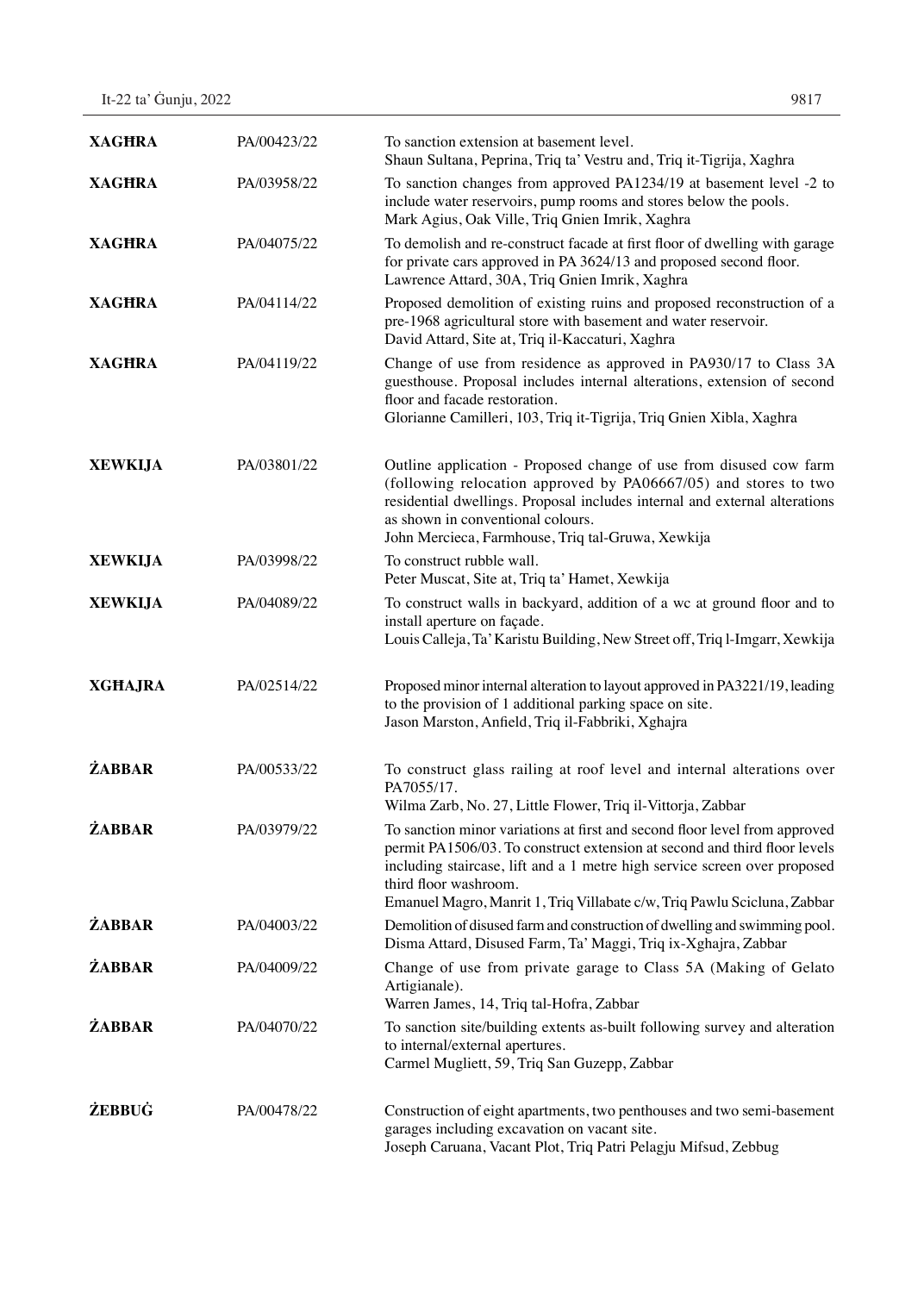| 9818           |             | Gazzetta tal-Gvern ta' Malta 20,880                                                                                                                                                                                                                                                                                                                                                                                                         |
|----------------|-------------|---------------------------------------------------------------------------------------------------------------------------------------------------------------------------------------------------------------------------------------------------------------------------------------------------------------------------------------------------------------------------------------------------------------------------------------------|
| <b>ŻEBBUĠ</b>  | PA/04039/22 | Change of use from approved weaner to farm ancillary store, proposed<br>opening of doorway and proposed change in level to existing pig farm<br>covered by PA03294/14.<br>Joseph Chircop, Joseph Farm, Wied Tal-Baqqiegha, Zebbug                                                                                                                                                                                                           |
| <b>ŻEBBUĠ</b>  | PA/04055/22 | Proposed shifting of approved mobile telephony infrastructure at roof level<br>to the parapet walls.<br>Melita Attn: Simon Montanaro, Zebbug Parish Church, Misrah San Filippu,<br>Zebbug                                                                                                                                                                                                                                                   |
| <b>ŻEBBUĠ</b>  | PA/04136/22 | Proposed relocation of approved underground reservoir and approved<br>retaining rubble walls from that approved PA05546/16. Deposition of soil as<br>approved in PA05546/16. Proposed construction of pump room, agricultural<br>store and rubble walls. Proposed fixing of timber gates. Sanctioning of<br>alterations to boundary and rubble walls.<br>Raymond Giordimaina, Site at (field), Triq ta' Hal Mula k/a, Tal-Handaq,<br>Zebbug |
| ŻEBBUĠ (GOZO)  | PA/03540/22 | To demolish part of existing premises and to construct 2 storey house<br>including basement with indoor pool.<br>Ferdinand Zammit, 53, Triq Ghajn Mhelhel, Zebbug (Gozo)                                                                                                                                                                                                                                                                    |
| ŻEBBUĠ (GOZO)  | PA/04102/22 | To construct pool and to carry out external alterations to layout approved<br>in PA00951/21.<br>Josianne Cassar, 34, Triq il-Ponta, Zebbug (Gozo)                                                                                                                                                                                                                                                                                           |
| <b>ŻEJTUN</b>  | PA/01721/22 | To sanction minor internal alterations and extension of washroom at roof<br>level, railings and screening at roof level. Proposed pv panels on top of<br>washroom.<br>Glen George Grima, No 25, Xenia, Triq Dun Gwann Farrugia, Zejtun                                                                                                                                                                                                      |
| <b>ŻURRIEQ</b> | PA/03956/22 | Construction of boundary wall including drive-ins and gates for two<br>adjacent properties.<br>Carmel Aquilina and Joseph Aquilina, Tal-Karmnu and Bethel, Triq<br>Zondadari/Triq il-Mizieb, Zurrieq                                                                                                                                                                                                                                        |
| <b>ŻURRIEQ</b> | PA/03967/22 | Proposed Class 4B premises in unutilized open area below existing block<br>of apartments approved in PA2491/19.<br>Charles Polidano, Titra Court, Vjal l-Indipendenza, Triq Fra Gammari<br>Zammit, Zurrieq                                                                                                                                                                                                                                  |
| <b>ŻURRIEQ</b> | PA/04132/22 | To sanction internal and external changes from approved PA02611/00;<br>including change of use from garages to retail (Class 4B) and signage.<br>Glen Galea, Step 'n' Shop, Triq Dun Salvatore Magri c/w 30, 32, Triq<br>Bubaqra, Zurrieq                                                                                                                                                                                                   |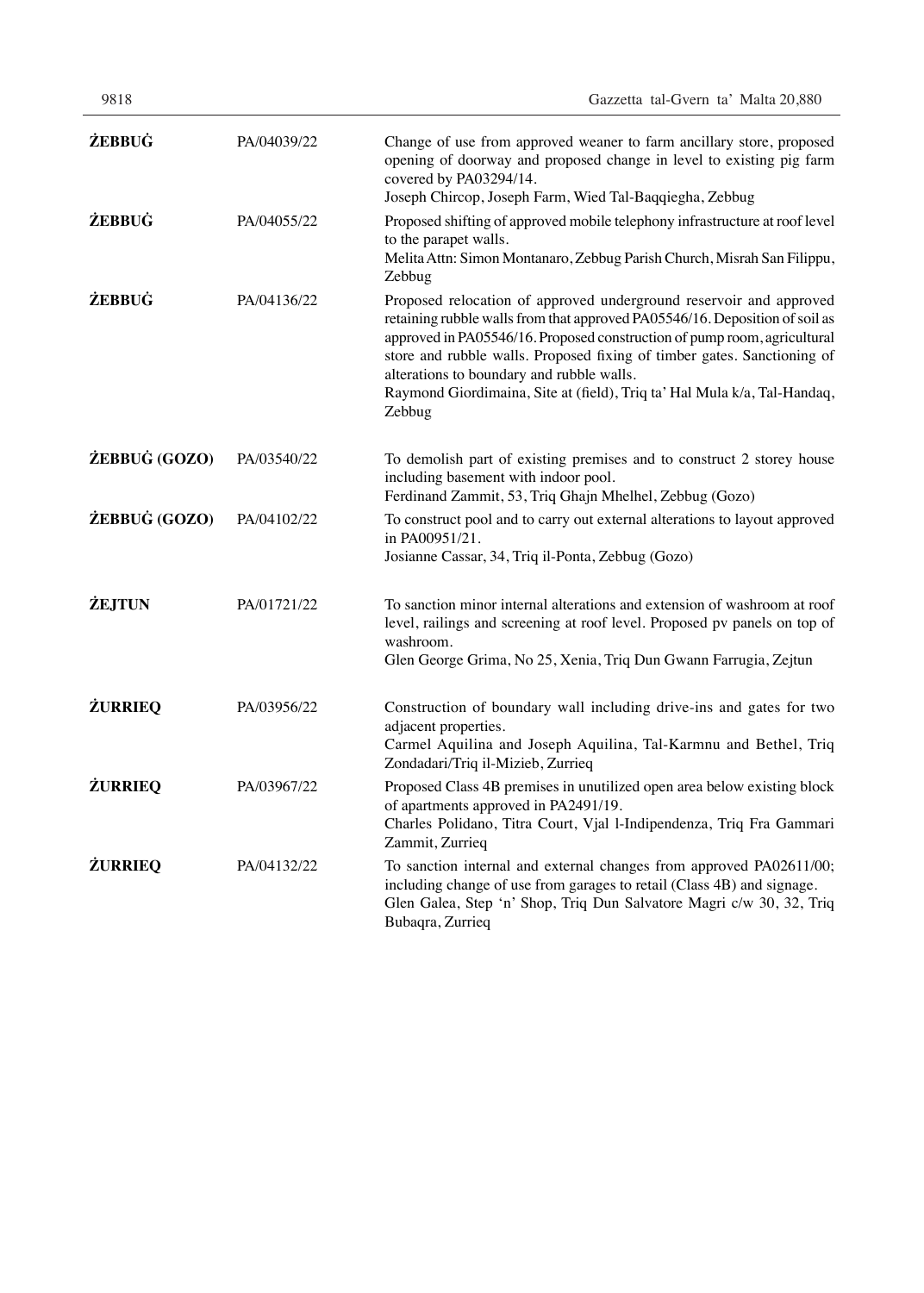### PLANNING AUTHORITY **Applikazzjonijiet tal-Ippjanar Proċess Sommarju**

L-avviż li ġej qed jiġi ppubblikat skont Regolamenti 6(1),11(1),11(2)(b) u 11(3) tar-Regolamenti dwar l-Ippjanar tal-Iżvilupp, 2016 (Proċedura ta' Applikazzjonijiet u d-Deċiżjoni Relattiva) (A.L.162 tal-2016).

Din hija lista ta' applikazzjonijiet kompluti li waslu għand l-Awtorità tal-Ippjanar mill-aħħar publikazzjoni, li ser jiġu kkunsidrati taħt il-proċess sommarju. L-applikazzjonijiet huma mqassmin bil-lokalità. Sottomissjonijiet bil-miktub jintlaqgħu **biss** sas-**07 ta' Lulju, 2022**, kif ġej:

- eApplications: https://eapps.pa.org.mt;
- website: https://www.pa.org.mt
- (billi tuża il-Case Search facility);
- email: representations@pa.org.mt;
- Ittra: Awtorità tal-Ippjanar, St Francis Ravelin, Il-Furjana FRN 1230.

Tista' tara l-applikazzjonijiet u l-pjanti fl-:

- eApplications (https://eapps.pa.org.mt/) (billi tuża l-eID);
- Awtorità tal-Ippjanar, St Francis Ravelin, Il-Furjana
- Awtorità tal-Ippjanar, Triq Santa Martha, Victoria, Għawdex.

Rappreżentazzjonijiet jistgħu jkunu sottomessi anonimament. Huwa importanti li tikkwota n-numru tal-applikazzjoni korrett u li tinkludi imejl. L-Awtorità tikkorrispondi biss bl-imejl. Żomm f'moħħok li l-kummenti li jintbgħatu lill-Awtorità jkunu visibbli ghall-pubbliku. Għalhekk l-imejl u kull korrispondenza fiżika (inkluż data personali li dawn ikunu jinkludu) tkun miftuħa ghal kullhadd.

\*Kitba b'tipa **grassa**/*korsiva* tindika r-raġuni għala l-applikazzjoni qed terġa' tiġi ppublikata.



#### PLANNING AUTHORITY **Planning Applications Summary Process**

The following notice is being published in accordance with Regulations  $6(1)$ ,  $11(1)$ ,  $11(2)(b)$ , and  $11(3)$  of the Development Planning (Procedure for Applications and their Determination) Regulations 2016 (L.N. 162 of 2016).

This is a list of complete applications received by the Planning Authority since the last publication which will be considered through the summary process. The applications are set out by locality. Written submissions will **only** be accepted until **07th July, 2022**, as follows:

- eApplications: https://eapps.pa.org.mt;
- website: https://www.pa.org.mt
- (using the Case Search facility)
- email: representations@pa.org.mt;
- Letter: Planning Authority, St Francis Ravelin, Floriana FRN 1230.

You can view the applications and plans at:

- eApplications (https://eapps.pa.org.mt/) (through e-ID);
- Planning Authority, St Francis Ravelin, Floriana
- Planning Authority, Triq Santa Marta, Victoria, Gozo.

Representations may be submitted anonymously. It is important that you quote the application number correctly and that you include an email address. The Planning Authority will ONLY correspond via email. Please note that comments sent to the Authority will be available to the public. Thus emails and any physical correspondence (including any personal data contained therein) will be available publicly.

\*Text shown in **bold**/*italics* indicates the reason for republication..

**ATTARD** PA/02870/22 Internal and external alterations to existing semi-detached dwelling, including demolition of street level garage within side curtilage, and of part of the back kitchen in order to increase the villa's external area, minor internal alterations at basement level and construction of pool service area, internal alterations at ground floor level, construction of outdoor pool at ground floor level, alterations to master bedroom at first floor level, removal of tegole at roof level, demolition of existing washroom and construction of new washroom at roof level together with installation of pv panels at roof level.

> Clint Tabone, Rosedale, No. 47 and 49, Triq Ferdinandu Inglott, Triq San Pawl, Attard

> *Indirizz tas-sit mibdul mis-sottomissjoni oriġinali / Location address changed from original submission*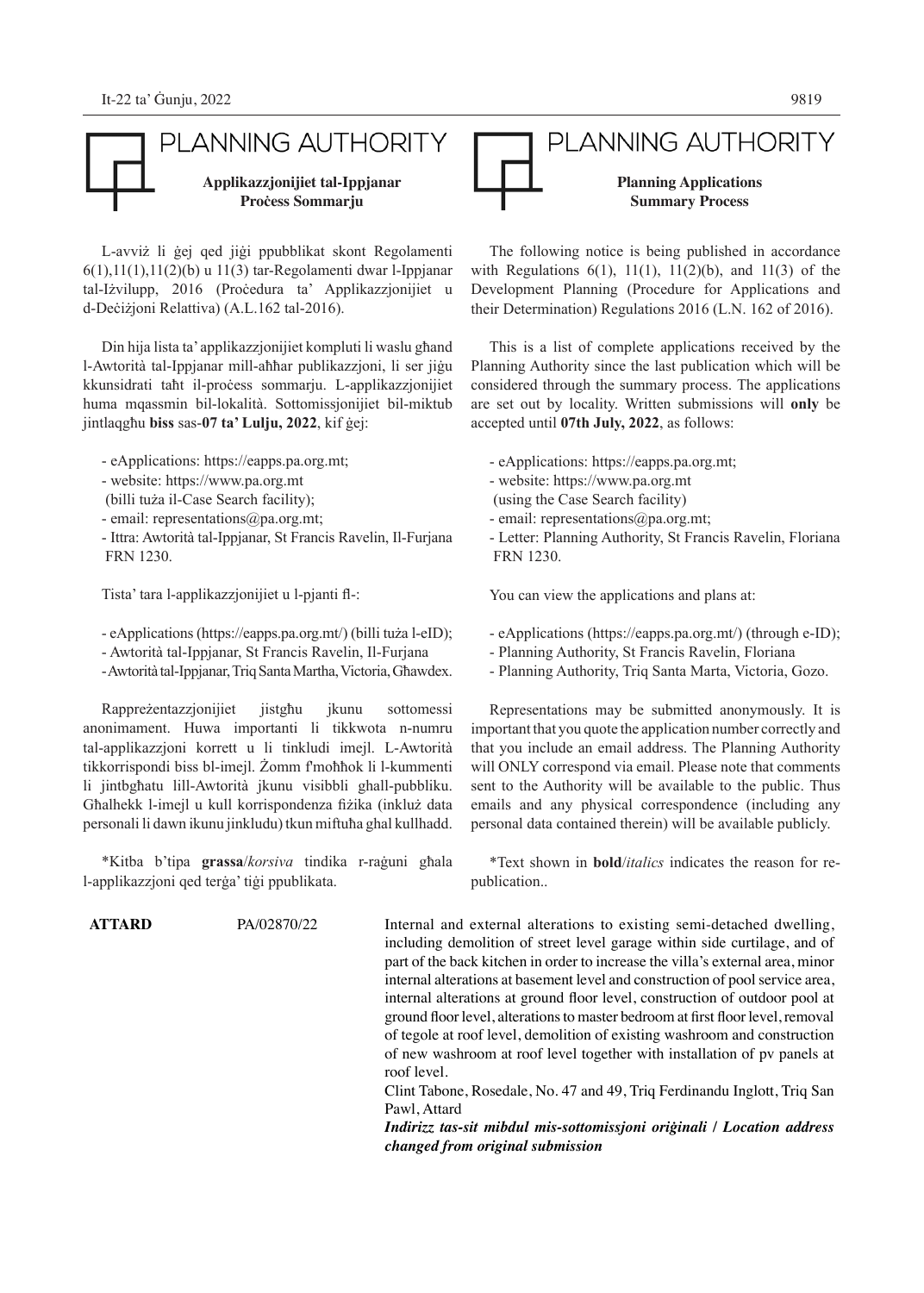| ۰, |  |
|----|--|
|----|--|

| <b>ATTARD</b>        | PA/03978/22 | To extend dividing party wall at roof level and ground to 1.8m from highest<br>finish floor level.<br>George Mifsud, 38, 'Notre Reve', Triq in-Nutar Zarb/Garage 13, Triq Hal<br>Qormi, Attard                                                                                                                            |
|----------------------|-------------|---------------------------------------------------------------------------------------------------------------------------------------------------------------------------------------------------------------------------------------------------------------------------------------------------------------------------|
| <b>ATTARD</b>        | PA/04144/22 | Internal alterations to an existing first floor dwelling, formation of stairwell<br>with lift and construction of two apartments and a receded dwelling.<br>Julian Mercieca, 150, Il-Kenn, Triq il-Linja, Attard                                                                                                          |
| <b>BELT VALLETTA</b> | PA/04067/22 | To preserve and utilize underground pre-1967 structures found on site<br>during construction works covered by PA07315/18. Proposed internal<br>changes to accommodate such findings and changes to the façade.<br>Hili Capital Ltd Att: Carmelo Hili, 211, 213, Triq San Pawl, Belt Valletta                              |
| <b>BIRKIRKARA</b>    | PA/03988/22 | Structural alterations and extensions to pre-1967 garage and two dwellings.<br>Construction of two overlying apartments and a receded penthouse<br>including a lift. Works include demolition.<br>Tessie Fenech, 139, 141 and 143, Triq l-Imriehel, Birkirkara                                                            |
| <b>BIRKIRKARA</b>    | PA/04014/22 | To sanction extension in backyard/garden to pre-1968 building,<br>accommodate new w.c facilities. and proposed minor alterations to<br>accommodate new w.c facilities.<br>Maria Farrugia Zammit, 128, Casa Maria Montessori, Triq in-Naxxar,<br>Birkirkara                                                                |
| <b>BIRKIRKARA</b>    | PA/04060/22 | To demolish existing terraced house retaining façade and hall and construct<br>communal area at ground floor and overlying three apartments and<br>penthouse.<br>Maria Theresa Borg, 58, St Helena Cottage, Triq Hal Gharghur, Birkirkara                                                                                 |
| <b>BIRKIRKARA</b>    | PA/04078/22 | To sanction variations of dwelling house approved in PA6158/06; changes<br>consist of site configuration; shifting of internal walls and water reservoir;<br>elements in facade and annexing of adjacent garage with dwelling.<br>Stefania Sacco, Farag, 20, Sqaq Rigu, Birkirkara                                        |
| <b>BIRŻEBBUĠA</b>    | PA/04095/22 | To remove damaged stone balustrades from façade and replace them with<br>aluminium railing and to carry out minor changes in façade materials.<br>Joseph Meli, 18, Altamira, Triq tal-Gebel, Triq ir-Raddiena, Birzebbuga                                                                                                 |
| <b>BIRŻEBBUĠA</b>    | PA/04100/22 | Widening of existing garage door to 3m and formation of a segmental arch<br>above new garage door opening.<br>Leonard Cutajar, 33, Hilltop Garage, Triq il-Profs. Anton Tabone,<br>Birzebbuga                                                                                                                             |
| <b>FGURA</b>         | PA/03966/22 | To sanction existing garage (for private use) as built. Proposed minor<br>internal modifications to existing windows.<br>Neville Schembri, 232, Garage 7, Triq Mater Boni Consilii, Fgura                                                                                                                                 |
| <b>FGURA</b>         | PA/04047/22 | To construct lightweight structure at roof level $\&$ to alter existing balcony<br>which is not in line with the planning policies. Application also includes<br>sanctioning to approved PA2275/02 mainly re-positioning of walls, doors,<br>and stairs.<br>Malcolm Piccione, 126, Triq Blondel c/w, Triq Cospicua, Fgura |
| <b>FGURA</b>         | PA/04131/22 | To sanction minor differences in some measurements of site to the approved<br>Class 4B premises.<br>Joseph Spiteri, 121, Vjal Kottoner, Fgura                                                                                                                                                                             |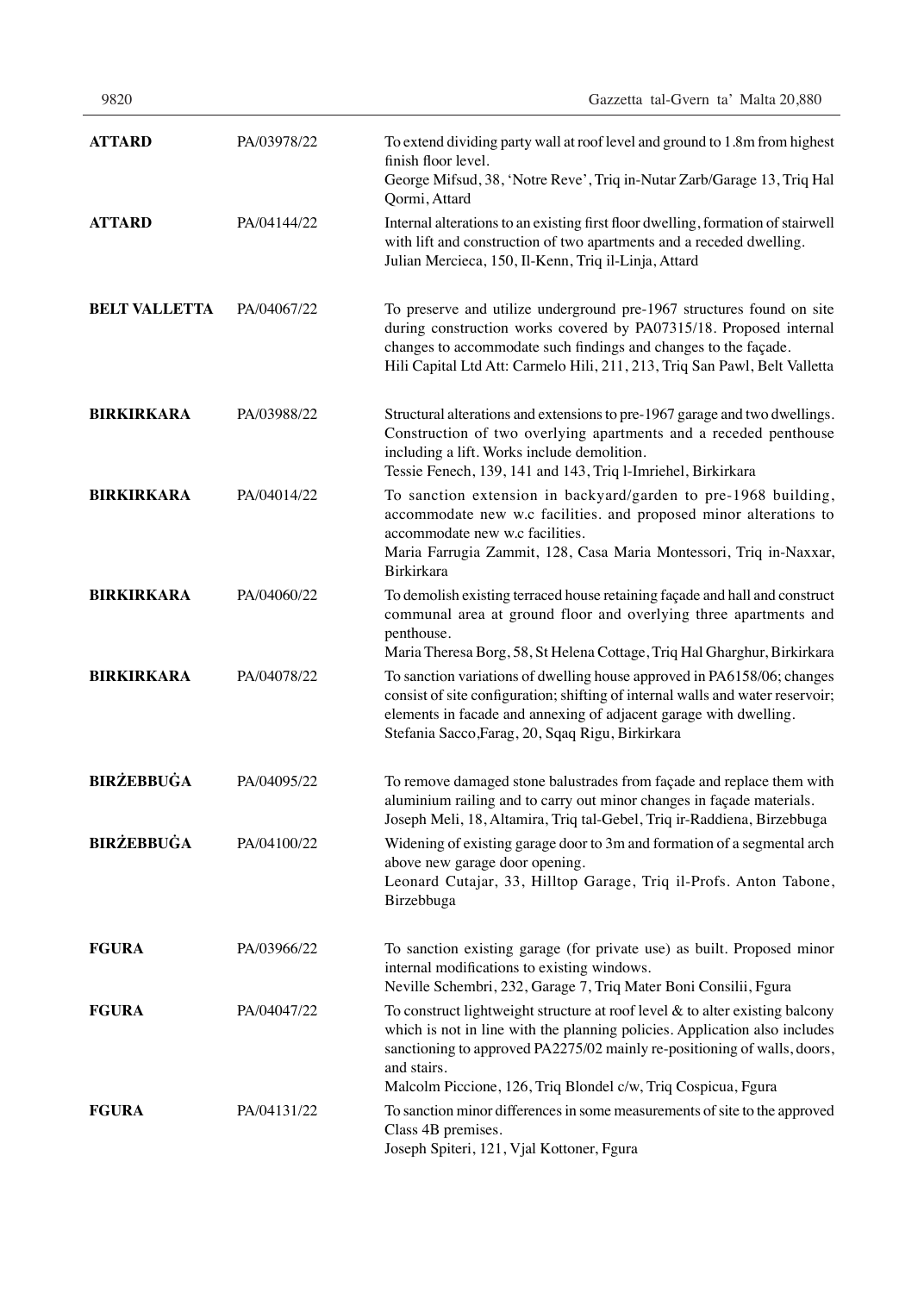| It-22 ta' Gunju, 2022 | 9821 |
|-----------------------|------|
|-----------------------|------|

| <b>GHAXAQ</b>     | PA/02967/22 | Changes and alterations to PA00923/20 and PA1648/20 comprising of minor<br>internal alterations, changing one duplex apartment into two apartments (thus<br>creating 1 additional unit) and removal of movable brise-soleil from facade.<br>Carmelo Vassallo, Giardallo & Carob Court, Triq Patri Girgor Grima/New<br>Unnamed Road Parallell with, Triq Patri Girgor Grima, Ghaxaq |
|-------------------|-------------|------------------------------------------------------------------------------------------------------------------------------------------------------------------------------------------------------------------------------------------------------------------------------------------------------------------------------------------------------------------------------------|
| <b>GHAXAQ</b>     | PA/03963/22 | Proposed erection of internal wall to divide existing garage into two garages<br>for private vehicles.<br>Anthony Daniel Baldacchino and Mario Cassar, Libya Garage, Triq Ghar<br>Dalam, Sqaq il-Wilga, Ghaxaq                                                                                                                                                                     |
| <b>GHAXAQ</b>     | PA/03997/22 | Alterations to facade, which consist in replacing existing balustrades at first<br>floor and roof level with solid HCB painted parapet wall and glass railing.<br>Proposal to also include painting of 'fuq il-fil'.<br>Joan Vassallo, 86, Daydream, Triq il-Hareb, Ghaxaq                                                                                                         |
| <b>GŻIRA</b>      | PA/04030/22 | To sanction changes to an apartment approved in permit PA03117/03<br>consisting of internal and external alterations that include installation of soffits<br>and gypsum partitions, box room and ensuite, and apertures as indicated.<br>Nicola Busuttil, Calm Waters, Block A, Flat 6, Triq Dun Anton Debono,<br>Gzira                                                            |
| <b>GŻIRA</b>      | PA/04031/22 | To sanction minor variations to apertures, wall layouts, back balcony/<br>staircase, and roof structures at pre-1967 first floor and upper part covered<br>by PA06608/98.<br>Josephine Formosa, Santa Maria, Flat1, Triq San Gorg, Gzira                                                                                                                                           |
| <b>GŻIRA</b>      | PA/04040/22 | Minor internal alterations to single family apartment; and sanctioning of<br>'gallerija' type enclosure to part of balcony on facade onto street at rear.<br>Josephine Zahra, 77, Apartment 2 Family Flats, Triq Turu Rizzo, Triq<br>tas-Sliema, Gzira                                                                                                                             |
| <b>HAMRUN</b>     | PA/04051/22 | Renewal of PA04697/18, which is the Renewal of PA3486/13 (demolition<br>of existing residential dwelling, retention of facade and construction of<br>new commercial outlet at ground floor with overlying residential units and<br>stores at basement and lower basement).<br>Marlene Agius, 227/228, Triq il-Kbira San Guzepp, Hamrun                                             |
| <b>MARSASKALA</b> | PA/03759/22 | To propose addition of a washroom at second floor level together with<br>sanctioning of extension at second floor level and internal changes from<br>approved permit at first floor level.<br>Anthony Schembri, 39, Kentia, Triq tal-Hamrija, Marsascala                                                                                                                           |
| <b>MARSASKALA</b> | PA/04050/22 | Proposed sanctioning of extension of the bathroom at ground floor level<br>and washroom at roof level on a pre-1967 building.<br>Doris Mercieca, 17, Triq La Sengle, Marsascala                                                                                                                                                                                                    |
| <b>MELLIEHA</b>   | PA/03992/22 | Additions and alterations to existing dwelling. Works include demolition<br>of existing garage, existing pool and adjacent rooms and construction of<br>new rooms to existing dwelling, internal and external swimming pools,<br>and garage<br>Jean-Pierre Schembri, 71, Triq il-Pont, Mellieha                                                                                    |
| <b>MELLIEHA</b>   | PA/03993/22 | To sanction minor internal and external alterations to second floor apartment<br>from PA02485/06.<br>Andrew Vella, 88 Dolphin Court, Apartment No.2, Triq tas-Salib c/w,<br>Misrah tas-Salib, Mellieha                                                                                                                                                                             |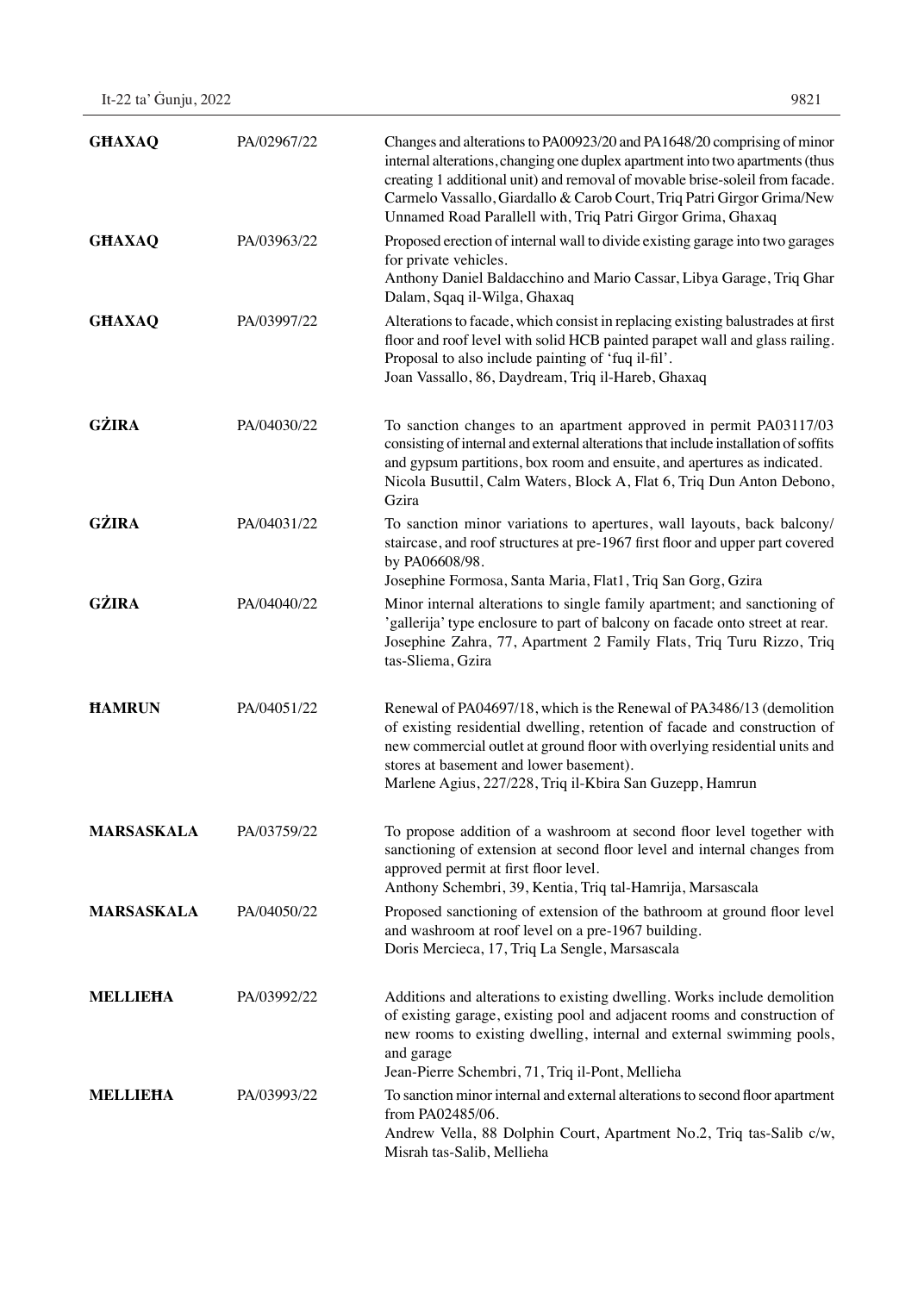| 9822            |             | Gazzetta tal-Gvern ta' Malta 20,880                                                                                                                                                                                                         |
|-----------------|-------------|---------------------------------------------------------------------------------------------------------------------------------------------------------------------------------------------------------------------------------------------|
| <b>MELLIEHA</b> | PA/04059/22 | To sanction minor internal and external alterations and size of back terrace<br>from PA00939/90 pertaining to flat no. 3 at first floor.<br>Maria Dolores Fenech, 45 Flamingo Court, Flat No.3, Triq il-Klamari,<br>Mellieha                |
| <b>MELLIEHA</b> | PA/04121/22 | Raising of party wall and installation of chimney flue.<br>Nick Borg Barthet, 139, 96, Triq il-Kappillan Magri, Triq il-Parrocca,<br>Mellieha                                                                                               |
| <b>MOSTA</b>    | PA/04016/22 | Proposed extension at third floor level and receded floor level to create<br>two in number apartments.<br>Saviour Chetcuti, 175, Triq il-Kostituzzjoni, Mosta                                                                               |
| <b>MSIDA</b>    | PA/04129/22 | Proposed construction of additional two apartments and a recessed floor<br>level as well as internal alterations to the existing common areas at ground,<br>first and second floor level.<br>Robert Aquilina, L'Aurora, Triq is-Sarg, Msida |
| <b>MUNXAR</b>   | PA/03983/22 | Correction of site plan as approved in PA05093/19. (No changes to approved<br>drawings).<br>Sophia Cefai obo Kantra Ltd, Tad-Dias, Triq ix-Xlendi, Xlendi, Munxar                                                                           |
| <b>NAXXAR</b>   | PA/03982/22 | Changes to elevation.<br>Anthony Vella, 244/246, Birds of Paradise, Vjal il-Wiehed U Ghoxrin ta'<br>Settembru, Naxxar                                                                                                                       |
| <b>NAXXAR</b>   | PA/04020/22 | To sanction minor alterations to apartment and overlying washroom from<br>that approved in PA4916/99.<br>Stephanie Mifsud, Sardinella 16, Triq ta' Mezzi, Naxxar                                                                            |
| <b>NAXXAR</b>   | PA/04035/22 | To sanction garage as existing since no permits could be traced.<br>Caroline Jane Magri, 23, Triq Santa Lucija, Sqaq Nru. 10, Naxxar                                                                                                        |
| <b>QORMI</b>    | PA/04001/22 | Proposed construction of pool at roof level, not exceeding the 1m parapet<br>wall, to approved permit PA708/20.<br>Wilfred Cardona, 160, St. Rita, Triq San Edwardu, Qormi                                                                  |
| <b>QORMI</b>    | PA/04054/22 | Proposed demolition of structures located at the rear of the dwelling,<br>instruction of a staircase and extension to dwelling up to height limitation.<br>Justin Galea, No. 112, Triq il-Gdida, Qormi                                      |
| <b>QORMI</b>    | PA/04122/22 | To demolish roof of the existing washroom, and carry out an changes and an                                                                                                                                                                  |

**SAN PAWL IL-BAĦAR** PA/03969/22 To correct approved site plan in PB1599/92 and to sanction garage and

**SAN GILJAN** PA/04066/22 To sanction garage number 6 as built.

Michael Mifsud, Garage No. 6, Triq San Mikiel c/w, Triq Lapsi, San Giljan

extension to an existing townhouse. Extension consists of the construction of an additional bedroom at second floor, change of existing washroom into a living area and construction of a new washroom at roof level. Proposal

includes replacement of apertures on facade.

Paul Sarcia, 13, Sarcia, Pjazza Federico Maempel, Qormi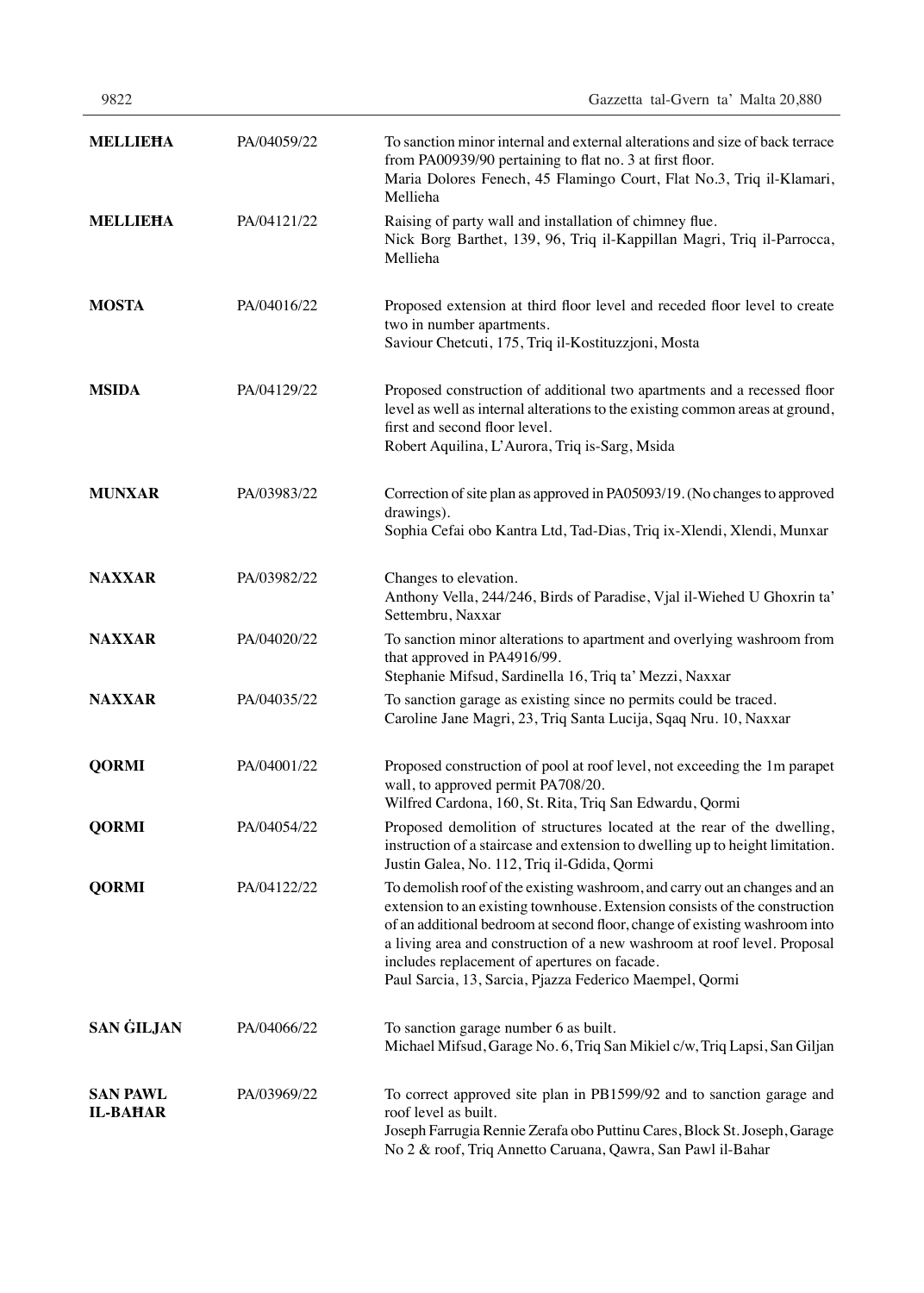| <b>SAN PAWL</b><br><b>IL-BAHAR</b> | PA/04033/22 | Modifications to approved development in PA04119/17: demolition of<br>existing building, excavation and construction of basement garages and 7<br>floors (including set-back floor) of overlying apartments (12 apartments<br>in total).<br>Robert Zammit, York Flats, Triq Raddet ir-Roti, San Pawl il-Bahar |
|------------------------------------|-------------|---------------------------------------------------------------------------------------------------------------------------------------------------------------------------------------------------------------------------------------------------------------------------------------------------------------|
| <b>SAN PAWL</b><br><b>IL-BAHAR</b> | PA/04090/22 | Part demolition of existing first and second floor and extension of 4 units<br>over seven floors including 2 in number 1 bedroom, 1 in number 2 bedroom<br>duplex and a triplex 4 bedroom unit including installation of lift.<br>Andrea Stellato, 53, Triq San Xmun, San Pawl il-Bahar                       |
| <b>SAN PAWL</b><br><b>IL-BAHAR</b> | PA/04108/22 | Roofing of front garden with a temporary, lightweight, glass and steel<br>canopy. Installing a new signage in the top part of the structure.<br>Hansa Wines and Spirits Ltd Attn: Franco Farrugia, 29, 30, 31, Triq<br>Barnaba, Bugibba, San Pawl il-Bahar                                                    |
| <b>SANNAT</b>                      | PA/03981/22 | To sanction site configuration; internal layout of ground, first and roof<br>levels of dwelling house approved in PA5275/00.<br>George Fenech, 65, Triq Ta' Cenc, Sannat                                                                                                                                      |
| <b>SANNAT</b>                      | PA/04019/22 | To excavate site and construct 13 basement garages and 16 overlying<br>apartments including 4 pools.<br>Anthony Grech, Bibi Imramma Residences, Triq it-Tempju tal-Imramma,<br>Sannat                                                                                                                         |
| <b>SANTA VENERA</b>                | PA/03989/22 | Proposed internal alterations and small extension to existing commercial<br>premises (Class 4B).<br>Emanuel Fenech, Desiree, 1, Block A, Triq il-Kukkanja, Santa Venera                                                                                                                                       |
| <b>TARXIEN</b>                     | PA/04037/22 | Conservation of existing facade (Grant Scheme)<br>Jeremy Mangion, 25, Marigold, Triq Paola, Sqaq Nru. 1, Tarxien                                                                                                                                                                                              |
| <b>ŻABBAR</b>                      | PA/04080/22 | Construction of pump chamber.<br>Jesmond Abela, Fields off, Triq Haz-Zabbar, Zejtun & Fields off, Triq San<br>Guzepp, Zabbar                                                                                                                                                                                  |
| ŻEBBUĠ                             | PA/04076/22 | To correct configuration of layout approved in PA01938/09, sanctioning<br>to tally with drawings submitted.<br>Maria Aquilina, 100, 101, Triq Mamo, Zebbug                                                                                                                                                    |
| <b>ŻEJTUN</b>                      | PA/04018/22 | Correction of site as indicated on approved permit PA1993/14, to sanction<br>minor changes to approved Class 4B outlet, mainly the site configuration.<br>Joseph Carabott, Joseph ir-Relax, Triq il-President Anton Buttigieg, Zejtun                                                                         |
| <b>ŻEJTUN</b>                      | PA/04072/22 | Internal alterations, extension in ground floor and creation of garage.<br>Yanika Cassar, 49, Consalv, Triq Beland, Zejtun                                                                                                                                                                                    |
| <b>ŻEJTUN</b>                      | PA/04080/22 | Construction of pump chamber.<br>Jesmond Abela, Fields off, Triq Haz-Zabbar, Zejtun & Fields off, Triq San<br>Guzepp, Zabbar                                                                                                                                                                                  |
| <b>ŻURRIEQ</b>                     | PA/04000/22 | Demolition of existing dwelling and re-construction of 3-basement garages<br>with 4 overlying apartments and a penthouse.<br>Mark Zammit, Damaru No.1, Triq Santa Marija C/W, Triq Gio Battista<br>Riccio, Bubaqra, Zurrieq                                                                                   |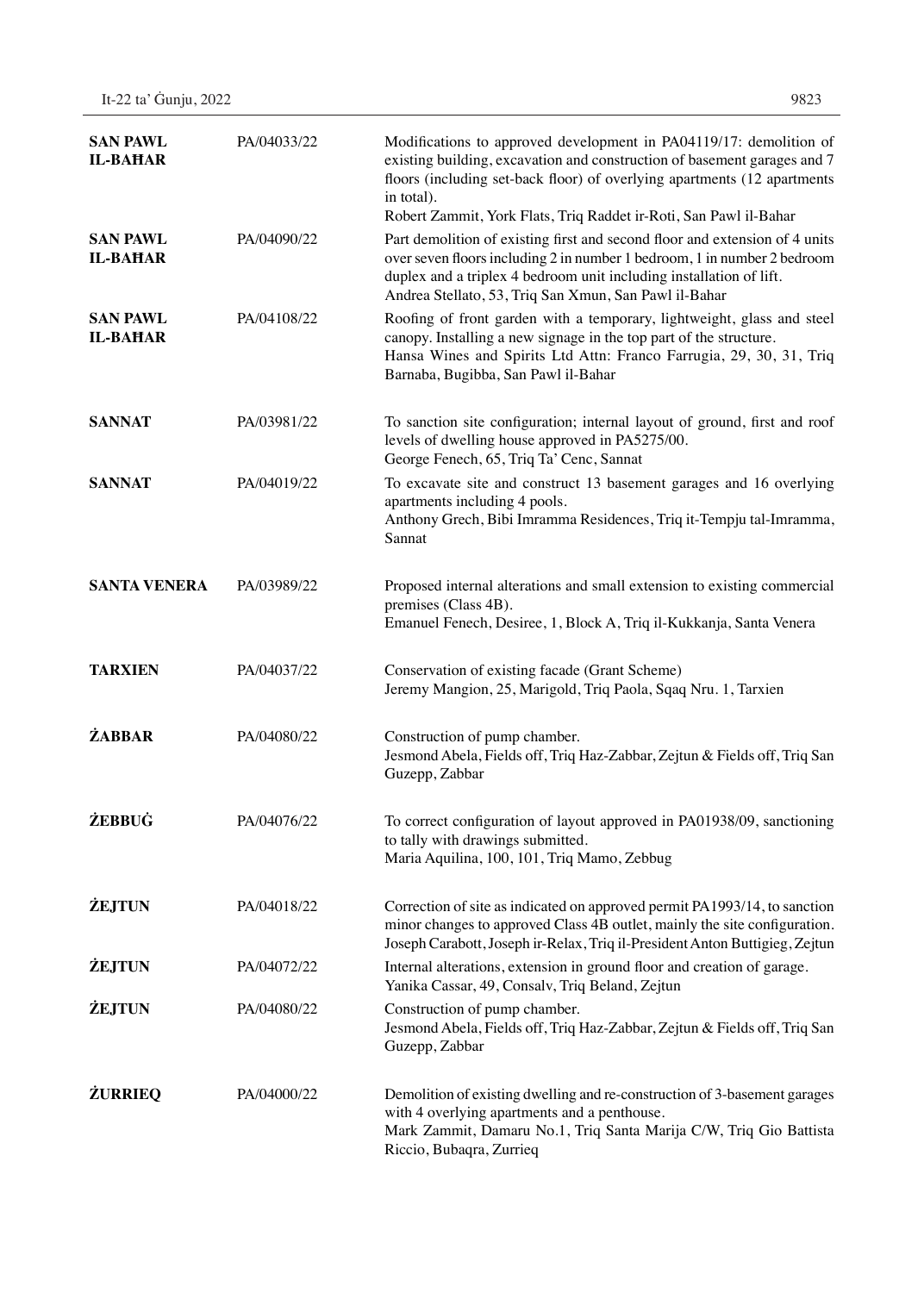

L-Awtorità tal-Ippjanar tgħarraf lill-pubbliku ġenerali illi rċeviet l-applikazzjonijiet ta' regolarizzazzjoni li ġejjin. L-Awtorità tilqa kummenti bil-miktub mill-pubbliku ġenerali fl-uffiċini tal-Awtorità tal-Ippjanar jew fl-indirizz elettroniku (rgcomments@pa.org.mt) mibgħuta sat-**22 ta' Lulju, 2022**. Għandu jiġi kkwotat in-numru ta' referenza.

PLANNING AUTHORITY Applikazzjonijiet ta' Regolarizzazzjoni<br>
Regularisation Applications The Planning Authority notifies the general public that it

has received the following regularisation applications. The Authority will accept written comments from the general public at the Planning Authority offices or through e-mail address (rgcomments@pa.org.mt) sent by **22nd July, 2022**. The reference number should always be quoted.

| <b>BIRKIRKARA</b> | RG/00524/22 | To regularise maisonette as built.<br>Maria Attard Mr. Godwin Attard, 171, St John, Triq Ganu, Birkirkara                         |
|-------------------|-------------|-----------------------------------------------------------------------------------------------------------------------------------|
| <b>BIRŻEBBUĠA</b> | RG/00252/22 | To regularise terraced house as built.<br>Dr. Vincent Bugeja, No. 106/108, Hunnybuns, Triq il-Mandolina,<br>Birzebbuga            |
| <b>BIRŻEBBUĠA</b> | RG/00500/22 | To regularise existing pre-1967 terraced house.<br>Mary Farrugia, 20, Casa Juve, Triq il-Profs. Anton Tabone, Birzebbuga          |
| <b>GŻIRA</b>      | RG/00637/22 | To regularise apartment as built.<br>Rose Axiak, 34, Apt 10, Isola Mare, Triq Henry F. Bouverie, Gzira                            |
| <b>LUQA</b>       | RG/00539/22 | Regularisation of duplex (1st and 2nd floor) maisonette as built.<br>Jason Montebello, 40, Ibiza, Triq Patri Indri Schembri, Luqa |
| <b>MARSA</b>      | RG/00377/22 | To regularise apartment as built.<br>Redeemir Lee Azzopardi, 61, Spiteri Flats, Flt 2, Triq il-Marsa, Marsa                       |
| <b>MARSA</b>      | RG/00527/22 | To regularise existing Class 4B curtain shop.<br>Rodrick Debattista, 226, Triq Hal Qormi, Marsa                                   |
| <b>MARSASKALA</b> | RG/00354/22 | Regularisation of washroom as built.<br>Mario Camenzuli, 65, Shiant Nivas, Triq l-Imriekeb, Marsascala                            |
| MARSASKALA        | RG/00550/22 | To regularise as built apartment.<br>Josef Schembri, 25, Seabreeze, Flat 6, Triq l-irmigg c/w, Triq is-Sajjieda,<br>Marsascala    |
| <b>MARSASKALA</b> | RG/00621/22 | To regularise apartment as built.<br>Rosina Tibbitts, Flt 2, Anthony's Court, Triq il-Bajja, Marsascala                           |
| <b>MELLIEHA</b>   | RG/00505/22 | Regularisation of apartment as built.<br>John Mary Galea, 50, Sandy Beach, Flat 4, Triq il-Marlozz, Mellieha                      |
| <b>MOSTA</b>      | RG/00468/22 | To regularise townhouse as built.<br>Lisa Pace, 18B, Formally no. 23, Triq il-Qasira, Mosta                                       |
| <b>PAOLA</b>      | RG/00614/22 | To regularise maisonette as built.<br>Mark Briffa, 35 & 37, Coral, Vjal Sir Paul Boffa, Paola                                     |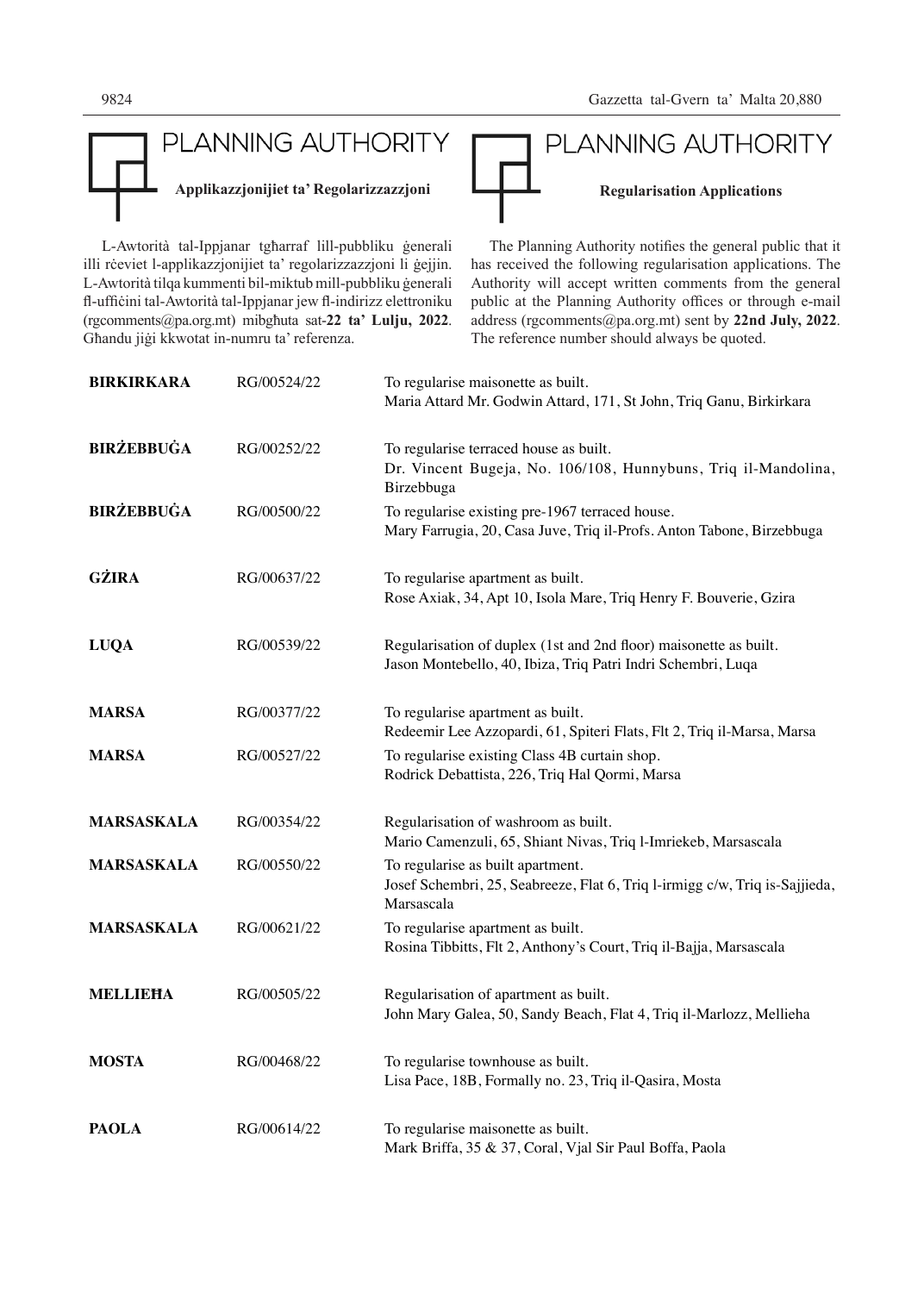| It-22 ta' Gunju, 2022 | 9825 |
|-----------------------|------|
|-----------------------|------|

| <b>QALA</b>                        | RG/00548/22                                             | To regularise terraced house as built.<br>Theresa Azzopardi, 226, Triq il-Wardija, Qala                                                           |
|------------------------------------|---------------------------------------------------------|---------------------------------------------------------------------------------------------------------------------------------------------------|
| <b>QORMI</b>                       | RG/00456/22                                             | To regularise apartment and washroom as built.<br>Jesmond Camilleri, No. 74, Alvicaro, Flat 1, Triq Patri G. Spiteri Fremond,<br>Qormi            |
| <b>QORMI</b>                       | RG/00561/22                                             | To regularise terraced house and interconnected garage as built.<br>Joseph Muscat, 17, Triq Guze' Cardona, Qormi                                  |
| <b>SAN PAWL</b><br><b>IL-BAHAR</b> | RG/00398/22                                             | To regularise existing apartment.<br>Maria Pawlina (Marlene) Azzopardi, 92, Flat 4, Triq Toni Bajada c/w, Triq<br>il-Knisja, San Pawl il-Bahar    |
| <b>SAN PAWL</b><br><b>IL-BAHAR</b> | RG/00401/22                                             | To regularise apartment as built.<br>Audrey Agius, Flat 4, Summertime, Triq Giuseppe Despott, Qawra San<br>Pawl il-Bahar                          |
| <b>SAN PAWL</b><br><b>IL-BAHAR</b> | RG/00568/22                                             | To regularise maisonette as built.<br>Carmelo K/A Charles Dimech, 20/21, Charco, Private Road in, Triq Santa<br>Marija, Bugibba San Pawl il-Bahar |
| <b>SLIEMA</b>                      | RG/00097/22                                             | To regularise basement levels for private car parking as built.<br>Nathan Bartolo, Polmar, Basement Level -1, Triq Stella Maris, Sliema           |
| <b>SLIEMA</b>                      | RG/00523/22                                             | To regularise maisonette as built.<br>John Vella Laurenti, 19, Triq Nicolo` Isouard c/w, Triq Sant' Elena, Sliema                                 |
| ŻEBBUĠ (GOZO)                      | RG/00333/22                                             | To regularise apartment as built.<br>Joseph Sultana, 24, Flat 10, Triq Santa Marija, Marsalforn Zebbug (Gozo)                                     |
| ŻEBBUĠ (GOZO)                      | RG/00604/22                                             | To regularise apartment as built.<br>Alexia Jane Scicluna, Flat 22, Tritons Court, Triq ir-Rabat, Marsalforn<br>Zebbug (Gozo)                     |
| <b>ŻEJTUN</b>                      | RG/00576/22                                             | To regularise terraced house as built.<br>Tricha Spiteri, 27, Triq l-Iskola, Zejtun                                                               |
|                                    | Rappreżentazzjonijiet fuq l-applikazzjonijiet li gejjin | Any representations on the following applications should                                                                                          |

għandhom isiru sat-**30 ta' Ġunju, 2022**.

be made by the **30th June, 2022**.

| <b>SAN PAWL</b> | RG/00479/22 | Regularisation of existing maisonette.                                    |
|-----------------|-------------|---------------------------------------------------------------------------|
| IL-BAHAR        |             | Mark Carabott, Flat 2, Belgravia Block A, Triq l-Ibhra, San Pawl il-Bahar |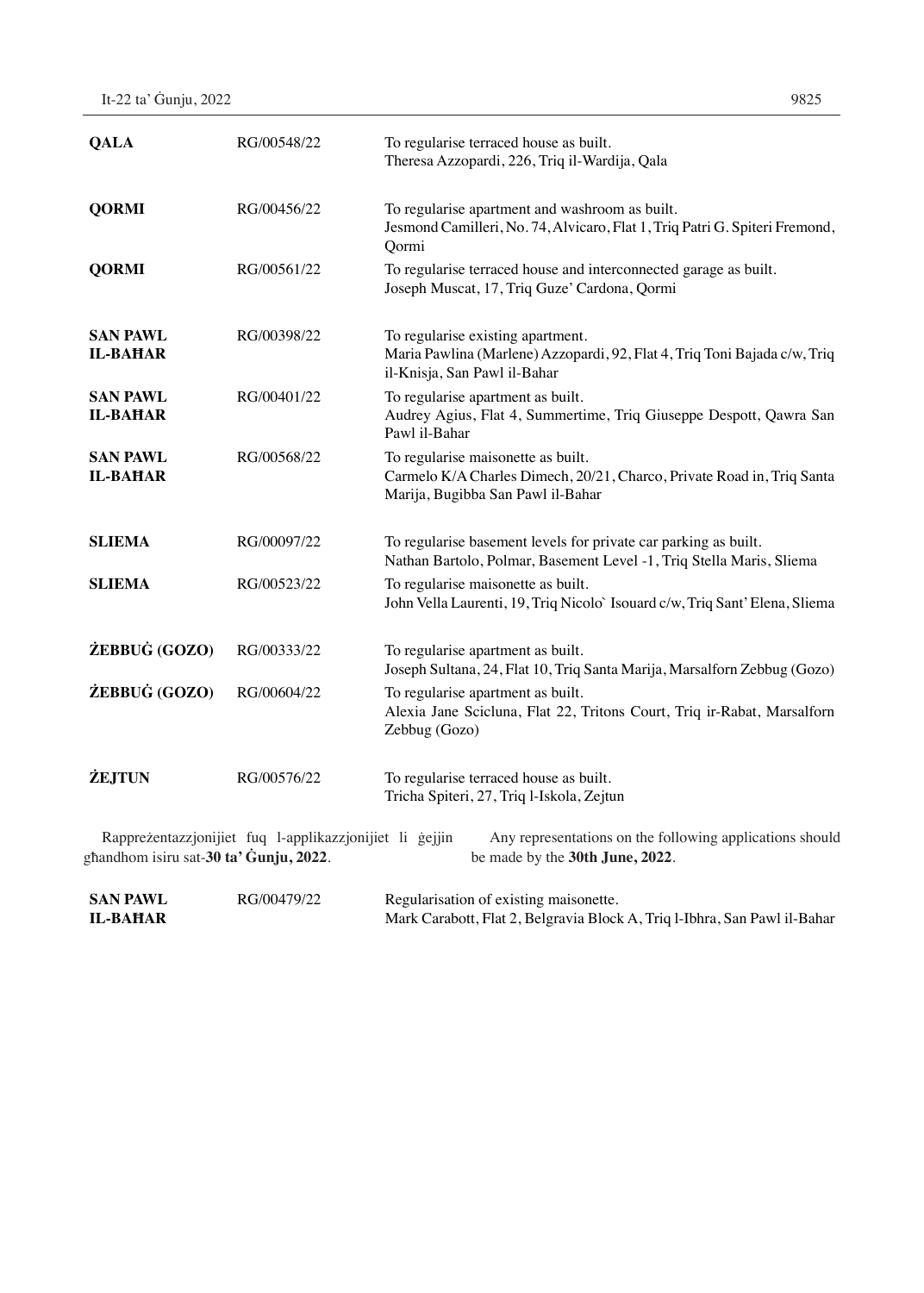

Din hija lista sħiħa ta' applikazzjonijiet li waslu għand l-Awtorità tal-Ippjanar. L-applikazzjonijiet huma mqassmin bil-lokalità.

Rappreżentazzjonijiet fuq dawn l-applikazzjonijiet għandhom isiru bil-miktub u jintbagħtu fl-uffiċini tal-Awtorità tal-Ippjanar jew fl-indirizz elettroniku (representations@ pa.org.mt) fil-perjodu ta' żmien speċifikat hawn taħt, u għandu jiġi kkwotat in-numru ta' referenza. Rappreżentazzjonijiet jistgħu jkunu sottomessi anonimament.

Is-sottomissjonijiet kollha lill-Awtorità tal-Ippjanar, sottomessi fiż-żmien speċifikat, jiġu kkunsidrati u magħmula pubbliċi.

L-avviżi li ġejjin qed jiġu ppubblikati skont Regolament 5(2) tar-Regolamenti dwar l-Ippjanar tal-Iżvilupp, 2007 (Proċedura għal Modifiki Minuri ta' Pjanijiet Sussidjarji) (A.L. 71/2007). Rappreżentazzjonijiet fuq l-applikazzjonijiet li ġejjin għandhom isiru sa **15-il ġurnata** mid-data ta' dan l-avviż.

Wieħed jista' jara online dettalji u pjanti ta' dawn l-applikazzjonijiet fuq (https://eapps.pa.org.mt) (għal min juża l-eID) u fl-uffiċini tal-Awtorità tal-Ippjanar fil-Furjana (St. Francis Ravelin) jew Ir-Rabat (Għawdex - Citybel, Triq Santa Marta).

\*Applikazzjonijiet b'tipa **grassa**/*korsiva* huma għal Site Notices li jinħarġu mill-ġdid.



This is a complete list of applications received by the Planning Authority. The applications are set out by locality.

Any representations on these applications should be sent in writing and received at the Planning Authority offices or through e-mail address (representations@pa.org.mt) within the period specified below, quoting the reference number. Representations may also be submitted anonymously.

All submissions to the Planning Authority, submitted within the specified period, will be taken into consideration and will be made public.

The following notices are being published in accordance with Regulation 5(2) of the Development Planning (Procedure for Minor Modifications to Subsidiary Plans) Regulations, 2007 (L.N. 71/2007). Any representations on the following applications should be made within **15 days**  from the date of this notice.

Details and drawings of these applications can be viewed online at (https://eapps.pa.org.mt) (available to eID users), or at the offices of the Planning Authority in Floriana (St. Francis Ravelin) or Victoria (Gozo - Citybel, Triq Santa Marta).

\*Applications typed in **bold**/*italics* are for re-issued Site Notices.

| <b>TARXIEN</b>             | PC 036/22 | Proposed shifting of building alignment on Triq il-Pellikani, Tarxien.<br>SNZ LTD Attn: Ms Sabrina Debattista<br>Site at: 'Redeemer', 17, Triq Xandru Farrugia, Tarxien |
|----------------------------|-----------|-------------------------------------------------------------------------------------------------------------------------------------------------------------------------|
| <b>ŻEBBIEGH</b><br>(MGARR) | PC 132/18 | To change building and road alignment<br>Mr John Bonavia<br>Site at: unnamed, Triq 1-Iskorba, Zebbiegh                                                                  |
| <b>ŻABBAR</b>              | PC 107/19 | To modify alignment with respect to existing situation.<br>Nara Ltd Attn: Mr Michael Grech<br>Site at: Unnamed Structure, Triq ic-Cimiterju, Zabbar                     |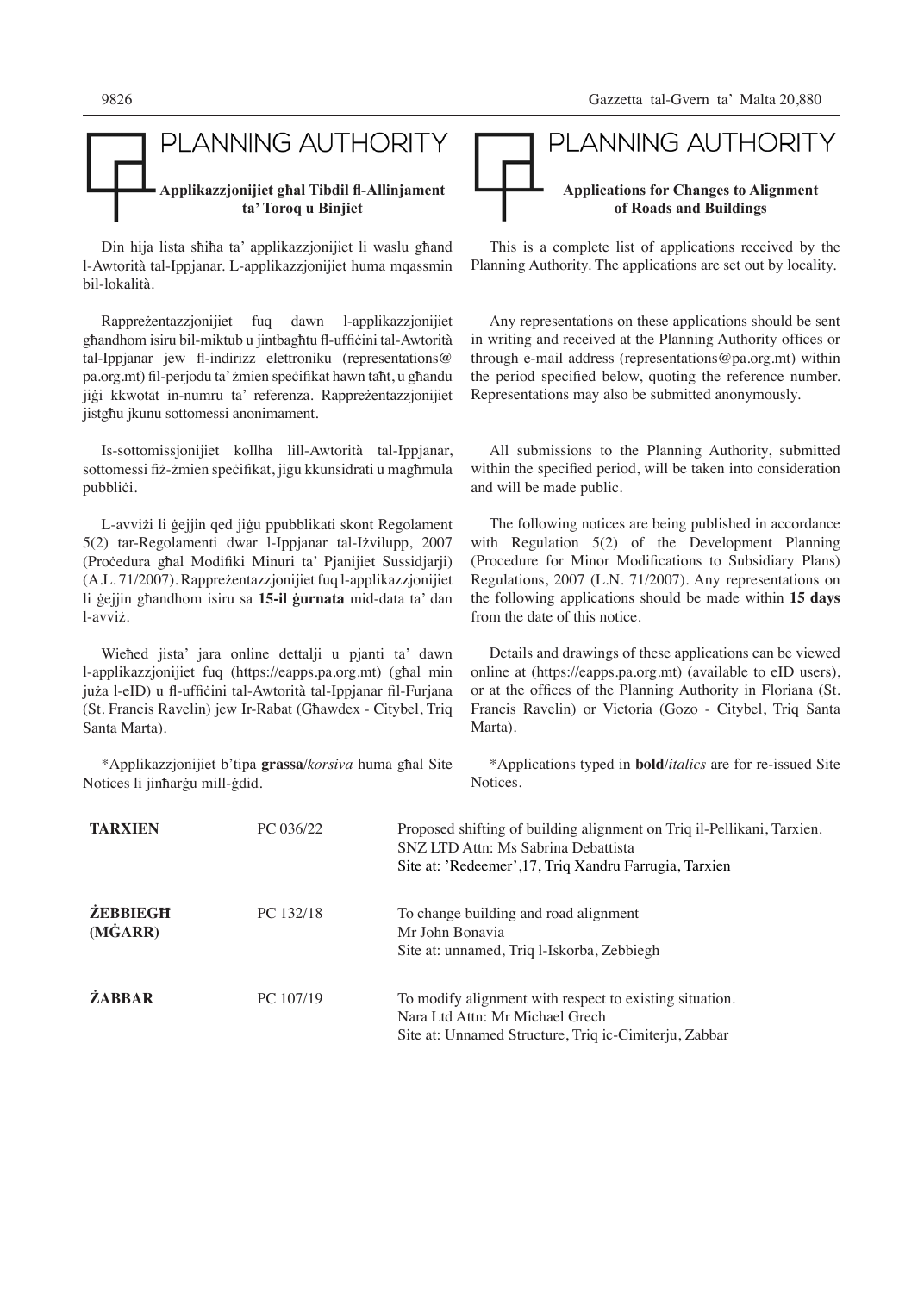## PLANNING AUTHORITY **Lista ta' Deċiżjonijiet għal Applikazzjonijiet għal Permess ta' Żvilupp**

Din hija lista ta' applikazzjonijiet fejn nħarġet notifika ta' deċiżjoni mill-Awtorità tal-Ippjanar. L-applikazzjonijiet huma mqassmin bil-lokalità. Fejn applikabbli, appelli minn dawn id-deċiżjonijiet għandhom jiġu sottomessi lit-Tribunal ta' Reviżjoni tal-Ambjent u l-Ippjanar skont Artiklu 13 tal-Att dwar it-Tribunal ta' Reviżjoni tal-Ambjent u l-Ippjanar, tal-2016 sa **30 ġurnata** mid-data ta' dan l-avviż. Kull rikonsiderazzjoni fuq kundizzjonijiet, fejn applikabbli, għandha tiġi sottomessa lill-Awtorità tal-Ippjanar skont Regolament 14 tar-Regolamenti dwar l-Ippjanar tal-Iżvilupp (Proċedura ta' Applikazzjonijiet u d-Deċiżjoni Relattiva), 2016 sa **30 ġurnata** mid-data ta' dan l-avviż.

L-avviżi li ġejjin qed jiġu ppubblikati skont Regolamenti 6(6) u 18(6) tar-Regolamenti dwar l-Ippjanar tal-Iżvilupp, 2016 (Proċedura ta' Applikazzjonijiet u d-Deċiżjoni Relattiva) (A.L.162 tal-2016).

Wieħed jista' jara online id-deċiżjoni flimkien maddokumentazzjoni relatata fuq (https://eapps.pa.org.mt) (għal min juża l-eID) u fl-uffiċċji tal-Awtorità tal-Ippjanar fil-Furjana (St. Francis Ravelin) jew Ir-Rabat (Għawdex - Citybel, Triq Santa Marta).

*GTD - Granted; REF - Refused; UPH - Upheld; DIS - Dismissed; MO80 - Modified as per Article 80; RV80 - Revoked as per Article 80; AMD - Conditions or Reasons amended at appeal; ABD - Appeal against Bank Guarantee dismissed; RVK - Revoked; CDIS - Reconsideration of Condition Dismissed; STI - Dismissed - Non Compliance to Requirements; CUPH - Reconsideration of Condition Upheld; DSM - Dismissed following non compliance with post decision requirements; CORR - Correction to Permit*

# PLANNING AUTHORITY **List of Decision Notifications for Development Permission Applications**

This is a list of applications where a decision notification has been issued by the Planning Authority. The applications are set out by locality. Where applicable, any appeal on these decisions should be submitted to the Environment and Planning Review Tribunal as per Article 13 of the Environment and Planning Review Tribunal Act, 2016 within **30 days** from the date of this notice. Any reconsideration on conditions, where applicable, should be submitted to the Planning Authority as per Regulation 14 of the Development Planning (Procedure for Applications and their Determination) Regulations, 2016 within **30 days** from the date of this notice.

The following notices are being published in accordance with Regulations 6(6) and 18(6) of the Development Planning (Procedure for Applications and their Determination) Regulations, 2016 (L.N.162 of 2016).

The decision notice and supporting documentation may be viewed online at (https://eapps.pa.org.mt) (to eID users) and at the offices of the Planning Authority in Floriana (St. Francis Ravelin) or Victoria (Gozo - Citybel, Triq Santa Marta).

*GTD - Granted; REF - Refused; UPH - Upheld; DIS - Dismissed; MO80 - Modified as per Article 80; RV80 - Revoked as per Article 80; AMD - Conditions or Reasons amended at appeal; ABD - Appeal against Bank Guarantee dismissed; RVK - Revoked; CDIS - Reconsideration of Condition Dismissed; STI - Dismissed - Non Compliance to Requirements; CUPH - Reconsideration of Condition Upheld; DSM - Dismissed following non compliance with post decision requirements; CORR - Correction to Permit*

| <b>ATTARD</b> | PA/09023/21 | <b>GTD</b> | Conversion of side garden into carport (for off-street parking<br>accommodating three vehicles).<br>Ms Edwige Testa, Mayflower 18, Triq Birkirkara, Attard                                                 |
|---------------|-------------|------------|------------------------------------------------------------------------------------------------------------------------------------------------------------------------------------------------------------|
| <b>ATTARD</b> | PA/02848/22 | <b>GTD</b> | To sanction penthouse as built from PA02788/09 and to replace<br>lightweight roofing with a reinforced concrete slab.<br>Ms Erica Hoekstra, The Ivies, Penthouse, No.7, Block B, Triq il-<br>Mosta, Attard |
| <b>BALZAN</b> | PA/03442/22 | <b>GTD</b> | Sanctioning of minor internal and external alterations.<br>Mr Trevor Buhagiar, 102, Triq il-Kannizzata, Balzan                                                                                             |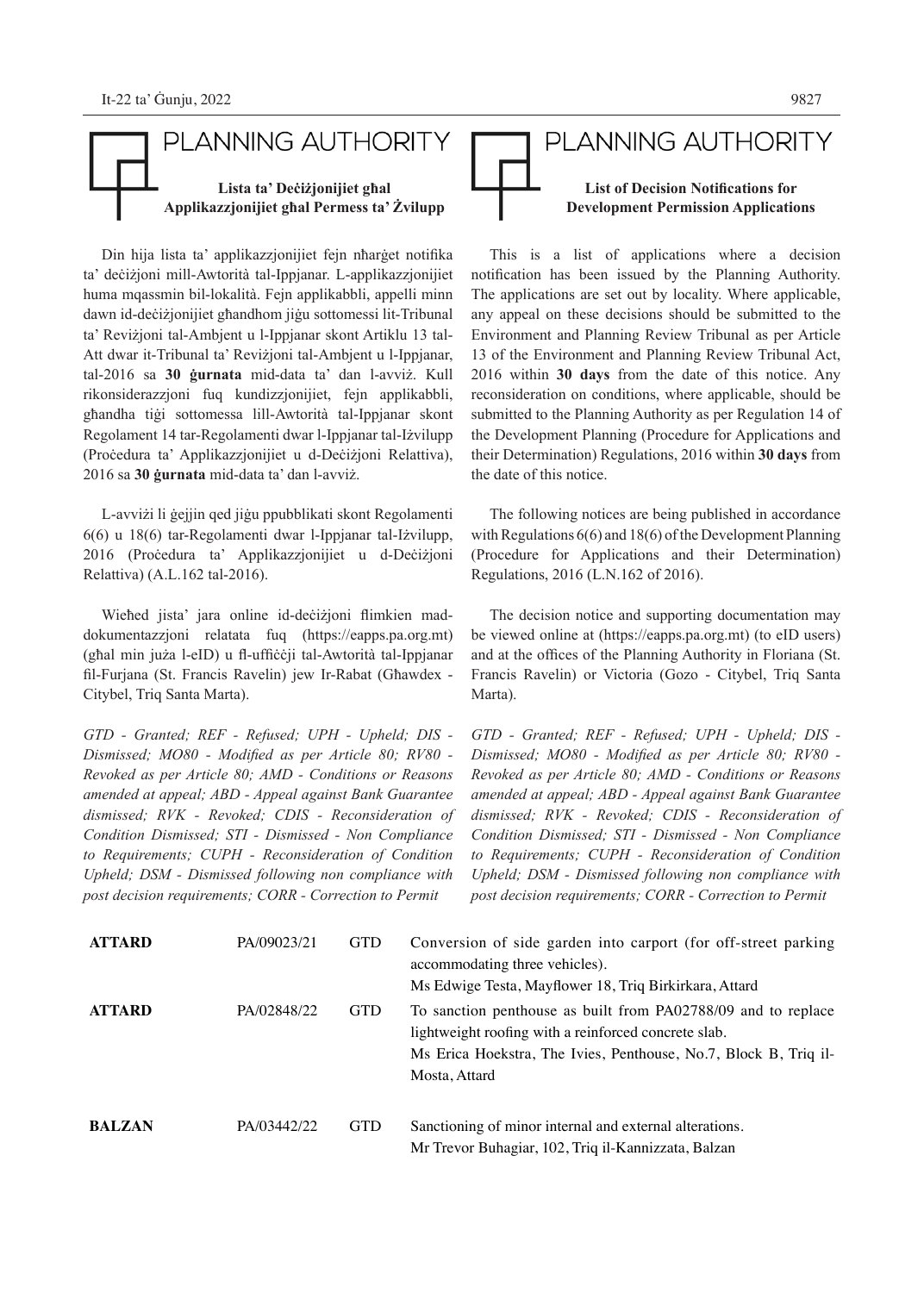| <b>BELT VALLETTA</b> | PA/03381/21 | <b>GTD</b>  | Proposed temporary installation of 3 vending machines including<br>protective canopy. (Vending machines will be removed and shifted to<br>form part of IM mooring facility bearing reference PA09297/19, once<br>project is ready.)<br>Marsamxetto Steam Ferry Services Ltd. Attn: Mr Joe Sant Fournier,<br>Site at, Marsamxett, Triq il-Lanca, Belt Valletta                                                                                                 |
|----------------------|-------------|-------------|---------------------------------------------------------------------------------------------------------------------------------------------------------------------------------------------------------------------------------------------------------------------------------------------------------------------------------------------------------------------------------------------------------------------------------------------------------------|
| <b>BELT VALLETTA</b> | PA/07699/21 | <b>GTD</b>  | Sanctioning of minor alterations further to PA01745/14. Proposed<br>jacuzzi at fourth floor level and connection between Class 3A<br>guesthouse and Class 4D premises at ground floor level (so as to<br>accommodate breakfast area); proposed services at roof level.<br>Mr Charles Ellul obo Portica Estates Ltd, 70 (Larry's Bar), 71, 72,<br>Triq id-Dejqa, Belt Valletta                                                                                 |
| <b>BELT VALLETTA</b> | PA/00118/22 | <b>GTD</b>  | Embellishment works of Blocks 1 and 2 facades including restoration<br>of stonework, replacement of apertures, minor external alterations,<br>and removal of accretions.<br>Mr Gino Cauchi, Blocks 1 & 2, Triq il-Punent c/w Triq Santa Lucija c/w<br>Triq San Patrizju c/w Triq San Mark c/w, Triq San Gwann, Belt Valletta                                                                                                                                  |
| <b>BELT VALLETTA</b> | PA/02216/22 | <b>GTD</b>  | Change of use of shop from Class 4B to Class 4C (no cooking no<br>preparation of food) and minor alteration.<br>Dr Claude Busuttil, 307, Triq San Pawl c/w, Triq San Gwann, Belt Valletta                                                                                                                                                                                                                                                                     |
| <b>BELT VALLETTA</b> | PA/02411/22 | <b>GTD</b>  | Replacement of deteriorated timber beams and lowering ground floor<br>level by 30cm.<br>Mr Steven Camilleri, 10, Triq l-Isptar, Belt Valletta                                                                                                                                                                                                                                                                                                                 |
| <b>BELT VALLETTA</b> | PA/02668/22 | <b>GTD</b>  | Proposed change of use from disused building to a Class 4B outlet.<br>Application includes a proposed shop sign<br>Dr Sharon Mizzi, 39, Triq Zekka, Belt Valletta                                                                                                                                                                                                                                                                                             |
| <b>BELT VALLETTA</b> | PA/02881/22 | <b>GTD</b>  | To sanction minor internal alterations done to pre-1968 unit and<br>proposed moving of bathroom.<br>Mr Pierre Camilleri, 33, Triq San Nikola, Triq San Pawl, Belt Valletta                                                                                                                                                                                                                                                                                    |
| <b>BIRKIRKARA</b>    | PA/03122/20 | <b>CUPH</b> | Change of use from store to commercial premises (4B) with alterations,<br>storage, and proposed signage.<br>Mr Patrick Baldacchino, St.Gabriel, Triq il-Knisja l-Qadima, Birkirkara                                                                                                                                                                                                                                                                           |
| <b>BIRKIRKARA</b>    | PA/08211/21 | <b>GTD</b>  | Opening of entrance onto Psaila Street, and construction of parking<br>area at ground floor, overlying offices from first floor to third floor,<br>and recreational area (for underlying offices) at receded fourth floor.<br>To include installation of signage.<br>Mr Charles Micallef, CaroHouse, Triq Salvu Psaila, Birkirkara                                                                                                                            |
| <b>BIRKIRKARA</b>    | PA/08656/21 | <b>GTD</b>  | To demolish the existing terraced house. Proposed garages at semi-<br>basement level. Two office spaces with Class 4A at elevated ground floor<br>level and one, two and three-bedroom apartments on the upper floors.<br>Ms Alexia Azzopardi, 65, Triq il-Bwieraq, Birkirkara                                                                                                                                                                                |
| <b>BIRKIRKARA</b>    | PA/00257/22 | <b>GTD</b>  | Widening of existing doorway, and replacement of signage.<br>Mr Matthew Calleja, 27, Matt's Auto-Mechanic, Triq Salvu Psaila c/w,<br>Triq Dun Filippu Borg, Birkirkara                                                                                                                                                                                                                                                                                        |
| <b>BIRKIRKARA</b>    | PA/01471/22 | <b>GTD</b>  | Proposed internal and external alterations and extensions to adjoin<br>two overlying maisonettes into a single terraced house. Proposal<br>includes the extension of the washroom at roof level and sanctioning<br>of alterations carried out to the pre-1968 dwellings including the<br>construction of a pool within the back garden. Proposal also includes<br>new vehicular access to the property.<br>Ms Lorraine Saliba, 85/87, Triq Brared, Birkirkara |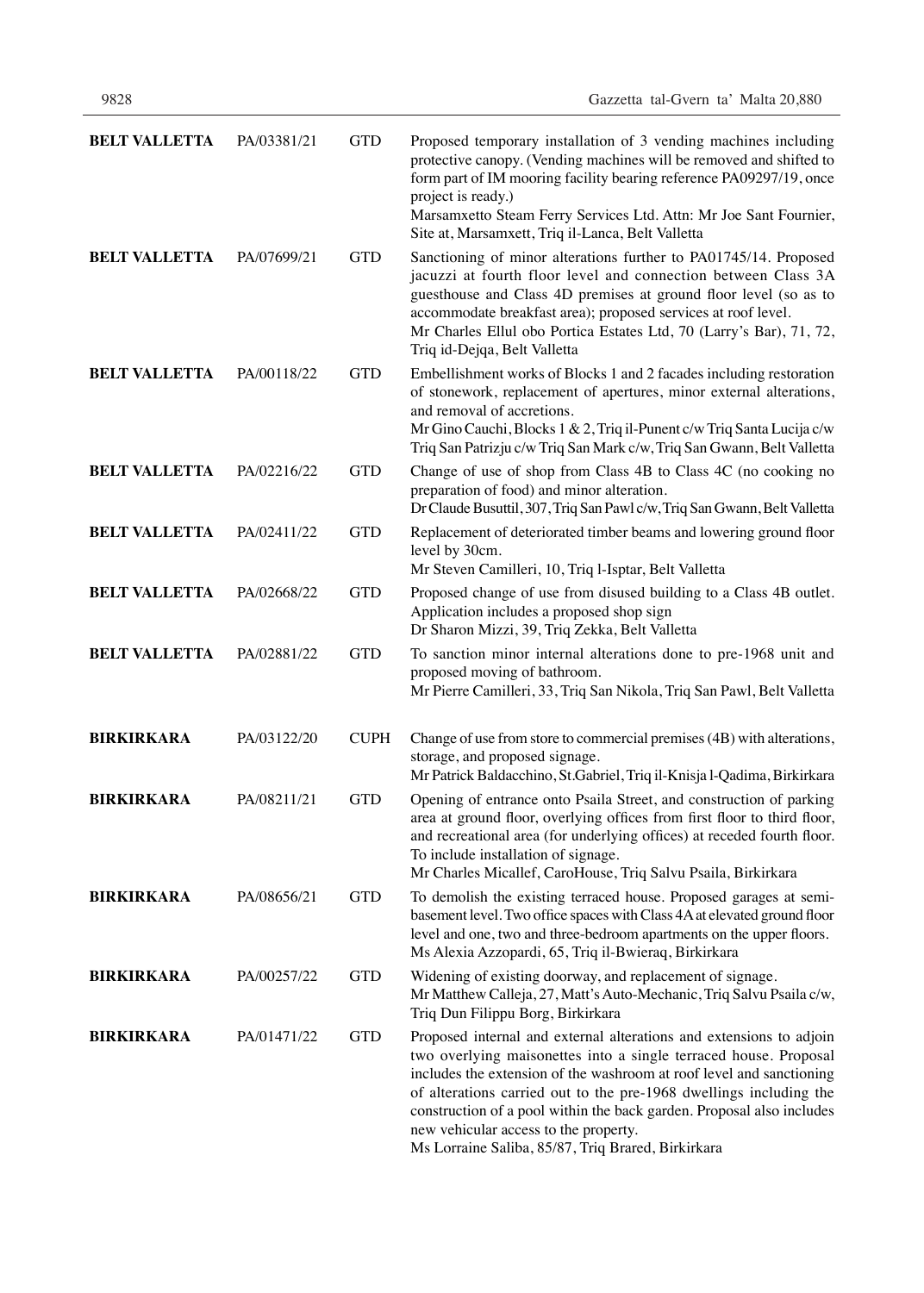| <b>BIRKIRKARA</b>  | PA/01948/22 | <b>GTD</b> | Increase in the floor area at first, second third and penthouse of approved<br>permit 7116/19. No changes to facade.<br>Mr Jeffrey Savage, 48, 50, Triq in-Naxxar, Birkirkara                                                                                                                                                                                                                                                                                             |
|--------------------|-------------|------------|---------------------------------------------------------------------------------------------------------------------------------------------------------------------------------------------------------------------------------------------------------------------------------------------------------------------------------------------------------------------------------------------------------------------------------------------------------------------------|
| <b>BIRKIRKARA</b>  | PA/02902/22 | <b>GTD</b> | To sanction the utilization of part of an interconnected garage for<br>private vehicles as Class 1D casa bottega.<br>Mr Kevin Sciberras, 164, Triq il-Wied, Birkirkara                                                                                                                                                                                                                                                                                                    |
| <b>BIRKIRKARA</b>  | PA/03537/22 | <b>GTD</b> | Sanctioning of minor alterations to first floor apartment approved in<br>PA5330/06.<br>Mr Zachary Desira, St. Peter Court, Flat 2, 91, Triq Notabile, Mriehel,<br>Birkirkara                                                                                                                                                                                                                                                                                              |
| <b>BIRŻEBBUĠA</b>  | PA/07728/21 | <b>GTD</b> | Proposed demolition of an existing dwelling and construction of a<br>street level garage, three apartments and a receded floor.<br>Mr Carmel Dominic Spiteri, 58, Saltfish, Triq San Filippu, Birzebbuga                                                                                                                                                                                                                                                                  |
| <b>BIRŻEBBUĠA</b>  | PA/00036/22 | <b>GTD</b> | Demolition of domestic store and sanctioning of garage adjoining<br>existing dwelling.<br>Ms Marion Cusens, Villa Melita, Triq Wied Has-Saptan, Birzebbuga                                                                                                                                                                                                                                                                                                                |
| <b>BIRŻEBBUĠA</b>  | PA/02231/22 | <b>GTD</b> | To sanction as built apartment from that approved in permit<br>PAPB3114/91/778/91 at second floor including changes in internal<br>layout and facade.<br>Mr Dominic Attard, 82, Miami Court, Flat 3, Triq il-Merzuq, Qajjenza,<br>Birzebbuga                                                                                                                                                                                                                              |
| <b>DINGLI</b>      | PA/03653/21 | <b>GTD</b> | Proposed construction of four (4) stables and a tack room.<br>Mr Sean Micallef, Site at, Triq il-Wilga, Dingli                                                                                                                                                                                                                                                                                                                                                            |
| <b>FGURA</b>       | PA/02484/22 | <b>GTD</b> | To sanction changes from approved PA2343/12 and to construct<br>an extension at roof level. Changes consist of the introduction of<br>architectural elements around apertures on the facade, formation of<br>window at roof level, the construction of three rooms at roof level<br>and the sanctioning of pv panels and chimney at roof level. Proposal<br>includes the correction of site for PA2343/12.<br>Mr Damain Cini, Massabielle, 217, Triq il-Kampanella, Fgura |
| <b>FGURA</b>       | PA/02873/22 | <b>GTD</b> | To sanction width of opening on facade from approved permit<br>PA07714/18. Proposed internal and external alterations, including<br>shifting of walls. Correction of site plan for approved permit<br>PA07714/18.<br>Mr Gordon Gafa, The Rock, Flat 1, Triq l-Iskola, Fgura                                                                                                                                                                                               |
| <b>GHAJNSIELEM</b> | PA/08913/21 | <b>GTD</b> | To excavate site and construct 11 garages with overlying 14 flats.<br>Mr Christian Azzopardi, Vacant Plot, N/S in, Triq l-Imgarr, Ghajnsielem                                                                                                                                                                                                                                                                                                                             |
| <b>GHARB</b>       | PA/06986/21 | <b>GTD</b> | To demolish remains of existing room, excavate site and to construct<br>4 garages at basement level, 1 maisonette, 3 overlying apartments and<br>a penthouse at setback level.<br>Mr Raymond Buttigieg, RCM Living, Triq Karmni Grima, Gharb                                                                                                                                                                                                                              |
| <b>GHARB</b>       | PA/00750/22 | <b>GTD</b> | To demolish existing apartments, excluding the existing pool; and<br>to construct basement garages for private cars; one maisonette and<br>apartment at the ground-floor level; four apartments at the first and<br>second-floor level, and two penthouses at the receded floor level.<br>Mr Mark Agius, Birbuba Court, Triq Birbuba, Gharb                                                                                                                               |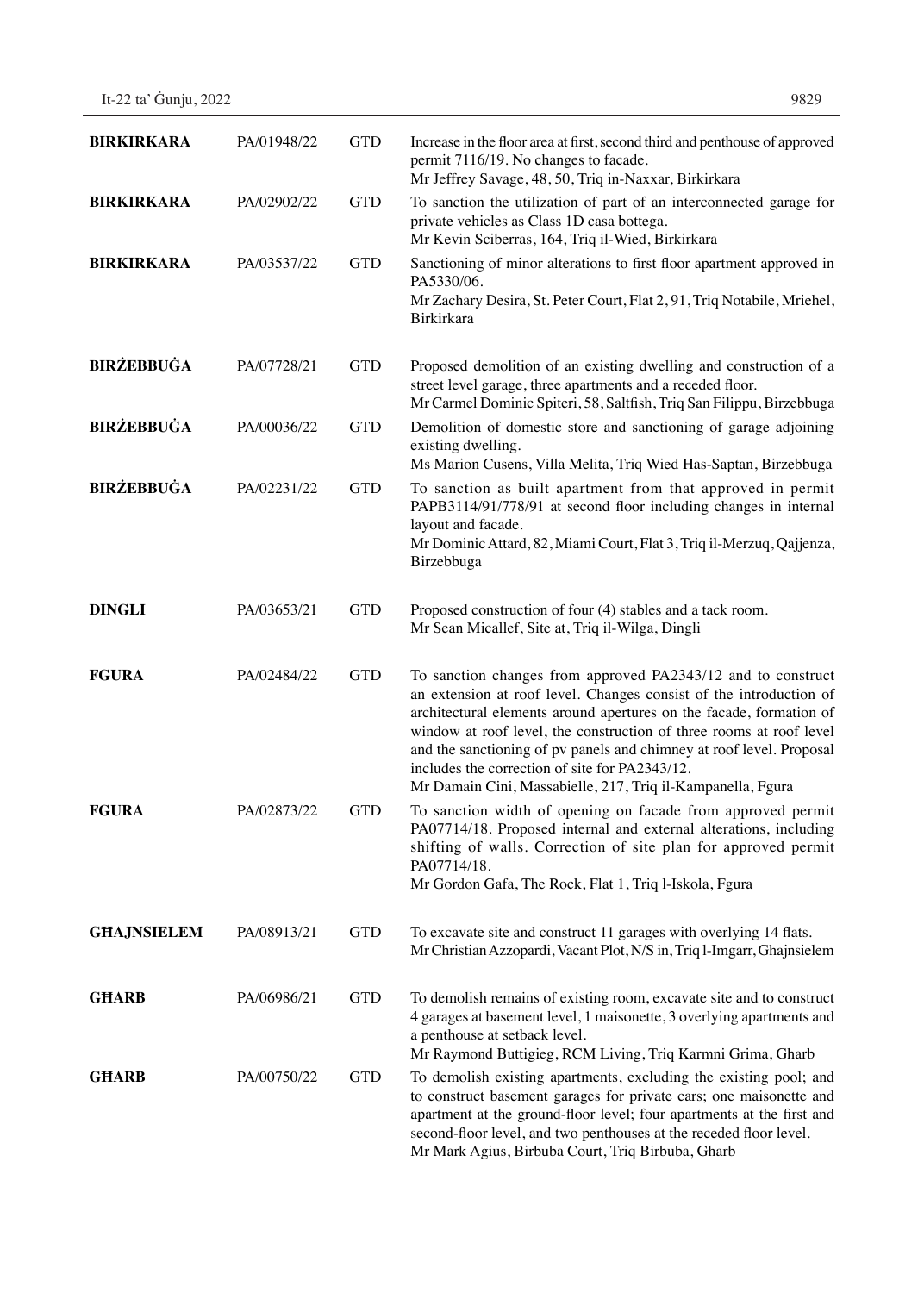| <b>GHARGHUR</b> | PA/00403/22 | <b>GTD</b>  | To construct rubble walls as original.<br>Mr Joe Aquilina, Site at, Sqaq l-Imnieqa, Gharghur                                                                                                                                                                                                                                                          |
|-----------------|-------------|-------------|-------------------------------------------------------------------------------------------------------------------------------------------------------------------------------------------------------------------------------------------------------------------------------------------------------------------------------------------------------|
| <b>GHARGHUR</b> | PA/00646/22 | <b>GTD</b>  | To reconstruct a pre-1968 room.<br>Mr Andrew Debono, Site at, Wied id-Dis, Gharghur, Wied id-Dis, Swieqi                                                                                                                                                                                                                                              |
| <b>GHAXAQ</b>   | PA/00095/22 | <b>GTD</b>  | Application to construct 1 stable, re-location of gate, new demarcation<br>rubble walls and reinstatement of damaged rubble walls.<br>Mr Christian Vella, Field at Bir is-Sewda, Sqaq San Mikiel fi, Triq<br>il-Fidloqqom, Ghaxaq                                                                                                                     |
| <b>GHAXAQ</b>   | PA/02974/22 | <b>GTD</b>  | To sanction the change of roof slab material from timber beams and<br>soft stone slabs to reinforced concrete in pre-1968 dwelling.<br>Ms Lucia Brincat, 110, Triq Santa Marija, Ghaxaq                                                                                                                                                               |
| <b>HAMRUN</b>   | PA/06276/21 | <b>CORR</b> | Construction of four (4) duplex units and two garages.<br>Mr Mario Cutajar, 2I, 2J, 2K, Triq Mile End, Hamrun                                                                                                                                                                                                                                         |
| <b>HAMRUN</b>   | PA/01671/22 | <b>GTD</b>  | Change of use of garage to Class 4B shop including alterations and<br>fixing of sign.<br>Mr Mark Cassar, 96, Triq Giovanni Barbara c/w, Triq l-Ghasafar,<br>Hamrun                                                                                                                                                                                    |
| <b>HAMRUN</b>   | PA/02469/22 | <b>GTD</b>  | Proposed change of use from pastizzeria, approved through permit<br>PA 1061/19, into Class 4C cafeteria, internal changes and fixing of a<br>shopfront with signage.<br>Mr Sherwood Sciberras, 752, Triq Il-Kbira San Guzepp c/w, Triq il-<br>Ferrovija, Hamrun                                                                                       |
| <b>KALKARA</b>  | PA/01581/21 | <b>GTD</b>  | Proposed extension at second floor, minor internal alterations, and<br>replacement of facade apertures.<br>Mr Hans Jorgen Nordin, 36, Triq il-Kapuccini, Kalkara                                                                                                                                                                                      |
| <b>KIRKOP</b>   | PA/08111/21 | <b>GTD</b>  | To sanction variations from approved PA06762/96 and to demolish<br>part of roof over existing elevated maisonette and existing washrooms.<br>Works include the construction of 2 apartments and penthouse, and<br>alterations to existing basement and elevated ground floor level<br>maisonette.<br>Mr Austin Aquilina, 1, Triq Taz-Zebbiegh, Kirkop |
| <b>KIRKOP</b>   | PA/02799/22 | <b>GTD</b>  | Internal and external alterations including redesign of front garden<br>boundary wall and installation of pv panels.<br>Mr Dennis Cutajar, 8, Waratah, Triq tal-Ahfar/Triq id-Disgha U<br>Ghoxrin ta' Mejju, 1592, Kirkop                                                                                                                             |
| <b>LIJA</b>     | PA/00411/22 | <b>GTD</b>  | To sanction changes from PAPB2863/82 including correction of site,<br>construction of washroom at second floor, construction of parapet wall<br>at roof level and other internal changes.<br>Mr Twanny Fenech, Salvatore, Triq Preziosi, Lija                                                                                                         |
| <b>MARSA</b>    | PA/03756/21 | <b>GTD</b>  | To sanction extension at ground floor level used as a warehouse (Class<br>6A) and sanctioning of offices (Class 4A) at first floor level not visible<br>on 1967 aerial photograph.<br>Ms Simone Pisani, Paul & Rocco (Marsa) Ltd., Bernard House, Triq<br>is-Salib tal-Marsa, Marsa                                                                   |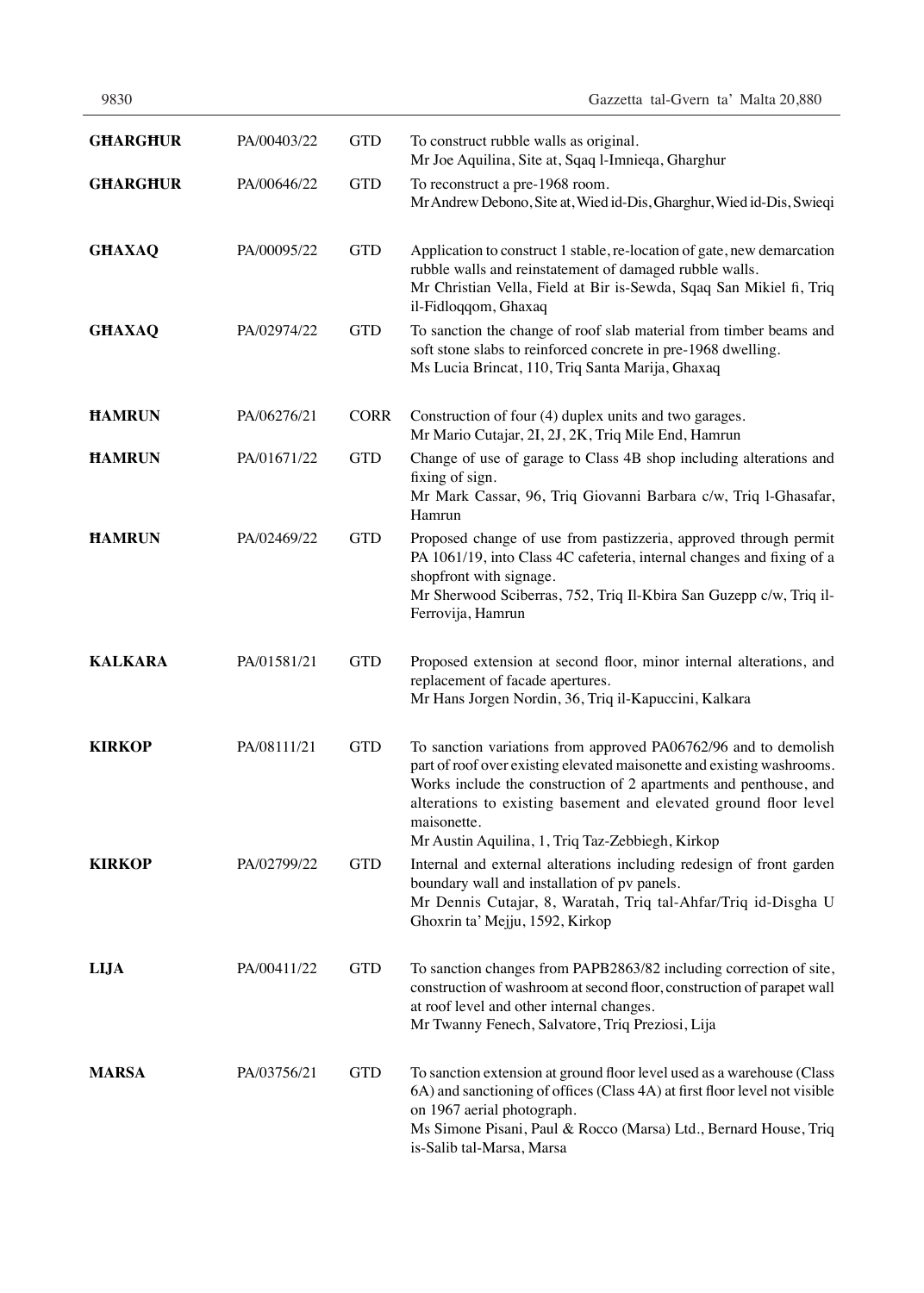| <b>MARSA</b>      | PA/01533/22 | <b>GTD</b> | To re-establish use of gaming parlour according to PA775/11, fixing of<br>a sign including an a.c. enclosure unit, and minor internal alterations.<br>Mr Johann Cremona, Best Play, Triq il-Marsa c/w, Triq is-Sebh, Marsa                                                                                                                                                                                                                                                                  |
|-------------------|-------------|------------|---------------------------------------------------------------------------------------------------------------------------------------------------------------------------------------------------------------------------------------------------------------------------------------------------------------------------------------------------------------------------------------------------------------------------------------------------------------------------------------------|
| <b>MARSASKALA</b> | PA/06388/20 | <b>GTD</b> | Sanctioning of the construction of a rubble wall along the perimeter of<br>the site, raising of soil, construction of two timber gates, construction<br>of a reservoir, and construction of a pump room.<br>Ms Bernice Debono, Site at, I/o Bidni, Triq Frans Grech, Marsascala                                                                                                                                                                                                             |
| <b>MARSASKALA</b> | PA/00525/22 | <b>GTD</b> | Change of use from Class 4B shop to pastizeria and installation of<br>sign and roller shutter.<br>Mr Redent Briffa, Owen, Triq Sant' Antnin, Marsascala                                                                                                                                                                                                                                                                                                                                     |
| <b>MARSASKALA</b> | PA/02696/22 | <b>GTD</b> | Proposed construction of additional floors of an existing building to<br>form 3 additional apartments including internal and external alterations<br>consisting of displacement of walls, changes in apertures, construction<br>of lifts and balconies as indicated. Proposal also includes demolition<br>of roof structure, and sanctioning of reservoir, basement level, and<br>covered access at ground floor level.<br>Mr Simon Pulis, Casa Pulis, No.16/18, Triq ic-Crieki, Marsascala |
| <b>MARSASKALA</b> | PA/02748/22 | <b>GTD</b> | Proposed internal alterations and extension to existing receded fourth<br>floor apartment, to create 2 separate apartments. Proposed receded<br>level at fifth floor level.<br>Mr Glen Caruana, Clear Water Mans, Blk A, Fl 9, Triq in-Nadur,<br>Marsascala                                                                                                                                                                                                                                 |
| <b>MARSAXLOKK</b> | PA/00026/22 | <b>REF</b> | Proposed demolition of existing dilapidated boundary wall and re-<br>construction of same including new gate.<br>Mr Nicholas Aquilina, Site at (field), off, l-Irziezet ta' Xrob il-Ghagin,<br>Delimara, Marsaxlokk                                                                                                                                                                                                                                                                         |
| <b>MARSAXLOKK</b> | PA/00207/22 | <b>REF</b> | Proposed demolition of existing dilapidated boundary wall and re-<br>construction of same including new gate.<br>Mr Saviour Cutajar, Site at (field), l-Irziezet ta' Xrob il-Ghagin,<br>Delimara, Marsaxlokk                                                                                                                                                                                                                                                                                |
| <b>MELLIEHA</b>   | PA/07780/21 | <b>GTD</b> | Proposed internal alterations to existing dwelling. The latter also<br>includes balconies/terrace overlooking backyard, extension of<br>washroom at roof level, installation of a lift. Proposed sanctioning of<br>wall configuration, opening types and extension to property at basement<br>and ground floor level.<br>Mr Raymond Mifsud, Merill No.74, Triq is-Sifa, Mellieha                                                                                                            |
| <b>MELLIEHA</b>   | PA/08532/21 | <b>GTD</b> | To demolish existing terraced house and reconstruction of ground floor<br>garage and overlying four residential units.<br>Mr Joseph Cini, Beajolais 50, Triq tal-Brag, Mellieha                                                                                                                                                                                                                                                                                                             |
| <b>MELLIEHA</b>   | PA/09030/21 | <b>GTD</b> | To carry out internal and external alterations to existing apartment<br>block, extension to third floor so as to form an apartment and<br>construction of receded floor at fourth floor level.<br>Mr Joseph Schembri, Vista Apartments, 287, Triq l-Etna, Mellieha                                                                                                                                                                                                                          |
| <b>MELLIEHA</b>   | PA/00787/22 | <b>GTD</b> | Proposed alterations to existing house approved by PA07618/19.<br>Proposed alterations include construction of wall to divide property<br>into two dwellings, a maisonette at ground floor level and a duplex<br>maisonette at first and second floor levels.<br>Ms Chellcy Mifsud, Kampanella, 211, Triq Vincenzo Ciappara c/w,<br>Triq il-Qighan, Mellieha                                                                                                                                |

It-22 ta' Ġunju, 2022 9831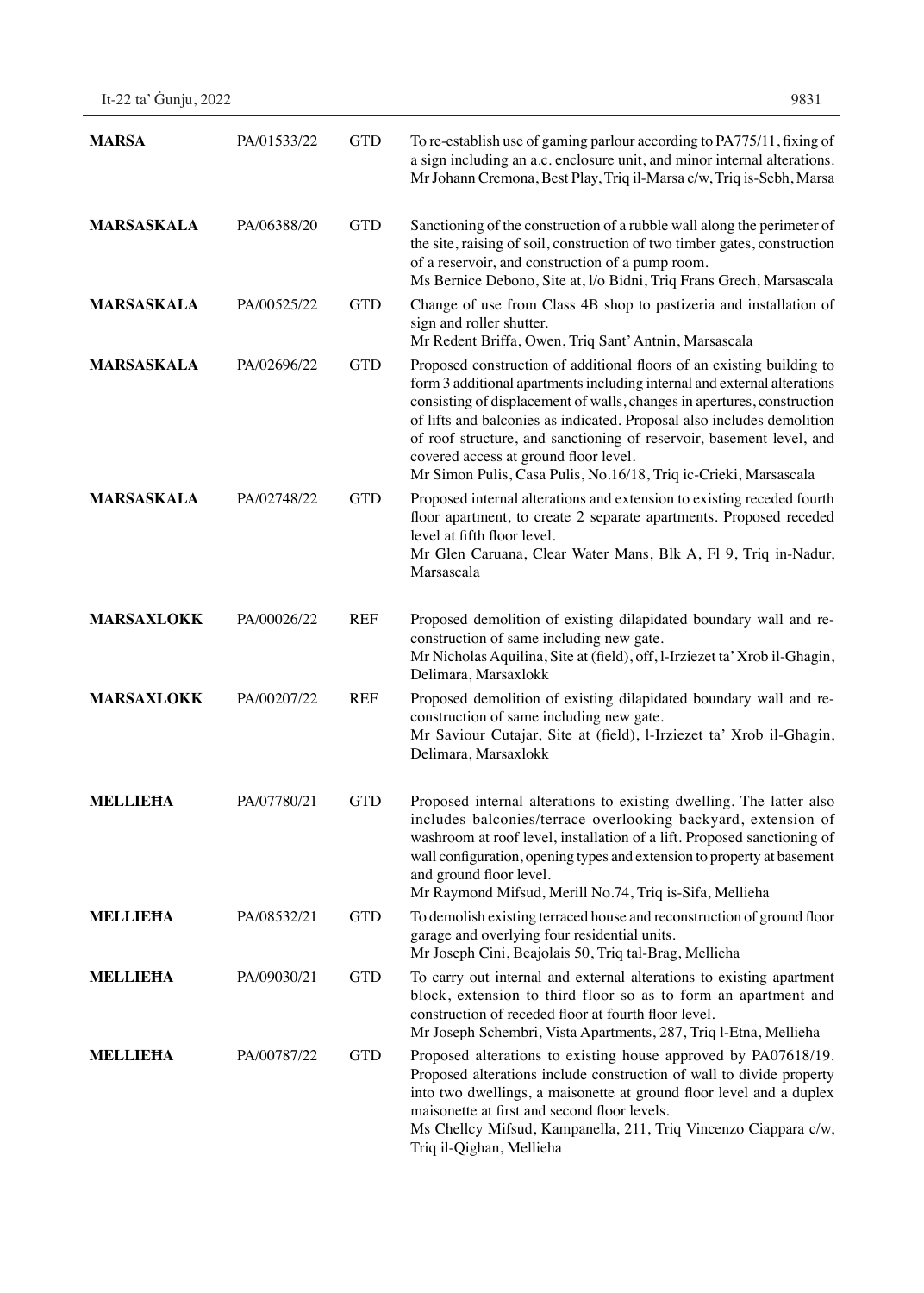| <b>MELLIEHA</b> | PA/02750/22 | <b>GTD</b> | Proposed changes to drawings approved in permission PA04196/20.<br>These changes consist in the removal of front terraces, changes to<br>back balconies, changes to shaft layout, construction of larger rooms<br>at third floor level and changes to façade design and colour scheme.<br>Ms Dolores Micallef, Esmeralda, Triq ir-Raded, Manikata, Mellieha                                                                  |
|-----------------|-------------|------------|------------------------------------------------------------------------------------------------------------------------------------------------------------------------------------------------------------------------------------------------------------------------------------------------------------------------------------------------------------------------------------------------------------------------------|
| <b>MELLIEHA</b> | PA/02768/22 | <b>GTD</b> | Proposed alterations and additions to existing first floor dwelling<br>including alteration to main facade and construction of washroom and<br>drying area at second floor.<br>Mr Jonathan Cassar, Nos. 38, 34, Warda tal-Rih, Triq l-Gherien,<br>Mellieha                                                                                                                                                                   |
| <b>MELLIEHA</b> | PA/02827/22 | <b>GTD</b> | To sanction departures as built from drawings approved in PA1081/91,<br>which differences include changes in internal layout, changes in the<br>facade and changes in the site configuration.<br>Ms Lisa Marjukka Aho, Kwartett, Apt.1, Triq iz-Znuber c/w, Triq<br>Salvu Camilleri, Mellieha                                                                                                                                |
| <b>MĠARR</b>    | PA/05321/21 | <b>GTD</b> | To propose change of use of approved Class 5A (now Class 5B as per<br>Circ 4/18) auto diagnostic clinic under PA 1357/17, to Class 5B car<br>diagnostic service and electrician repair and Class 4B sale of auto parts.<br>Mr Daniel Camilleri, Daniel's, Triq ix-Xaghra Tal-Knisja, Mgarr                                                                                                                                   |
| <b>MOSTA</b>    | PA/05995/21 | <b>GTD</b> | Proposed redevelopment of accretions to original building to include<br>accessible multi-purpose classrooms (Class 2C), club room, a hall, and<br>sanitary and ancillary facilities.<br>Mr Sebastian Caruana, Oratorju Qalb ta' Gesu, Pjazza Dun Angelo<br>Camilleri, Mosta                                                                                                                                                  |
| <b>MOSTA</b>    | PA/08485/21 | <b>GTD</b> | To propose the excavation and construction of two levels of basement<br>garages for private vehicles (interconnected from adjacent site,<br>PA6019/21), 4 maisonettes, 16 apartments, and four penthouses.<br>Development proposal comes following PC00011/13 and outline<br>permit PA09060/17.<br>Mr Anthony Ciappara, Vacant Plot, Triq tal-Qares and New Street<br>between Triq tal-Qares &, Triq id-Difiza Civili, Mosta |
| <b>MOSTA</b>    | PA/09039/21 | <b>GTD</b> | To sanction existing garage as built from previous permit PA1295/92<br>including correction of site. Sanctioning includes internal changes and<br>changes within the facade and aperture openings.<br>Mr Charles Mifsud, Garage Number 101, Triq Tumas Dingli, Mosta                                                                                                                                                         |
| <b>MOSTA</b>    | PA/02973/22 | <b>GTD</b> | To sanction minor alterations to development permits PA2681/93 and<br>PA8148/94.<br>Mr John Coney, 181, Triq il-Bazilika, Mosta                                                                                                                                                                                                                                                                                              |
| <b>MSIDA</b>    | PA/08606/21 | <b>GTD</b> | Change of use from garage to Class 4B shop, including internal<br>alterations and proposed signage.<br>Mr Christopher Ormond, Ivy Tattoo Parlour, Triq l-Iskola c/w, Triq<br>tal-Qroqq, Msida                                                                                                                                                                                                                                |
| <b>MSIDA</b>    | PA/00223/22 | <b>GTD</b> | Proposed extension of existing washroom to create a new residential<br>unit.<br>Ms Pauline Cutajar, Sacred Heart Court, Triq it-Torri, Msida                                                                                                                                                                                                                                                                                 |
| <b>MSIDA</b>    | PA/00674/22 | <b>GTD</b> | To demolish temporary washroom in lightweight structure and to erect<br>new washroom at level 3 over block of apartments.<br>Mr Joseph Galdes, 90, EM Flats, Flat 1, Triq il-Makna tas-Serrar, Msida                                                                                                                                                                                                                         |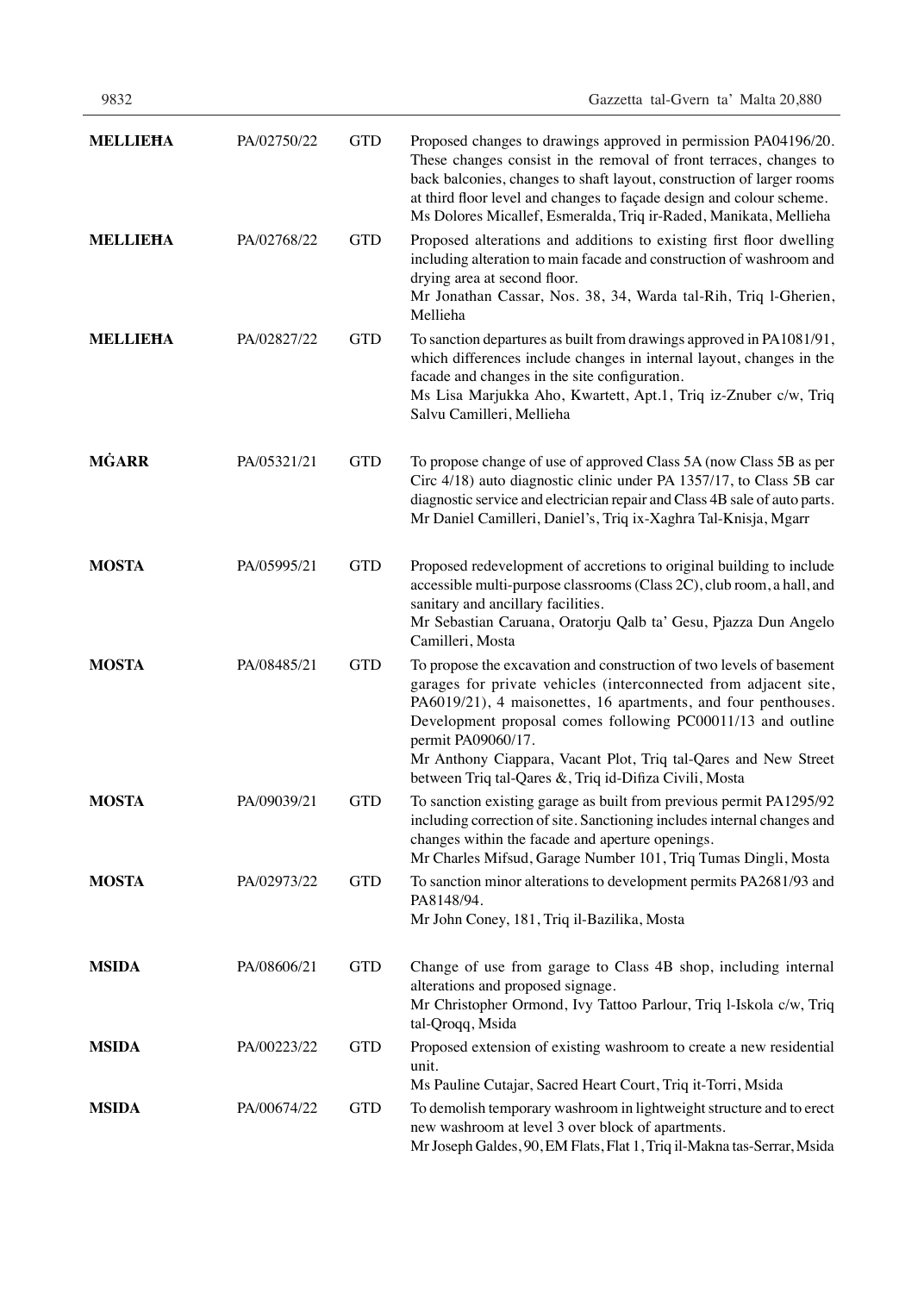| It-22 ta' Guniu, 2022 | 9833 |
|-----------------------|------|
|-----------------------|------|

| <b>MSIDA</b>  | PA/01099/22 | <b>GTD</b> | Change of use from Class 4C bar to Class 4B butcher.<br>Mr Josef Camenzuli, Locarno, Triq C. De Brocktorff c/w, Triq l-Isqof<br>F. S. Caruana, Msida                                                                                                                                                                                                                     |
|---------------|-------------|------------|--------------------------------------------------------------------------------------------------------------------------------------------------------------------------------------------------------------------------------------------------------------------------------------------------------------------------------------------------------------------------|
| <b>MSIDA</b>  | PA/01833/22 | <b>GTD</b> | To propose change of use from Class 4A office to Class 4B barber<br>shop. Also, to sanction signs on both facades and minor alterations<br>from approved permit PA2932/04.<br>Ms Jennifer Dimech, Office at 26, Galea Flats, Triq Johnny Catania<br>c/w, Triq it-Tabib Robert Naudi, Msida                                                                               |
| <b>MSIDA</b>  | PA/02864/22 | <b>GTD</b> | Demolition of existing house, and construction of 1 maisonette, 5<br>apartments and 1 penthouse.<br>Mr Adrian Falzon, 4, Triq San Guzepp, Msida                                                                                                                                                                                                                          |
| <b>MUNXAR</b> | PA/07403/21 | <b>GTD</b> | To sanction excavation of site. Also proposed construction of a store<br>below ground level and a carport at street level. The structure is to be<br>erected in the site of a former dilapidated garage.<br>Mr Bertrand Gatt, Site at, Triq il-Qsajjem c/w, Triq ir-Rumani, Xlendi,<br>Munxar                                                                            |
| <b>NAXXAR</b> | PA/00452/21 | <b>GTD</b> | Proposed sanctioning of alterations as built and change of use to residential.<br>Mr Carmel Mifsud, Maria Bambina, Triq il-Kappella ta' Santa Marija,<br>Maghtab, Naxxar                                                                                                                                                                                                 |
| <b>NAXXAR</b> | PA/05926/21 | <b>GTD</b> | Proposed alterations and extension to existing penthouse to create two-<br>bedroom apartment and construction of penthouse above.<br>Mr Joseph Sant, Gold Dust, No. 17, Apt. Nos. 4, 5, Triq il-Kappella<br>tal-Lunzjata, Salina, Naxxar                                                                                                                                 |
| <b>NAXXAR</b> | PA/06959/21 | <b>GTD</b> | Change of use of semi basement rooms and installation of partition<br>in bathroom to create a separate w.c., installation of railing in front<br>garden wall and sanctioning of changes.<br>Mr Paul Tabone, Twilight, Triq W. M. Thackeray, San Pawl tat-Targa,<br>Naxxar                                                                                                |
| <b>NAXXAR</b> | PA/07535/21 | <b>GTD</b> | To sanction internal and external modifications to as approved/existing<br>terraced house (PB00240/91). Modifications include alterations to<br>internal walls and internal openings, addition of washroom/drying<br>area and modifications to the external elevation.<br>Ms Melissa Montebello, Rayline, 32, 34, Triq Luqa Briffa/, Trejqet<br>Ignazio Micallef, Naxxar |
| <b>NAXXAR</b> | PA/07632/21 | <b>GTD</b> | Minor internal alterations to existing residence, also construction of<br>extension and pool in back garden. including shading structure at 1st<br>floor level to be covered in pv panels.<br>Mr Philip Vella, 47, Sweet Lord, Triq Gharghur, Naxxar                                                                                                                     |
| <b>NAXXAR</b> | PA/08029/21 | <b>GTD</b> | Construction of a garage extension and cold room over a farm covered<br>by PA00263/19.<br>Mr John Falzon, Ave Maria Farm, Trejqet il-Kostinjus c/w, tal-Budaq,<br>Limiti tan-, Maghtab, Naxxar                                                                                                                                                                           |
| <b>NAXXAR</b> | PA/00199/22 | <b>GTD</b> | Demolition of existing terraced house, construction of Class 2A<br>residential Institution on 4 levels and 1 setback floor.<br>Fondazzjoni Caritas Malta Attn: Mr Anthony Gatt, 25, Mount Carmel,<br>Triq in-Nutar Manuel Debono, Naxxar                                                                                                                                 |
| <b>NAXXAR</b> | PA/00322/22 | <b>GTD</b> | Construction of two semi-detached villas, including pool, with a<br>different layout from that approved in permission PA01224/17.<br>Pandora Properties Ltd Attn: Mr Leroi Abela, 13, Triq F. W. Ryan,<br>Naxxar                                                                                                                                                         |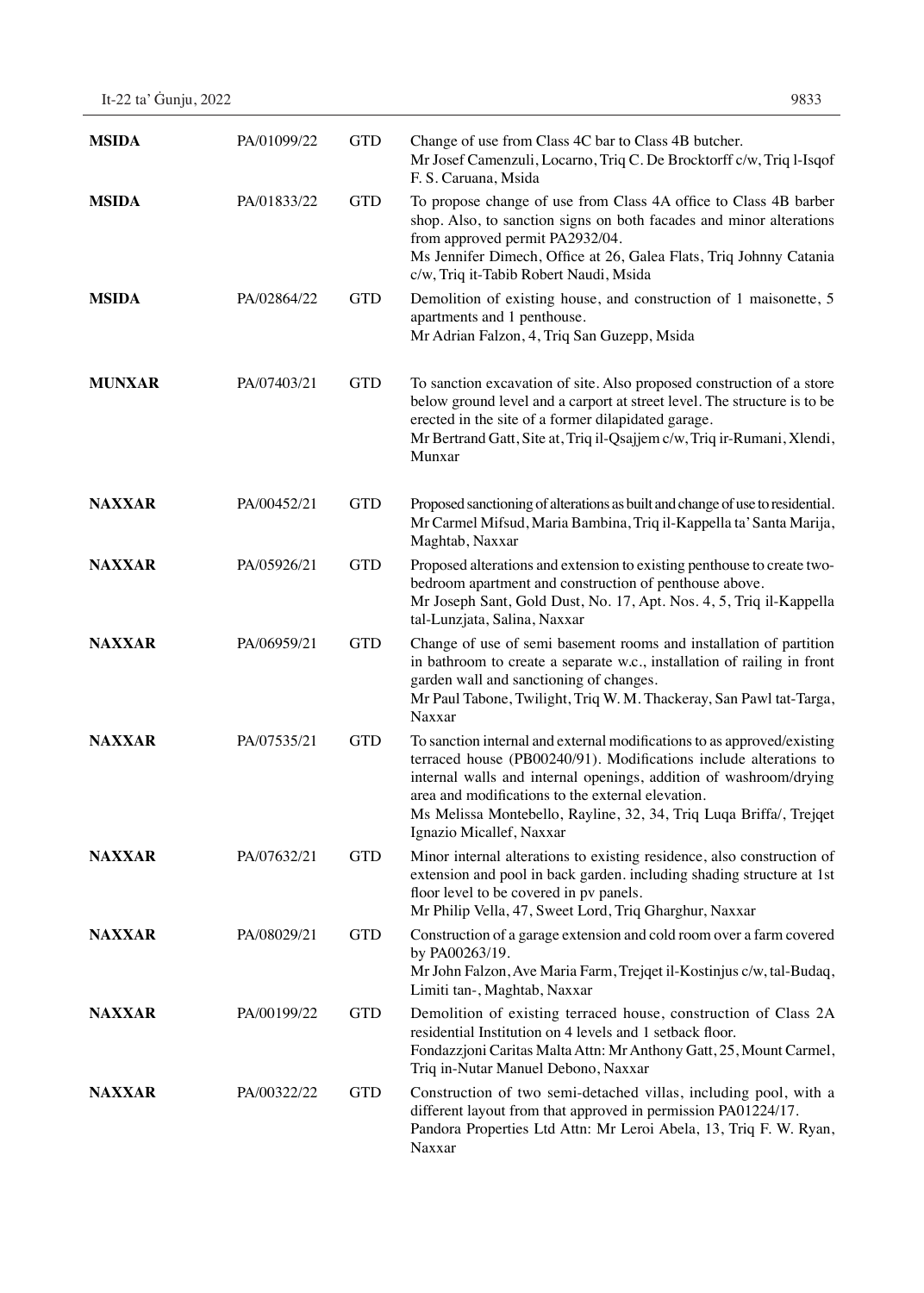| 9834            |             |            | Gazzetta tal-Gvern ta' Malta 20,880                                                                                                                                                                                                                                                                                                                                         |
|-----------------|-------------|------------|-----------------------------------------------------------------------------------------------------------------------------------------------------------------------------------------------------------------------------------------------------------------------------------------------------------------------------------------------------------------------------|
| <b>NAXXAR</b>   | PA/00403/22 | <b>GTD</b> | To construct rubble walls as original.<br>Mr Joe Aquilina, Site at, Sqaq l-Imnieqa, Gharghur                                                                                                                                                                                                                                                                                |
| <b>PEMBROKE</b> | PA/06431/21 | <b>GTD</b> | Proposal to construct a two-storey semidetached corner villa with<br>recessed floor and two levels below Triq il-Fortizza and Triq Patri<br>Indri Vella. Proposal includes pool at lower basement level. Current<br>villa to be demolished.<br>Mr Simon Azzopardi, East of Eden, 136, Triq Patri Indri Vella O.P.<br>c/w, Triq il-Fortizza, Pembroke                        |
| <b>QALA</b>     | PA/06615/21 | <b>GTD</b> | Proposed works for this site shall consist in the drilling of a borehole,<br>the construction of headworks enclosure "herza", and the installation<br>of remote monitoring of groundwater level and quality.<br>Mr Manuel Sapiano, Site at, Dahla ta' Grunju, Qala                                                                                                          |
| <b>QALA</b>     | PA/02906/22 | <b>GTD</b> | To sanction variations from drawings approved in PA04712/09, mainly<br>consisting of shifting of walls and apertures and removal of wall to<br>form larger kitchen/dining/living.<br>Ms Dorothy Pisani, Nilaya, Triq l-Indipendenza, Qala                                                                                                                                   |
| <b>QORMI</b>    | PA/05330/21 | <b>GTD</b> | Proposed partial demolition and alterations to existing dwelling,<br>which include installation of a lift, extension to second floor level<br>and construction of an additional floor over second floor, as well as a<br>receded floor, resulting in the formation of 2 duplex apartments.<br>Mr Daniele Vittorio Apostolis Marsala, 221, JanePhil, Triq l-Imdina,<br>Qormi |
| <b>QORMI</b>    | PA/05385/21 | <b>GTD</b> | To demolish existing building and construct 4 ground floor garages, 1<br>ground floor maisonette and six overlying apartments.<br>Mr John Cefai, 16, Triq Aloisio & Vincent House, Triq il-Wied, Qormi                                                                                                                                                                      |
| <b>QORMI</b>    | PA/08271/21 | <b>GTD</b> | Conservation of existing pre-1968 farmhouse as ancillary facilities<br>for pastoral use, removal of accretions and conservation of existing<br>rubble wall.<br>Dun Mario Mangion obo Parrocca San Gorg Martri Qormi, Ghajn<br>Karem, Triq tal-Hlas, Qormi                                                                                                                   |
| <b>QORMI</b>    | PA/08400/21 | <b>GTD</b> | Demolition of washroom and extension to existing single dwelling unit.<br>Mr Stephen Agius, 16, Triq il-Harifa, Qormi                                                                                                                                                                                                                                                       |
| <b>QORMI</b>    | PA/00568/22 | <b>GTD</b> | To sanction minor internal alterations, including excavation of<br>basement store underneath existing ground floor maisonette. To propose<br>staircase leading from existing ground floor to proposed basement level<br>and proposed extension to existing basement level.<br>Mr John Brincat, No 12, Sqaq San Gorg, Qormi                                                  |
| <b>QRENDI</b>   | PA/08754/21 | <b>GTD</b> | Proposed clearing of site and proposed construction of 8 garages at<br>ground floor level, 11 apartments from first floor upwards including 2<br>penthouses (including pools as shown on plans).<br>CF Developers LTD. Attn: Mr Clifton Cassar, Site at (Plots 1-9), Triq<br>it-Tabib Gregorio Mifsud, Qrendi                                                               |
| <b>QRENDI</b>   | PA/00271/22 | <b>GTD</b> | Demolition of dilapidated rooms in back yard, alterations to dwelling<br>and proposed swimming pool.<br>Mr Frankie Bugeja, Celtic Dream, 81, Triq il-Kbira, Qrendi                                                                                                                                                                                                          |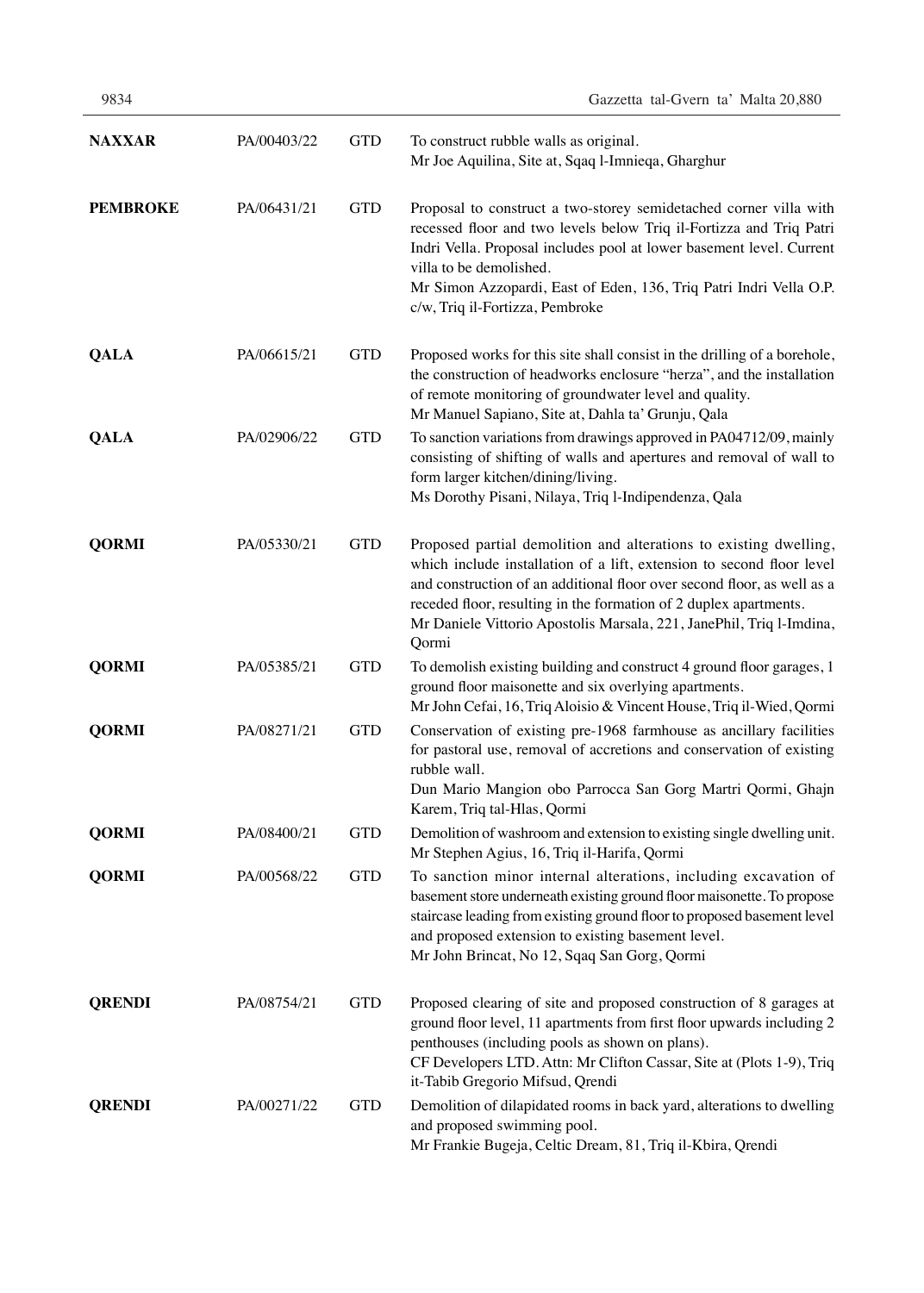| <b>QRENDI</b>       | PA/01097/22 | <b>GTD</b> | Proposed subdivision of property into proposed partial change of use to<br>an office Class 4A, shop Class 4B, residential unit, garage and<br>domestic stores at ground floor, proposed 2 residential units at first<br>floor and proposed construction of washroom at roof level.<br>Mr Angelo Magri, 15, St. Rita, Misrah Santa Marija c/w, Triq id-Dejqa,<br>Qrendi                                                                                                                                                   |
|---------------------|-------------|------------|--------------------------------------------------------------------------------------------------------------------------------------------------------------------------------------------------------------------------------------------------------------------------------------------------------------------------------------------------------------------------------------------------------------------------------------------------------------------------------------------------------------------------|
| <b>QRENDI</b>       | PA/01180/22 | <b>GTD</b> | To sanction internal and external alterations with a different layout<br>from that approved in permit PA1585/99.<br>Mr Lawrence Zammit, No.18C, Triq l-Imqabba c/w, Triq il-Warda,<br>Qrendi                                                                                                                                                                                                                                                                                                                             |
| <b>RABAT</b>        | PA/02475/21 | <b>GTD</b> | To propose internal alterations at basement, ground, first and second<br>floor level together with the removal of part of soil in garden to make<br>room for pool, to sanction domestic store beneath the ramp at basement<br>level, enlarge terrace at back at ground floor level, installation of lift<br>to access all floors and changes to facades.<br>Ms Sally Camilleri, Cordoba, Triq Guzeppi Caruana, Tal-Virtu, Rabat                                                                                          |
| <b>RABAT</b>        | PA/03835/21 | <b>REF</b> | Sanctioning of variations and correction of site boundary from previous<br>permit PA05214/09, demolition of existing room and construction of<br>new room and new gates, and reinstatement of demolished rubble walls.<br>Mr Francis Gatt, Site at Fomm Ir-rih, Il-Ponta Tal-Qligh, Bahrija, Rabat                                                                                                                                                                                                                       |
| <b>RABAT</b>        | PA/05687/21 | <b>GTD</b> | Proposed sanctioning of property as built from that approved by way<br>of PA02102/03. The latter includes internal wall configuration, opening<br>types, use of rooms, staircore, balconies and railings. Sanctioning<br>also includes swimming pool at roof level including pump room and<br>chimney. Proposed retractable awning, parapet wall and placing of<br>services/solar panels on upper-most roof.<br>Mr Adrian Farrugia, No. 30, Novaville Court, Maisonette C, Triq<br>Francesco Azzopardi, Tal-Virtu, Rabat |
| <b>RABAT</b>        | PA/00320/22 | <b>GTD</b> | Conversion of existing garage into one-car garage and domestic store.<br>Proposal to include excavation of existing garage level and other<br>minimal internal alterations.<br>Mr Melchior Busuttil, 182, Golden Eye, Triq Bir ir-Riebu, Rabat                                                                                                                                                                                                                                                                           |
| <b>RABAT</b>        | PA/01205/22 | <b>GTD</b> | To sanction minor changes to layout as approved in PA6148/02<br>consisting of loggia at ground floor level, shifting of pool, proposed<br>parapet wall on domestic store roof and replacement of aluminium<br>apertures on facade to painted timber apertures.<br>Dr John and Mrs Sonja Besford, 27, Redentur, Triq Gorg Borg Olivier,<br>Rabat                                                                                                                                                                          |
| <b>RABAT</b>        | PA/01982/22 | <b>GTD</b> | Change of use from garage to Class 4B greengrocer, and fixing of sign,<br>including internal alterations.<br>Mr Lorry Mifsud, Lawrence Garages, Triq Gheriexem, Triq Gilormu<br>Dingli, Rabat                                                                                                                                                                                                                                                                                                                            |
| <b>RABAT</b>        | PA/02815/22 | <b>GTD</b> | Excavation of well below basement level and raising of boundary wall<br>at backyard and roof level. Replacement of metal railing at roof level<br>and front garden with limestone masonry.<br>Ms Maria Theresa Galea, Mercedes, 15, Triq l-Arpa, Rabat                                                                                                                                                                                                                                                                   |
| <b>RABAT (GOZO)</b> | PA/08894/21 | <b>GTD</b> | To demolish existing structure, excavate site, and to construct basement<br>garage, ground floor shop Class 4B with sign, 3 apartments, and penthouse.<br>Messrs John and Emanuel Galea, Vacant Plot, Triq Santa Dminka,<br>Rabat (Gozo)                                                                                                                                                                                                                                                                                 |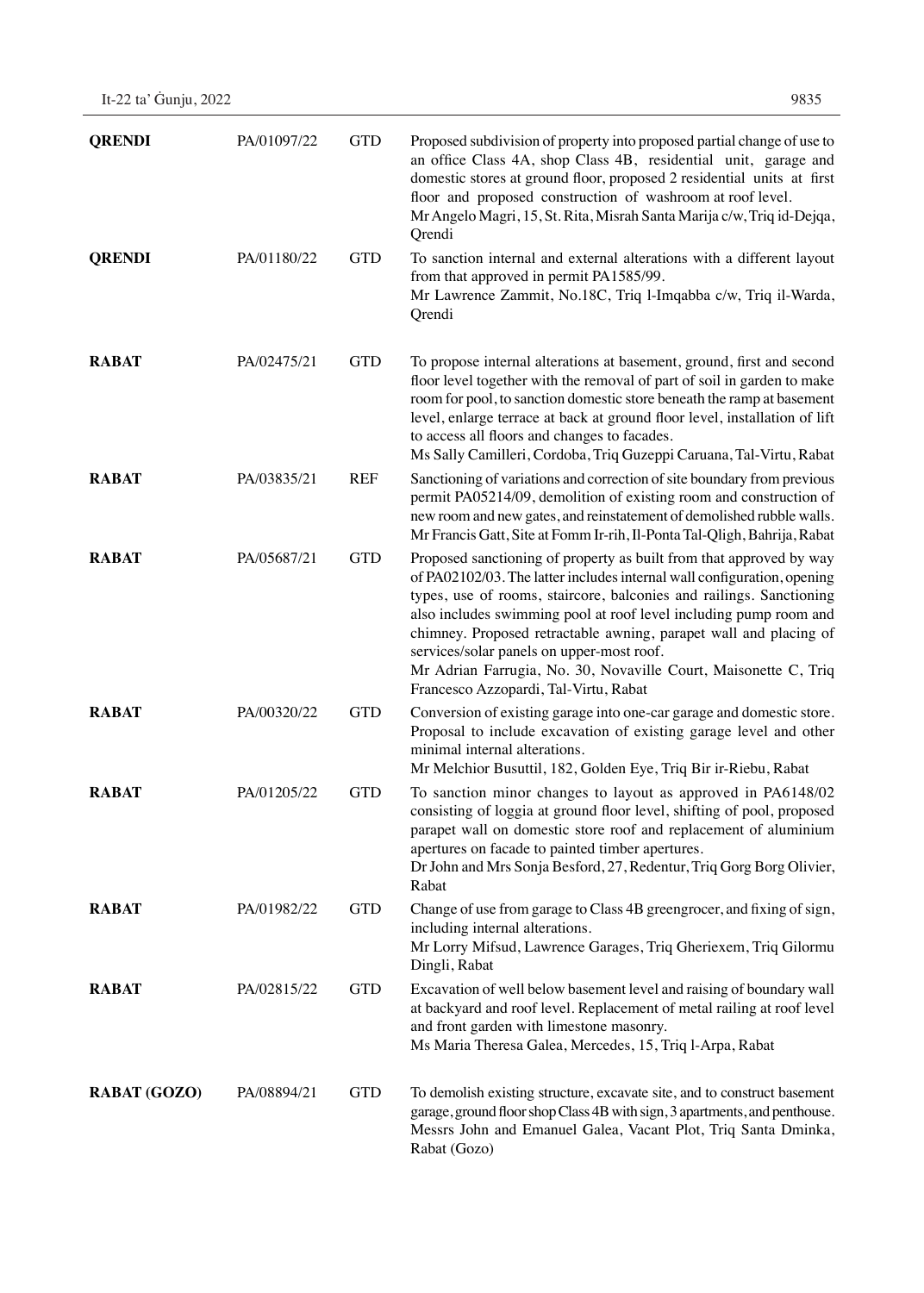| <b>RABAT (GOZO)</b>                | PA/01870/22 | <b>GTD</b> | To sanction minor internal and external changes from approved<br>PA6022/21.Proposal includes change of use from Class 4A - office to<br>Class 4B - retail (for local use), minor internal alterations and signage<br>on the facade.<br>Mr Mark Schembri, Office 1, Milton Court, Triq it-Tabib Anton Tabone,<br>Rabat (Gozo)                               |  |  |  |
|------------------------------------|-------------|------------|------------------------------------------------------------------------------------------------------------------------------------------------------------------------------------------------------------------------------------------------------------------------------------------------------------------------------------------------------------|--|--|--|
| <b>SAFI</b>                        | PA/02068/21 | <b>GTD</b> | To demolish existing two washrooms and drying area at third floor level<br>and construct third floor apartment and penthouse overlying existing<br>garages and apartments.<br>Mr Clayton Falzon, Airspace, No. 38, Triq Qerd in-Nahal, Safi                                                                                                                |  |  |  |
| <b>SAN GILJAN</b>                  | PA/05075/21 | <b>GTD</b> | Sanctioning of the construction of second floor.<br>Dr Godfrey Gauci Maistre, 39, Triq il-Mensija c/w, Sqaq il-Lunzjata,<br>San Giljan                                                                                                                                                                                                                     |  |  |  |
| <b>SAN GILJAN</b>                  | PA/02832/22 | <b>GTD</b> | Sanctioning of existing railing at first floor. Replacement of existing<br>railings with similar design in stainless steel and repair of balconies<br>where spalling and cracking is present.<br>Mr Marcus John Scicluna Marshall & Ms Justine Pergola, Apartments 1<br>- 10, No 12, Wesghet Guzi Tanti c/w, Triq Gorg Borg Olivier, San Giljan            |  |  |  |
| <b>SAN GWANN</b>                   | PA/03019/22 | <b>GTD</b> | Proposed internal alteration to existing flat and construction of<br>washroom at roof level.<br>Mr Josef Camilleri, Rick Flats, Flat 1, Triq l-Imsierah, San Gwann                                                                                                                                                                                         |  |  |  |
| <b>SAN LAWRENZ</b>                 | PA/00464/22 | <b>GTD</b> | Excavation of site and construction of basement garage, 2-bedroom<br>apartments at ground and first floor levels, and a 1-bedroom apartment<br>at receded floor level.<br>Mr George Mifsud, Site at, Triq Karmnu Grima, San Lawrenz                                                                                                                        |  |  |  |
| <b>SAN PAWL</b><br><b>IL-BAHAR</b> | PA/03734/21 | <b>GTD</b> | To sanction construction of boundary wall including proposed<br>modification which involves a reduction in height and the installation<br>of aluminium railing and to propose installation of aluminium gate<br>and landscaping.<br>Mr Mario Scicluna, St. Rita, Triq il-Halel c/w, Triq il-Glieba, Bugibba,<br>San Pawl il-Bahar                          |  |  |  |
| <b>SAN PAWL</b><br><b>IL-BAHAR</b> | PA/08644/21 | <b>GTD</b> | Proposed demolition of dwelling and construction of ground floor<br>Class 4B shop and four overlying duplex residential units with rooftop<br>swimming pool.<br>Mr Anton Calleja, 97, Triq San Luqa, San Pawl il-Bahar                                                                                                                                     |  |  |  |
| <b>SAN PAWL</b><br><b>IL-BAHAR</b> | PA/00618/22 | <b>GTD</b> | Demolition of rear part of terraced house, re-construction thereof, other<br>internal alterations, construction of swimming-pool, lift and conversion<br>of front room to a private-car garage.<br>Mr Mark Muscat, 8, Triq il-Wardija, Burmarrad, San Pawl il-Bahar                                                                                        |  |  |  |
| <b>SAN PAWL</b><br><b>IL-BAHAR</b> | PA/02422/22 | <b>GTD</b> | Proposed demolition of roof slab of rooms at second floor, construct<br>rooms at higher level, proposed pool at roof level and canopies.<br>Application also includes minor internal alterations and sanctioning<br>of part of building as built from that approved in PA6144/06.<br>Ms Simone Abela, 7, Inzul ix-Xemx, Triq is-Sajjied, San Pawl il-Bahar |  |  |  |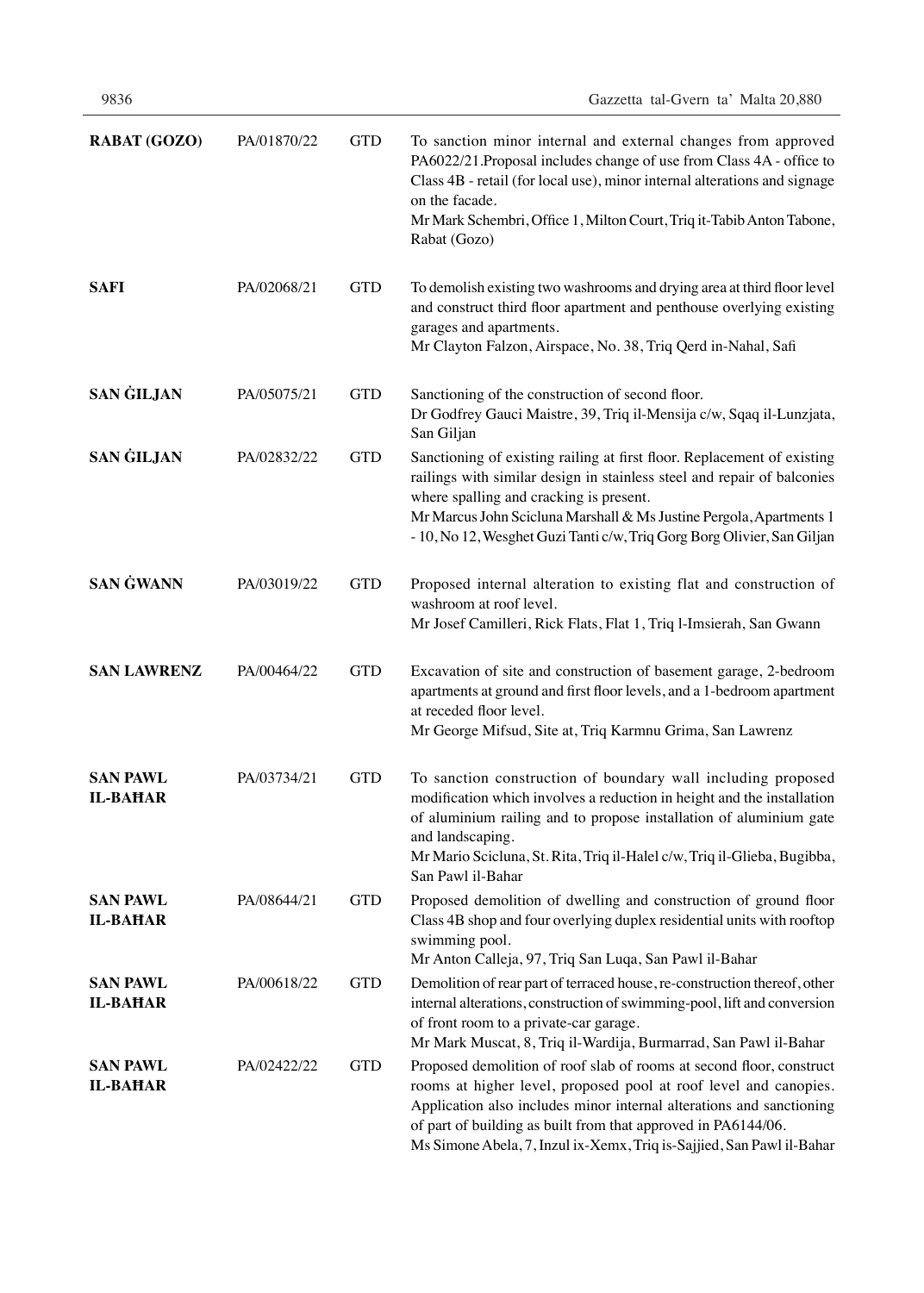| It-22 ta' Guniu, 2022 | 9837 |
|-----------------------|------|
|-----------------------|------|

| <b>SANTA VENERA</b>   | PA/02817/22 | <b>GTD</b> | To sanction alterations to wall layouts from approved permit<br>PA07966/19.<br>Mr Dylan Vella, 17, Carisma, Fl 3, Triq Abela c/w, Triq Vincenzo<br>Bugeja, Santa Venera                                                                                                                                                                                                          |  |  |  |
|-----------------------|-------------|------------|----------------------------------------------------------------------------------------------------------------------------------------------------------------------------------------------------------------------------------------------------------------------------------------------------------------------------------------------------------------------------------|--|--|--|
| <b>SENGLEA (ISLA)</b> | PA/02773/22 | <b>GTD</b> | Minor internal alteration, replacement of parapet (opra-morta) and<br>restoration of facade.<br>Mr David Millard, 8, Triq id-Duluri c/w, Triq il-Kappillan Frangisk<br>Azzopardi, Senglea (Isla)                                                                                                                                                                                 |  |  |  |
| <b>SLIEMA</b>         | PA/07743/20 | <b>GTD</b> | Proposed change of use from bar to Class 4D/snack bar and fixing of<br>sign to also serve to conceal the acs.<br>Mr Charles Foca, 39/40, Sneakers Pub, Triq Depiro, Sliema                                                                                                                                                                                                       |  |  |  |
| <b>SLIEMA</b>         | PA/08094/20 | <b>GTD</b> | Proposed alterations to the internal layout of the apartment.<br>Ms Anita Pace Ricci, 14A, Boylan Building, Apartment 12, Triq Ghar<br>il-Lembi, Sliema                                                                                                                                                                                                                          |  |  |  |
| <b>SLIEMA</b>         | PA/08470/21 | <b>GTD</b> | Installation of pergola.<br>Leo Vegas Gaming plc Attn: Mr Carl Stefan Ulf Nelson, Leo Vegas<br>Gaming plc, Level 7, The Plaza Centre, Triq Bisazza, Triq Guzi Fava,<br>Sqaq Bisazza, Triq it-Torri, Sliema                                                                                                                                                                       |  |  |  |
| <b>SWIEQI</b>         | PA/00646/22 | <b>GTD</b> | To reconstruct a pre-1968 room.<br>Mr Andrew Debono, Site at, Wied id-Dis, Gharghur, Wied id-Dis,<br>Swieqi                                                                                                                                                                                                                                                                      |  |  |  |
| <b>SWIEQI</b>         | PA/00734/22 | <b>GTD</b> | Change of use of garage for private vehicles to Class 4B retail outlet<br>including signage.<br>Mr Fabian Schembri, No. 253, Triq is-Swieqi, Swieqi                                                                                                                                                                                                                              |  |  |  |
| <b>SWIEQI</b>         | PA/02855/22 | <b>GTD</b> | To sanction changes in central and back yard following survey of<br>existing, proposed internal wall at GF and FF, minor changes to<br>proposed penthouse level approved in PA3085/20.<br>Mr Saviour Camilleri, 54 Cote Dor, 56 Flats, 58, Kristina, 62 Larissa,<br>Triq il-Qasam, Swieqi                                                                                        |  |  |  |
| <b>TARXIEN</b>        | PA/07141/21 | <b>GTD</b> | Demolition of existing terraced house, excavation to construct one<br>level of basement garages, 2 ground floor maisonettes, 6 overlying<br>apartments and two penthouses.<br>Mr Kristian Calleja, Sal Jane, Triq Guzeppi Montebello, Tarxien                                                                                                                                    |  |  |  |
| <b>TARXIEN</b>        | PA/02865/22 | <b>GTD</b> | Construction of two apartments and two washrooms over existing<br>building including minor modifications to facade.<br>Mr Joseph Falzon & Mr Raymond Micallef, No.36, Carisma, Triq<br>Ganni Faure', Tarxien                                                                                                                                                                     |  |  |  |
| <b>TARXIEN</b>        | PA/02939/22 | <b>GTD</b> | Sanctioning of a 1970's first floor apartment as built including internal<br>alterations.<br>Mr Herman Ceci, 8, Mount Carmeli, Flat 1, Triq il-Hagar, Tarxien                                                                                                                                                                                                                    |  |  |  |
| <b>TARXIEN</b>        | PA/02970/22 | <b>GTD</b> | To sanction property as built from approved permit PB2732/91.<br>Sanctioning includes mirror layout and other internal and external<br>variations. proposed demolition of staircase to roof and washroom<br>and construction of new staircase and extension at second floor level<br>including above ground pool.<br>Mr Noel Spearing, 62, Cullinan, Triq Dun Karm Sant, Tarxien |  |  |  |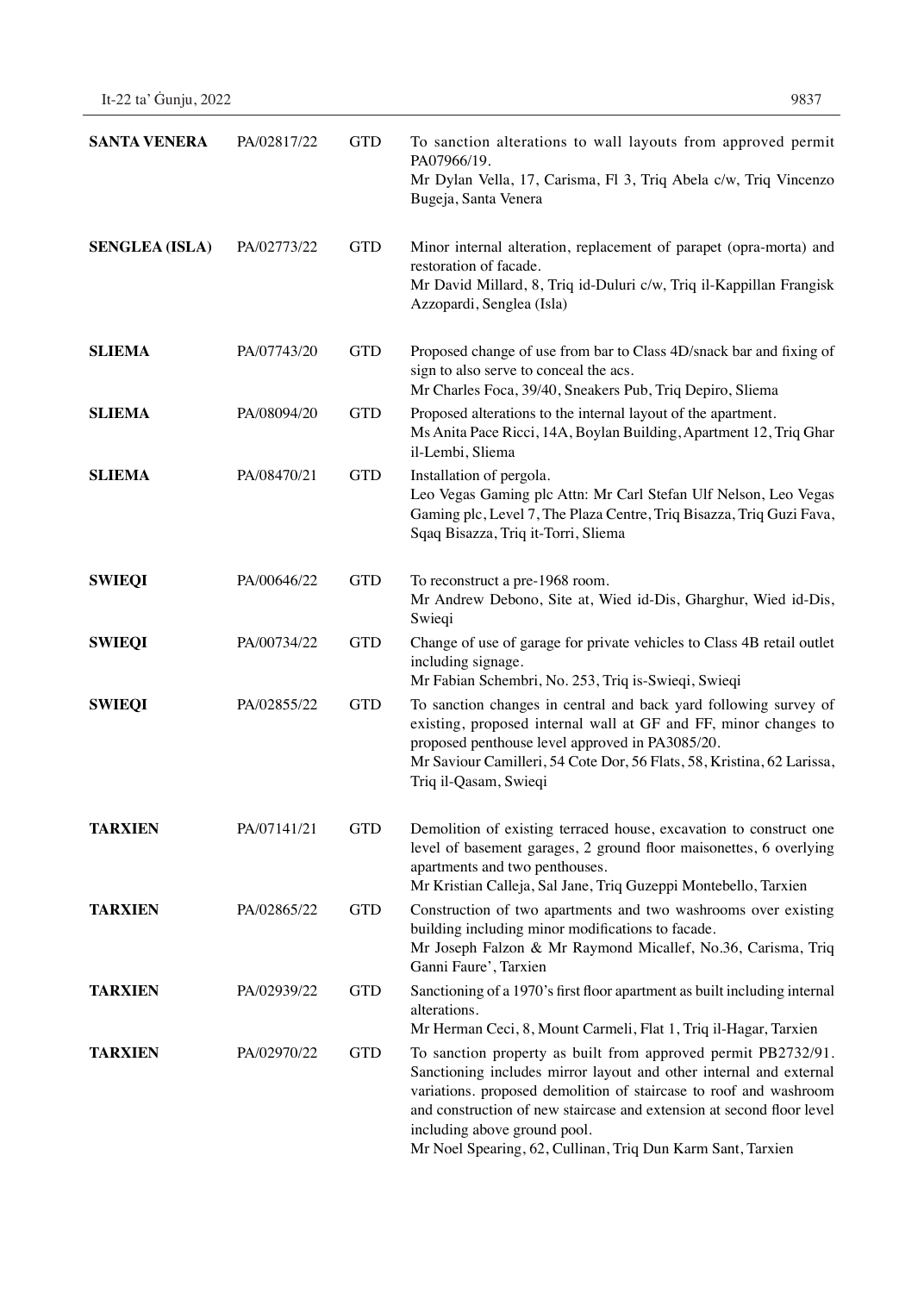| <b>XAGHRA</b>  | PA/03416/21 | <b>GTD</b>  | Sanctioning of boundary wall along back garden of residence<br>(agricultural land), proposal of timber gate and proposal of deposit of<br>soil in the same land.<br>Ms Angele Formosa, Rosevic, Triq Gnien Imrik, Xaghra                                                                                                                                                                                                                                                                         |
|----------------|-------------|-------------|--------------------------------------------------------------------------------------------------------------------------------------------------------------------------------------------------------------------------------------------------------------------------------------------------------------------------------------------------------------------------------------------------------------------------------------------------------------------------------------------------|
| <b>XEWKIJA</b> | PA/02811/22 | <b>GTD</b>  | Proposed sanctioning and correction of site configuration as per<br>survey, proposed internal and external alterations to existing house of<br>character including internal reconfiguration of rooms and addition of<br>bathrooms, restoration of facade, proposed extension of a new bedroom<br>at first floor overlooking the alley and the construction of a stairwell<br>to access at roof level.<br>Mr Gloria Anna Agius, Santa Katerina, Triq Santa Katerina, Sqaq<br>Nru. 1, Xewkija      |
| <b>ŻABBAR</b>  | PA/04022/21 | <b>GTD</b>  | To sanction as-built alterations to residential dwelling as approved in<br>PA204/18. Sanctioning consists of external alterations and internal<br>alterations consisting of shifting of windows; opening of new aperture;<br>fixing of security grilles; shifting of walls; alteration to floor levels;<br>alteration to staircase. The application also includes the proposed<br>extension of the domestic store at receded floor.<br>Mr Roderick Borg, 135, Triq Biccieni, Sqaq Nru. 3, Zabbar |
| <b>ŻABBAR</b>  | PA/04847/21 | <b>GTD</b>  | To demolish facade and construct ground floor garage and overlying<br>residence.<br>Mr Grezzju k/a Horace Caruana, Ringo Garage, Triq San Lawrenz, Zabbar                                                                                                                                                                                                                                                                                                                                        |
| <b>ŻABBAR</b>  | PA/02105/22 | <b>GTD</b>  | To sanction differences from PA5849/02 and to carry out internal<br>alterations, demolition of rooms at back of property to enlarge<br>backyard, construction of rooms on first floor on facade, stairwell at<br>roof level and pool in backyard of property.<br>Mr Antoine Degabriele, 30, Miel, Triq il-Maghsar, Zabbar                                                                                                                                                                        |
| <b>ŻEBBUĠ</b>  | PA/06059/21 | <b>MO80</b> | To sanction changes from that approved in PB5332/87. Proposed<br>change of use from garage/store to Class 5A (IT and electronic repairs).<br>Mr Joseph Bonanno, Plot 30, Joseph Garage, Triq Luret Cutajar, Zebbug                                                                                                                                                                                                                                                                               |
| <b>ŻEBBUĠ</b>  | PA/06285/21 | <b>GTD</b>  | To divide existing ground floor showroom into two separate showrooms<br>as shown in the proposals, each with its own existing opening door.<br>Additional use of garage to each showroom.<br>Mr Joseph and Mr Alfred Balzan, Showroom, 81/82, Triq l-Imdina,<br>Zebbug                                                                                                                                                                                                                           |
| <b>ŻEBBUG</b>  | PA/06345/21 | <b>GTD</b>  | Change of use of car hire garage into an auto dealer including fixing<br>of sign. Sanctioning of exact site dimensions and layout including<br>garage door opening.<br>Mr Raymond Xerri, Carol Garage, Triq l-Imdina, Zebbug                                                                                                                                                                                                                                                                     |
| <b>ŻEBBUĠ</b>  | PA/08693/21 | <b>GTD</b>  | Proposed construction of opramorta at accessible roof and addition of<br>louvers at first floor to compliment ground floor.<br>Mr Paul Cachia, 52, Triq Mamo, Triq Mamo, Zebbug                                                                                                                                                                                                                                                                                                                  |
| <b>ŻEBBUĠ</b>  | PA/02174/22 | <b>GTD</b>  | Construction of extension at second floor to existing maisonette.<br>Mr Darrin Muliett, 109, Triq Dun Luret Callus, Zebbug                                                                                                                                                                                                                                                                                                                                                                       |
| ŻEBBUĠ (GOZO)  | PA/07991/21 | <b>GTD</b>  | To carry out minor additions and alterations and to change in use snack<br>bar (Class 4D) approved in PA9209/19 into a dive shop (Class 3D).<br>Mr Wojciech Karkusiewicz, Dive World, Block A, Triq il-Wied c/w,<br>Triq Lapsi, Marsalforn, Zebbug (Gozo)                                                                                                                                                                                                                                        |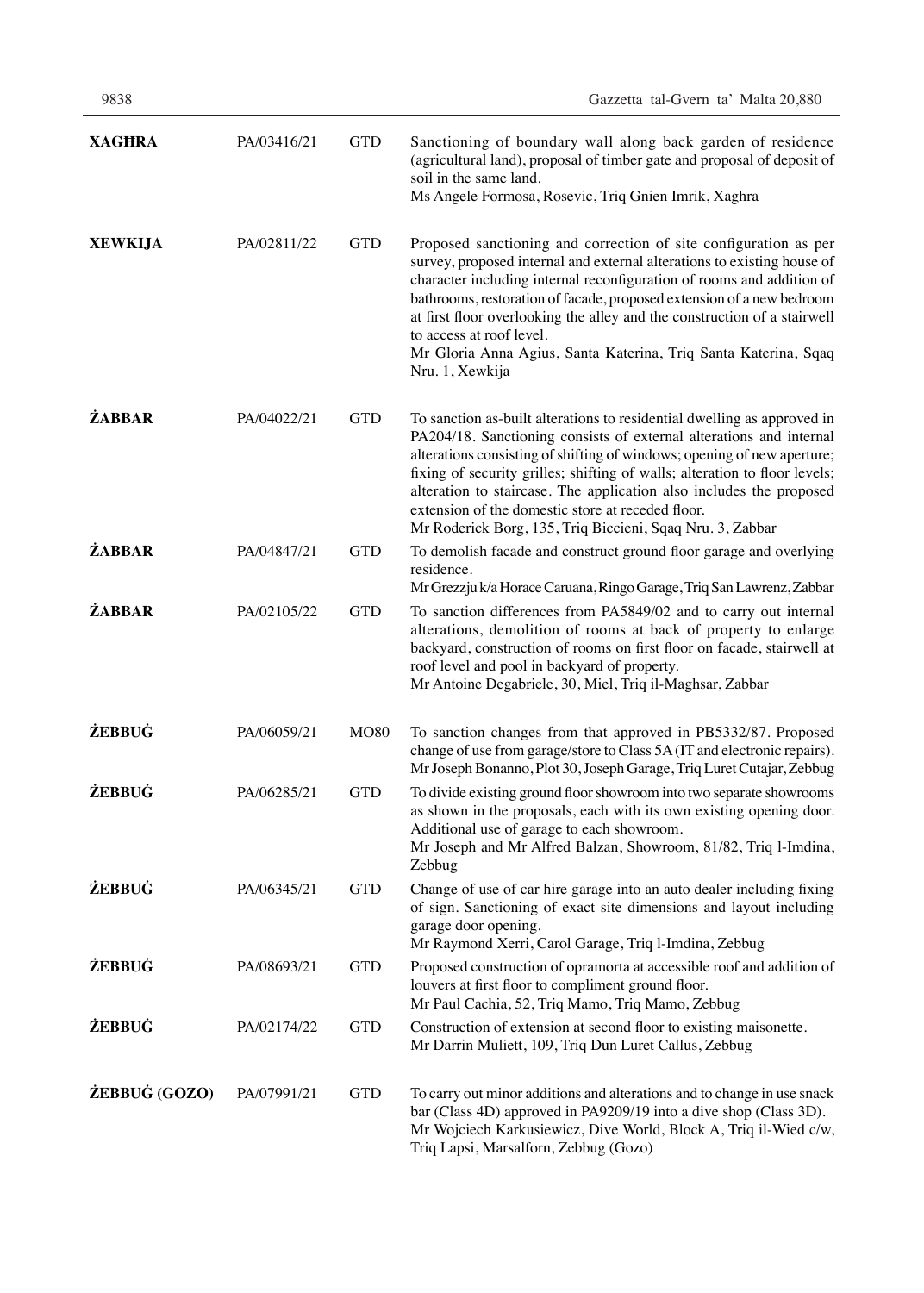| ŻEBBUĠ (GOZO)  | PA/08501/21 | <b>GTD</b> | Proposed semi-permanent canopy and proposed area for outside tables,<br>chairs, and umbrellas.<br>Mr Kenneth Grech, Unwine'd, Triq il-Port, Marsalforn, Zebbug (Gozo)                                                                                                                                                                                                                                                                                                                        |
|----------------|-------------|------------|----------------------------------------------------------------------------------------------------------------------------------------------------------------------------------------------------------------------------------------------------------------------------------------------------------------------------------------------------------------------------------------------------------------------------------------------------------------------------------------------|
| ŻEBBUĠ (GOZO)  | PA/02325/22 | <b>GTD</b> | Construction of balcony at first floor.<br>Ms Mary Zammit, Dar l-Investiment, Triq il-Port, Marsalforn, Zebbug<br>(Gozo)                                                                                                                                                                                                                                                                                                                                                                     |
| ŻEBBUĠ (GOZO)  | PA/02792/22 | <b>GTD</b> | To increase existing receded floor footprint and extend 5th floor and<br>receded floor above (two duplex units in total).<br>Mr Emidio Azzopardi, Ulysses Flats, Triq Ulisse, Marsalforn, Zebbug<br>(Gozo)                                                                                                                                                                                                                                                                                   |
| <b>ŻEJTUN</b>  | PA/02342/21 | <b>GTD</b> | To sanction property as built.<br>Mr Rosario Scicluna, 20B, Sqaq tal-Baggi, Zejtun                                                                                                                                                                                                                                                                                                                                                                                                           |
| <b>ŻEJTUN</b>  | PA/08339/21 | <b>GTD</b> | To sanction minor internal alterations from previously approved<br>planning application having PA2161/08 which will reduce the size<br>of the property, to sanction existing sign and folding canopy installed<br>on the facade and to propose a new mechanically ventilated w/c and<br>change the use of the premises from existing Class 4B to fishmonger.<br>Mr Christian Debattista, Casey's Confectionery, Triq l-Isqof Emanuel<br>Galea, Zejtun                                        |
| <b>ŻEJTUN</b>  | PA/00418/22 | <b>GTD</b> | To continue the rehabilitation of house, of house of character with<br>some differences in layout from approved permission PA3982/01, and<br>to sanction the already constructed differences.<br>Mr Alfred Dalli, 34, Sqaq San Bastjan, Zejtun                                                                                                                                                                                                                                               |
| <b>ŻEJTUN</b>  | PA/00579/22 | <b>REF</b> | To reconstruct existing pre-1968 structure and proposed construction<br>of reservoir and fixing of gate.<br>Mr Wayne Fenech, Site at (Field), Triq Wied il-Ghajn, Sqaq Nru. 1,<br>Ta' Salvaturi, Zejtun                                                                                                                                                                                                                                                                                      |
| <b>ŻEJTUN</b>  | PA/00738/22 | <b>GTD</b> | It is proposed to demolish the internal existing property apart from the<br>large room at ground floor level and the front rooms at ground and<br>first floor level and to reconstruct the property into a two-floor terraced<br>house with a receded washroom at roof level. The proposal includes<br>a therapy indoor pool at ground floor level.<br>Ms Charmaine Ferriggi, 14, Triq San Gwann, Zejtun                                                                                     |
| <b>ŻEJTUN</b>  | PA/03150/22 | <b>GTD</b> | To sanction variations from approved PA4908/16. Variations include lift<br>and staircase position, changes to façade and internal layout including<br>extension of shallow pool at third floor level and installation of pv<br>panels at roof level.<br>Mr Albert Caruana, 32, 32A, Misrah Mikiel Anton Vassalli, Sqaq San<br>Adeodatu, Zejtun                                                                                                                                               |
| <b>ŻURRIEQ</b> | PA/04666/21 | <b>GTD</b> | Relocation and consolidation of pre-1967 agricultural stores<br>together with the reconfiguration of existing ramp to provide access<br>to agricultural vehicles. Proposal to include construction of water<br>reservoir and rubble walls dividing third-party fields.<br>Mr Joseph Gauci, Site at, Triq il-Parit, Zurrieq                                                                                                                                                                   |
| <b>ŻURRIEQ</b> | PA/06102/21 | <b>GTD</b> | Internal and external alterations to an existing pre-1967 property. Works<br>include demolition of a dilapidated room in back garden, construction<br>of a walkway and bathroom at ground floor and first floor level, convert<br>existing sitting room into a garage including the opening of a garage<br>door on the façade, restoration of façade, including replacement of<br>existing apertures, and other internal alterations.<br>Mr Mario Debattista, 28/30, Triq il-Karmnu, Zurrieq |

It-22 ta' Ġunju, 2022 9839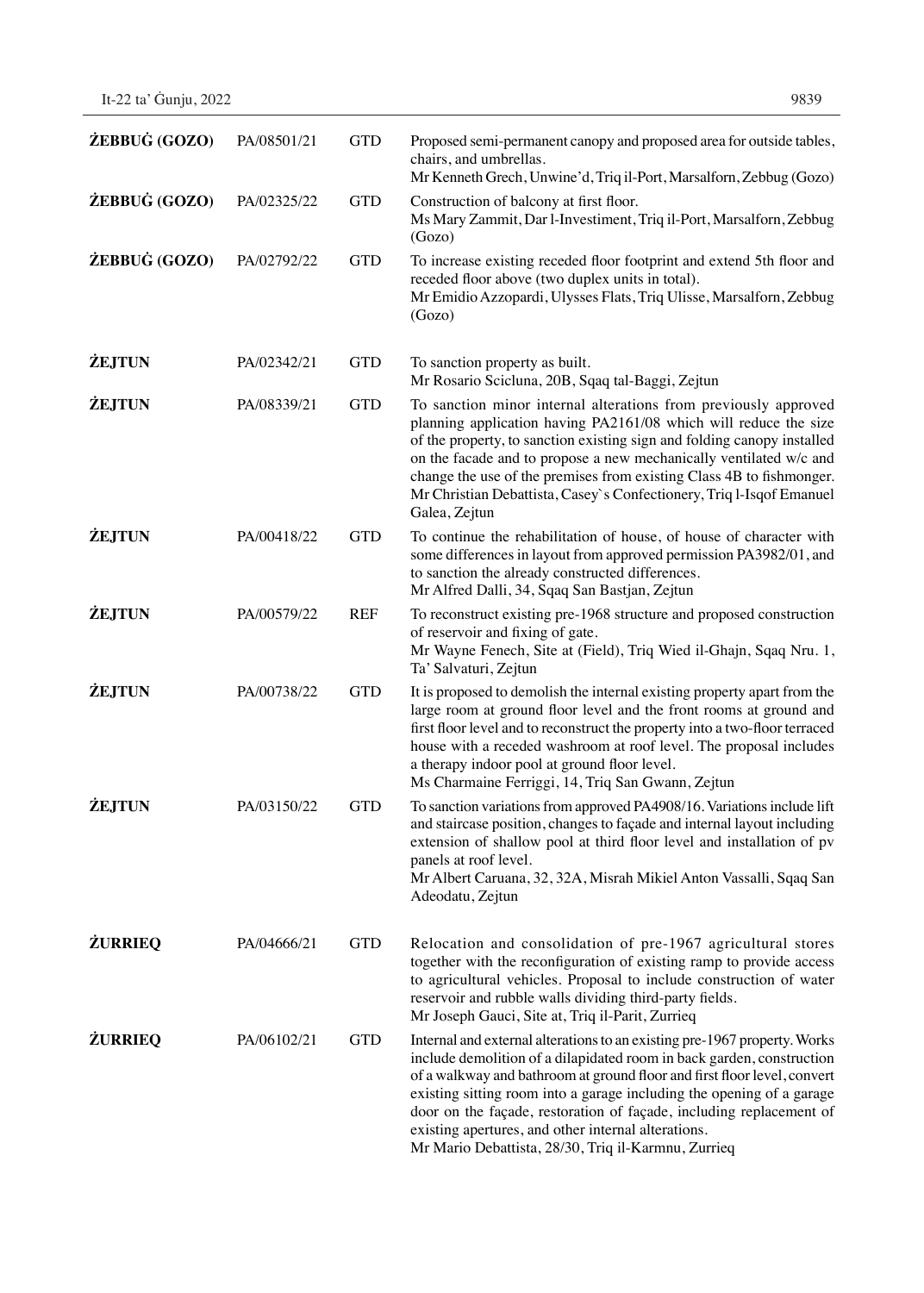| <b>ŻURRIEQ</b> | PA/07872/21 | <b>GTD</b> | Proposed demolition of existing terraced house and existing washroom,<br>construction of a basement garage in order to adjoin the existing garage,<br>and construction of a maisonette at ground floor, 4 apartments spread<br>on first, second, third floor and 2 penthouses. This proposal includes<br>also a change of use from Class 4B shop to a maisonette. Construction<br>of a common area at all levels.<br>Mr Alexie Tabone, Garden City, 33, Fatima Apartments, 35, Triq Santu<br>Formosa, Zurrieq |
|----------------|-------------|------------|---------------------------------------------------------------------------------------------------------------------------------------------------------------------------------------------------------------------------------------------------------------------------------------------------------------------------------------------------------------------------------------------------------------------------------------------------------------------------------------------------------------|
| <b>ŻURRIEQ</b> | PA/08607/21 | <b>GTD</b> | Demolition of existing terraces house excluding semi-basement level<br>and construction of three overlying apartments at ground, first and<br>second floors and receded washrooms at third floor.<br>Mr Jesmond Bonnici, 20, Triq San Ciru, Bubaqra, Zurrieq                                                                                                                                                                                                                                                  |
| <b>ŻURRIEQ</b> | PA/00345/22 | <b>GTD</b> | To sanction discrepancies between approved drawings (PAPB3584/78)<br>and PAPB1936/90) and as-built drawings for an existing apartment<br>block. Discrepancies relate to internal alterations, external alterations,<br>and overall site configuration.<br>Mr Pascuale Farrugia, Starling, Flat no.1 and Flat no.2, No.60, Triq<br>Matteolo Saliba, Zurrieq                                                                                                                                                    |
| <b>ŻURRIEQ</b> | PA/00356/22 | <b>GTD</b> | To construct 2no garages and 1no 1-bed maisonette at ground floor<br>level, 3no 3-bed apartments at first, second and third floor levels and<br>Ino 1-bed apartment at receded floor level. Application includes the<br>excavation and construction of an underground water reservoir.<br>Mr Wayne Mifsud, Plot A, Vjal l-Indipendenza c/w, Triq San Martin,<br>Zurrieq                                                                                                                                       |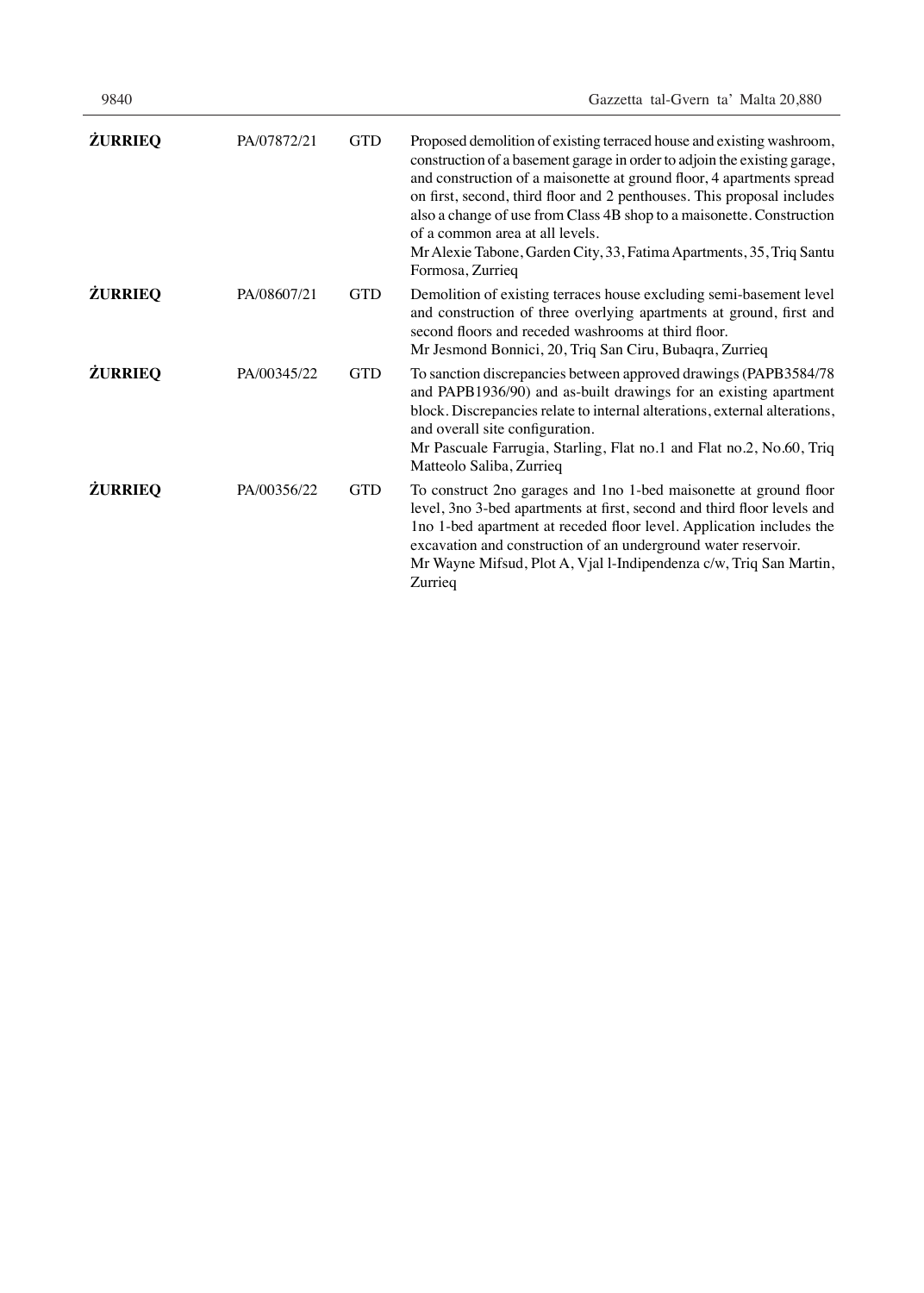# PLANNING AUTHORITY **Lista ta' Deċiżjonijiet għal Applikazzjonijiet għal Permess ta' Regolarizzazzjoni**

Din hija lista ta' applikazzjonijiet fejn nħarġet notifika ta' deċiżjoni mill-Awtorità tal-Ippjanar. L-applikazzjonijiet huma mqassmin bil-lokalità. Fejn applikabbli, appelli minn dawn id-deċiżjonijiet għandhom jiġu sottomessi lit-Tribunal ta' Reviżjoni tal-Ambjent u l-Ippjanar skont Artiklu 13 tal-Att dwar it-Tribunal ta' Reviżjoni tal-Ambjent u l-Ippjanar, tal-2016 sa **30 ġurnata** mid-data ta' dan l-avviż. Kull rikonsiderazzjoni fuq kundizzjonijiet, fejn applikabbli, għandha tiġi sottomessa lill-Awtorità tal-Ippjanar sa **30 ġurnata** mid-data ta' dan l-avviż.

*GTD - Granted; REF - Refused; MO80 - Modified as per article 80; CORR - Correction to Permission*

*GTD - Granted; REF - Refused; MO80 - Modified as per article 80; CORR - Correction to Permission*

| <b>BIRKIRKARA</b> | RG/00068/22 | <b>GTD</b>  | To regularise existing ground floor garage.<br>Mr Paul Christopher Muscat, 53, Rampol Building, Triq John Borg,<br>Birkirkara                                                |
|-------------------|-------------|-------------|------------------------------------------------------------------------------------------------------------------------------------------------------------------------------|
| <b>BIRKIRKARA</b> | RG/00163/22 | <b>GTD</b>  | Regularise apartment of flat as built.<br>Ms Laura Jenisset, 77, Maria Bambina Court, Flat 1, Triq il-Karmnu,<br><b>Birkirkara</b>                                           |
| <b>BIRŻEBBUĠA</b> | RG/00213/22 | <b>GTD</b>  | Regularisaton of ground floor maisonette.<br>Mr Alexander Caruana, 35A, Wilrose, Triq l-Ghannejja, Qajjenza<br>Birzebbuga                                                    |
| <b>FGURA</b>      | RG/00791/19 | <b>MO80</b> | To regularise ramp, and garage as built.<br>Mr Harold Titley, 85b (Basement Garages), Garage with no official<br>number, internally marked as no. 9, Triq San Xmun, Fgura    |
| <b>FGURA</b>      | RG/00076/22 | <b>GTD</b>  | To regularise maisonette as built.<br>Mr Emanuel Sevasta, 18, Triq il-Qronfol, Fgura                                                                                         |
| <b>HAMRUN</b>     | RG/00240/22 | <b>GTD</b>  | Regularisation of a terraced house.<br>Ms Giovanna Grima, 15, Triq Barth, Hamrun                                                                                             |
| <b>HAMRUN</b>     | RG/00303/22 | <b>GTD</b>  | To regularise maisonette as built.<br>Mr Nigel Scicluna, 13, Triq Maitland, Hamrun                                                                                           |
| <b>MARSASKALA</b> | RG/00112/22 | <b>GTD</b>  | Regularisation of existing restaurant and garage.<br>Mr Carmelo Camilleri," La Veranda" restaurant & Ta Camilleri<br>garage, Triq id-Dugh c/w, Triq Sant' Antnin, Marsascala |
| <b>MELLIEHA</b>   | RG/00254/22 | <b>GTD</b>  | To sanction fully detached villa as constructed.<br>Ms Michelle Smith, 196, Triq il-Qasab, Mellieha                                                                          |
| MĠARR             | RG/00299/22 | <b>GTD</b>  | To regularise apartment as built.<br>Mr Justin Vassallo, 237, Tal-Hamri, Flat 3, Triq Santa Marija, Mgarr                                                                    |

# PLANNING AUTHORITY **List of Decision Notifications for Regularisation Permission Applications**

This is a list of applications where a decision notification has been issued by the Planning Authority. The applications are set out by locality. Where applicable, any appeal on these decisions should be submitted to the Environment and Planning Review Tribunal as per Article 13 of the Environment and Planning Review Tribunal Act, 2016 within **30 days** from the date of this notice. Any reconsideration on conditions, where applicable, should be submitted to the Planning Authority within **30 days** from the date of this notice.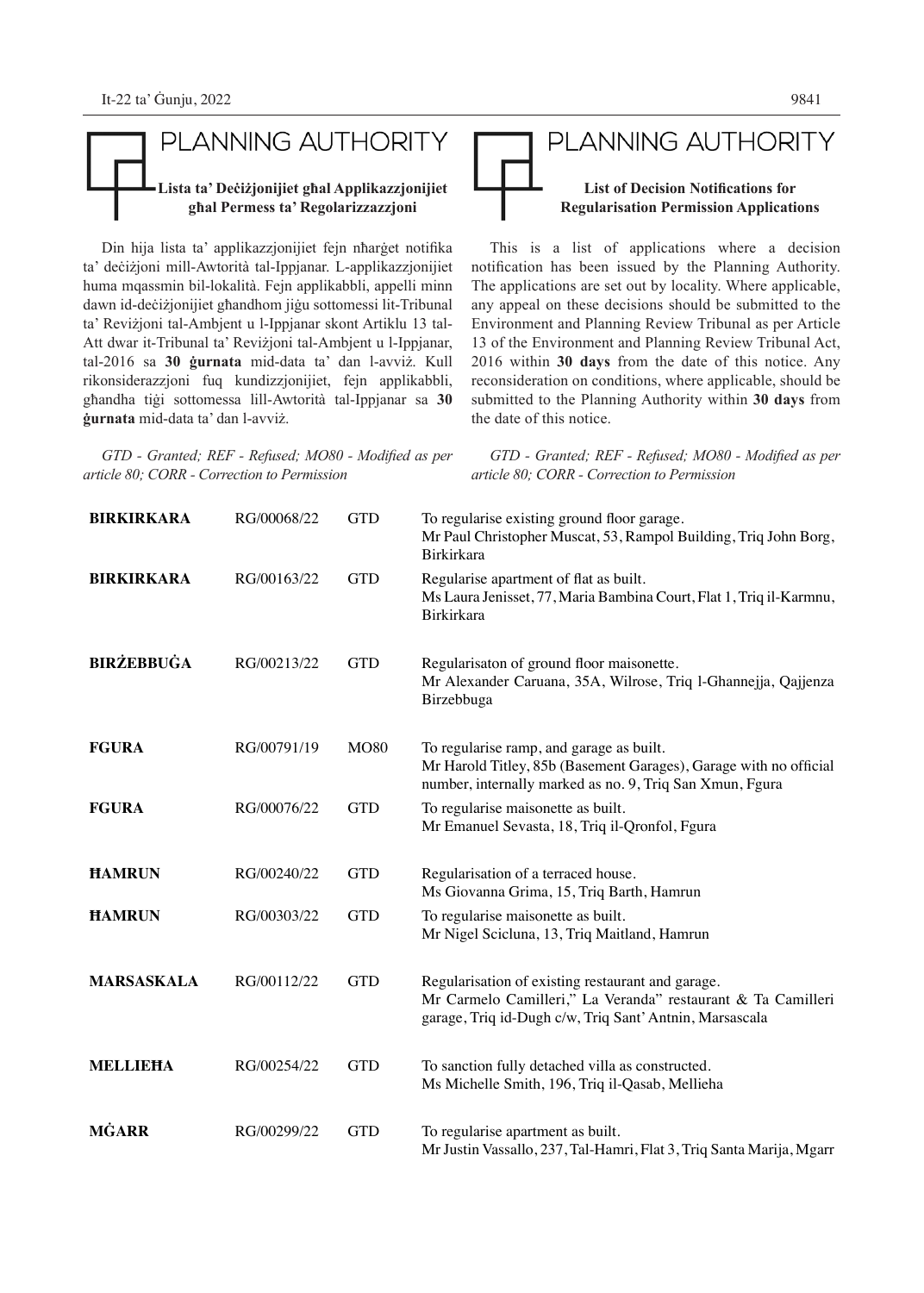| 9842 |  | Gazzetta tal-Gvern ta' Malta 20,880 |  |  |  |
|------|--|-------------------------------------|--|--|--|
|------|--|-------------------------------------|--|--|--|

| <b>MSIDA</b>                       | RG/03920/17 | <b>MO80</b> | Regularisation of apartment, back yard, internal yard, and internal<br>clear height.<br>Mr Karl Farrugia Wismayer, Flat No.7 Fingest Court, Block A, Triq<br>Monsinjur Innocenzjo Zammit, Msida, Malta                                                 |  |  |  |
|------------------------------------|-------------|-------------|--------------------------------------------------------------------------------------------------------------------------------------------------------------------------------------------------------------------------------------------------------|--|--|--|
| <b>MUNXAR</b>                      | RG/00168/22 | <b>GTD</b>  | To regularise apartment as built.<br>Ms Dorianne Ellis, Flat 2, San Andrea Court, Triq ir-Rabat &, Triq<br>il-Kappar, Xlendi Munxar                                                                                                                    |  |  |  |
| <b>MUNXAR</b>                      | RG/00169/22 | <b>GTD</b>  | To regilarise apartment as built.<br>Ms Jacqueline Ellis, Flat 3, San Andrea Court, Triq ir-Rabat &, Triq<br>il-Kappar, Xlendi Munxar                                                                                                                  |  |  |  |
| <b>MUNXAR</b>                      | RG/00171/22 | <b>GTD</b>  | To regularise apartment as built.<br>Ms Britney Camilleri, Flat 5, San Andrea Apartments, Triq ir-Rabat<br>&, Triq il-Kappar, Xlendi Munxar                                                                                                            |  |  |  |
| <b>MUNXAR</b>                      | RG/00172/22 | <b>GTD</b>  | To regularise apartment as built.<br>Mr Saviour Ellis, Flat 6, San Andrea Apartments, Triq ir-Rabat &,<br>Triq il-Kappar, Xlendi Munxar                                                                                                                |  |  |  |
| <b>MUNXAR</b>                      | RG/00173/22 | <b>GTD</b>  | To regularise apartment as built.<br>Mr Saviour Ellis, Maisonette 7, San Gorg, Triq il-Kappar &, Triq<br>ir-Rabat, Xlendi Munxar                                                                                                                       |  |  |  |
| <b>RABAT</b>                       | RG/00274/22 | <b>GTD</b>  | To regularise first floor apartment as built.<br>Mr Stephen Inguanez, 90, Flat 1, Triq Kola Xara, Rabat                                                                                                                                                |  |  |  |
| <b>SAN PAWL</b><br><b>IL-BAHAR</b> | RG/00304/22 | <b>GTD</b>  | To regularise apartment as built.<br>Mr Anton Ciantar, 74, Olympia Court, Apt. 4, Triq il-Mazzola c/w,<br>Triq it-Turisti, Qawra San Pawl il-Bahar                                                                                                     |  |  |  |
| <b>SANTA VENERA</b>                | RG/00205/22 | <b>GTD</b>  | To regularise pre-1968 townhouse as existing following<br>implementation of changes that include walk-in-wardrobe and<br>replacement of all ceilings with reinforced concrete slabs.<br>Ms Gemma Pantaleo, 462, Triq il-Kbira San Guzepp, Santa Venera |  |  |  |
| <b>SLIEMA</b>                      | RG/00283/22 | <b>GTD</b>  | To regularise existing apartment at third floor.<br>Mr Kenneth Farrugia, Mansfield Place Apartment 8, Triq Manwel<br>Dimech, Sliema                                                                                                                    |  |  |  |
| <b>ŻEBBUĠ</b>                      | RG/00157/22 | <b>GTD</b>  | To regularise townhouse, interconnected garage and bedroom as built.<br>Mr Robert Balzan, 28, Triq it-Twila & Garage 85, Triq Pawlu Balzan,<br>Zebbug                                                                                                  |  |  |  |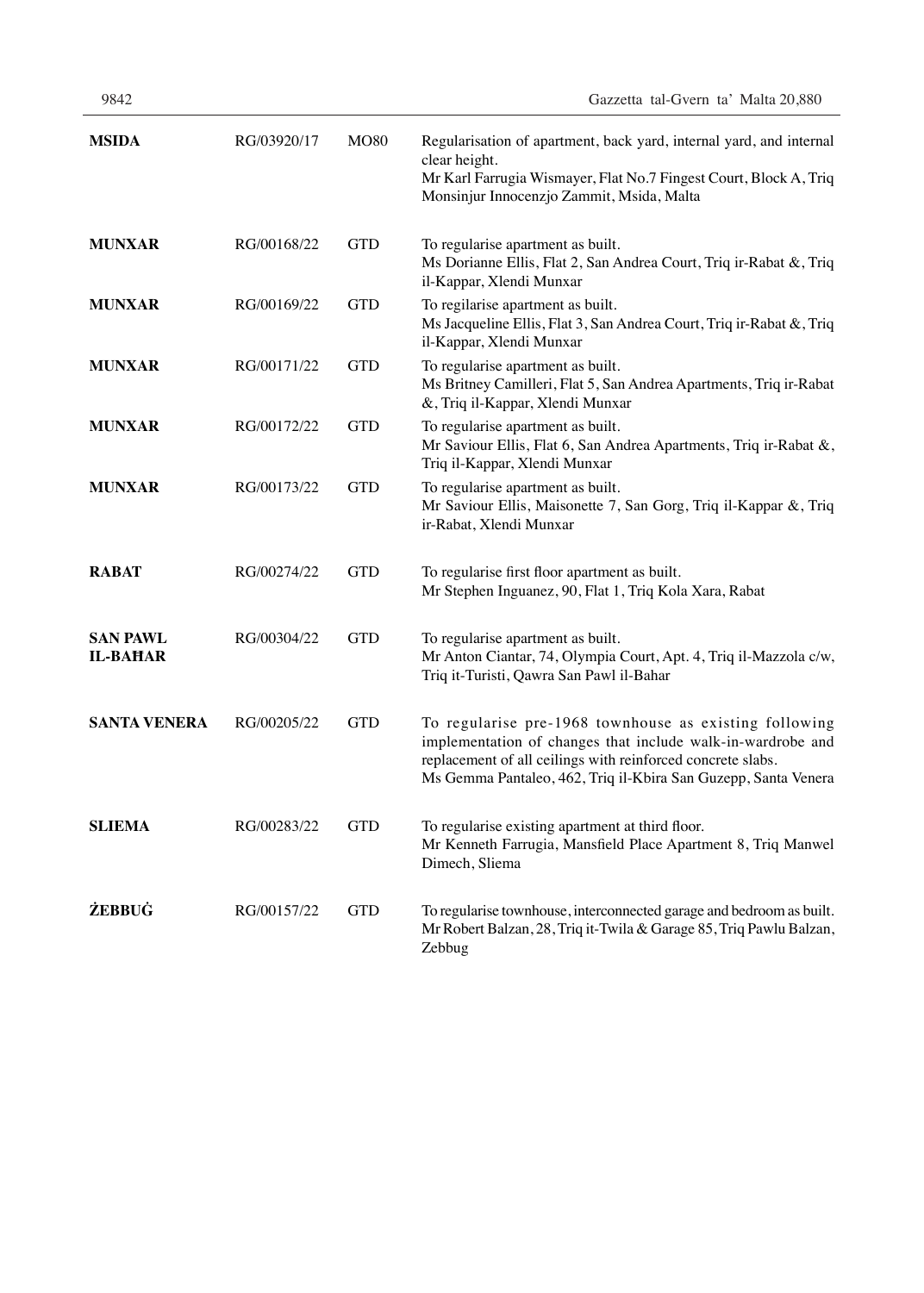#### PLANNING AUTHORITY **Avviżi ta' Waqfien u ta' Twettiq Maħruġin mill-Awtorità tal-Ippjanar**

Din hija lista ta' avviżi ta' waqfien u ta' twettiq maħruġin mill-Awtorità tal-Ippjanar skont l-Artikoli 97, 98 u 99 tal-Att dwar l-Ippjanar tal-Iżvilupp, 2016. L-avviżi huma mqassmin skont il-lokalità. Il-post fejn jinstab kull sit u dettalji oħra qegħdin fuq il-website tal-Awtorità tal-Ippjanar fuq (www. pa.org.mt).

Fejn applikabbli, kull persuna li tħoss ruħha aggravata minn xi avviż notifikat lilha tista' tagħmel appell, kontra l-avviż, lit-Tribunal ta' Reviżjoni tal-Ambjent u l-Ippjanar. Skont Artikolu 13(3) tal-Att dwar it-Tribunal ta' Reviżjoni tal-Ambjent u l-Ippjanar (2016), appell kontra avviż għandu jiġi sottomess fi żmien **15-il ġurnata** mill-pubblikazzjoni tal-istess avviż.

L-avviżi ta' waqfien u ta' twettiq li ġejjin għandhom bżonn pubblikazzjoni skont l-Artikolu 34(1)(e) tal-Att dwar l-Ippjanar tal-Iżvilupp, 2016. Din il-lista qed tiġi ppubblikata minħabba li l-avviż ġie mwaħħal iżda ma' ntweriex lil talanqas wieħed minn dawk li kisru l-liġi.

#### PLANNING AUTHORITY **Stop and Enforcement Notices Issued by the Planning Authority**

This is a list of stop and enforcement notices issued by the Planning Authority in terms of Articles 97, 98 and 99 of the Development Planning Act, 2016. The notices are set out by locality. The location of each site and further details can be retrieved through the Planning Authority website on (www. pa.org.mt).

Where applicable, any person who feels aggrieved by the service of a notice may submit an appeal to the Environment and Planning Review Tribunal. In terms of Article 13(3) of the Environment and Planning Review Tribunal Act (2016), any appeals against notices are to be submitted within **15 days** from the publication date.

Stop and Enforcement Notices requiring publication in accordance with Article 34(1)(e) of the Development Planning Act, 2016. This list is being published since the notice was fixed on site but it was not served to at least one of the contravenors.

| <b>SIGGIEWI</b>              | EC/00040/22<br>9/6/2022 | Sit fi, Triq ta' Manduca, Siggiewi<br>Ghandek żvilupp minghajr permess oltre minn dak approvat fil-permessi PA/01211/06<br>datat 13 ta' Marzu 2007 u DN/00273/07 datat 23 ta' April 2007 li jikonsisti minn:<br>1. 'Generator room' li kellha titwaqqgha skont dokument 41a ta' PA/01211/06 u li<br>ghadha prezenti fis-sit;<br>2. Giebja taht l-art approvata minn DN/00273/07 ma gietx mghottija kompletament<br>bil-hamrija hekk skont dokument 1c tal-istess DNO;                                                         |
|------------------------------|-------------------------|-------------------------------------------------------------------------------------------------------------------------------------------------------------------------------------------------------------------------------------------------------------------------------------------------------------------------------------------------------------------------------------------------------------------------------------------------------------------------------------------------------------------------------|
|                              |                         | Kif ukoll ghandek zvilupp minghajr permess li jikkonsisti minn:<br>3. Installazjoni ta' xatba tal-hadid;<br>4. Bini ta' store taht l-art msaqqaf bil-planki;<br>5. Thaffir ta' livell tant l-art fejn qed jinzammu diversi vetturi, kif ukoll formazzjoni<br>ta' rampa li taghti ghal dan il-livell;<br>6. Depozitu ta' metall, skart u materjal iehor;<br>7. Ipparkjar ta' vetturi u makkinarju gewwa s-sit;<br>8. Depozitu ta' gebel tal-franka u materjal iehor ta' kostruzzjoni;<br>Mr Felix Mifsud, Ms Mary Anne Bezzina |
| <b>VITTORIOSA</b><br>(BIRGU) | EC/00065/21<br>7/8/2021 | 38, Triq Hilda Tabone, Vittoriosa (Birgu)<br>Is-sit thalla fi stat ta' abbandun.<br>Dr David Cefai, Dr Paul Farrugia, Fr Joseph Abela, Mr Charles Mizzi, Mr David<br>Desira, Mr Emanuel Pellicano, Mr Godwin Darmanin, Mr Howard Hughs, Mr<br>Johan Desira, Mr John Darmanin, Mr John Mary Cefai, Mr John Mizzi, Mr Joseph<br>Mizzi, Mr Joseph Pace, Mr Kim Desira, Mr Lawrence Mizzi, Mr Mario Samwel,<br>Mr Michael Cefai, Mr Raphael Schembri, Mr Raymond Desira, Mr Samuel Desira,                                        |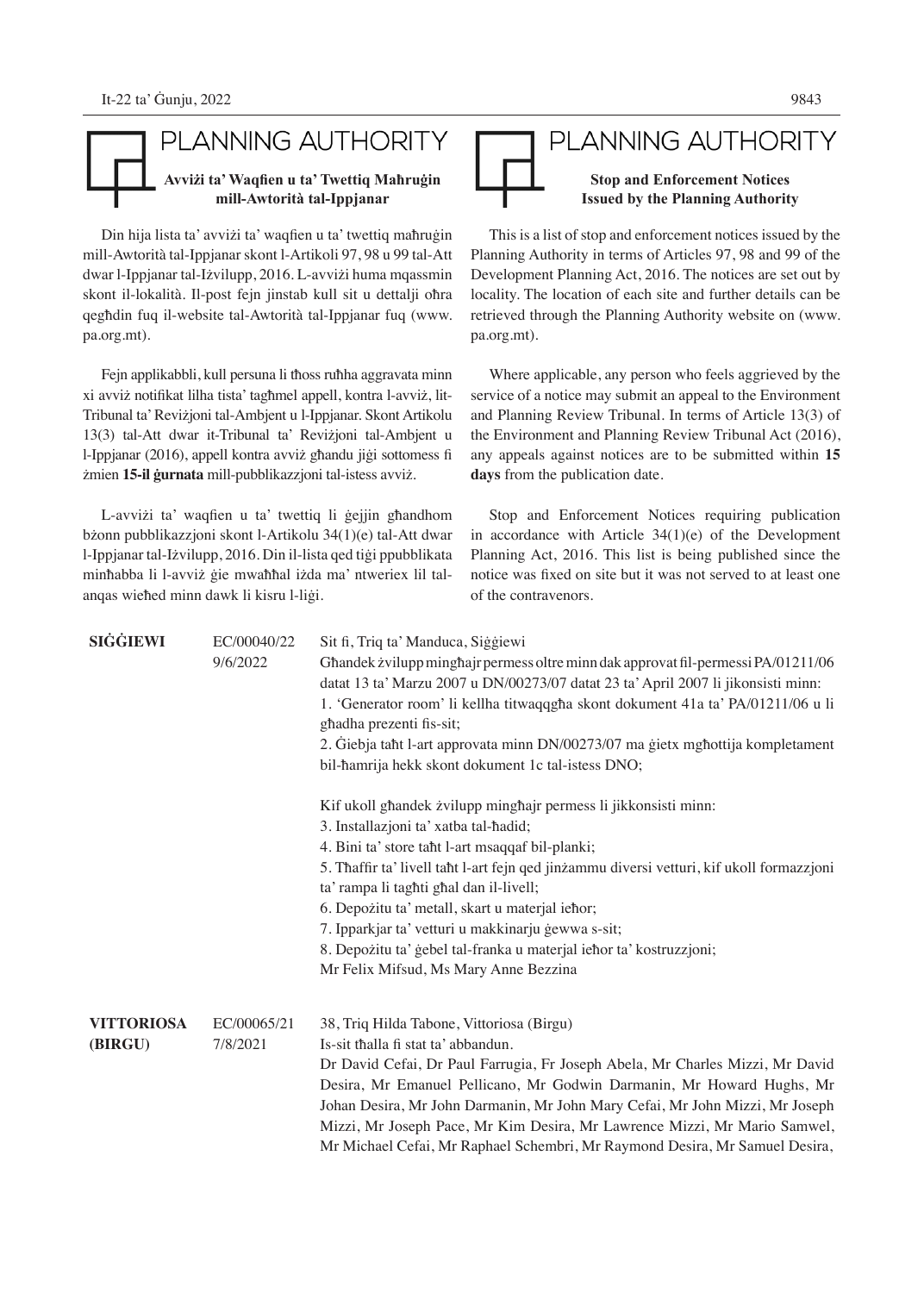|                |                         | Mr Simon Desira, Mr Thomas Pellicano, Mr Vincent Pellicano, Mr Vincent Samuel,<br>Mr William Pace, Ms Angela Gillian Cachia, Ms Lorraine Zahra, Ms Maria Antonia<br>Tania Attard, Ms Maria Concetta Saliba, Ms Maria Victoria Buttigieg, Ms Michelina<br>Camilleri, Ms Pauline Grillo, Ms Pauline Schembri, Ms Rita Ruth D'Amato, Ms<br>Salvina S Manicolo, Ms Salvina S. Pace, Ms Theresa D'avila Demanuele Montebello |
|----------------|-------------------------|-------------------------------------------------------------------------------------------------------------------------------------------------------------------------------------------------------------------------------------------------------------------------------------------------------------------------------------------------------------------------------------------------------------------------|
| <b>ŻURRIEQ</b> | EC/00464/95<br>9/6/2022 | Farmhouse, Tal-Bakkari, l/o Żurrieg<br>Talli bnejt garaxx msaqqaf fuq erbatax il-filata bla permess<br>Vincent Grixti                                                                                                                                                                                                                                                                                                   |